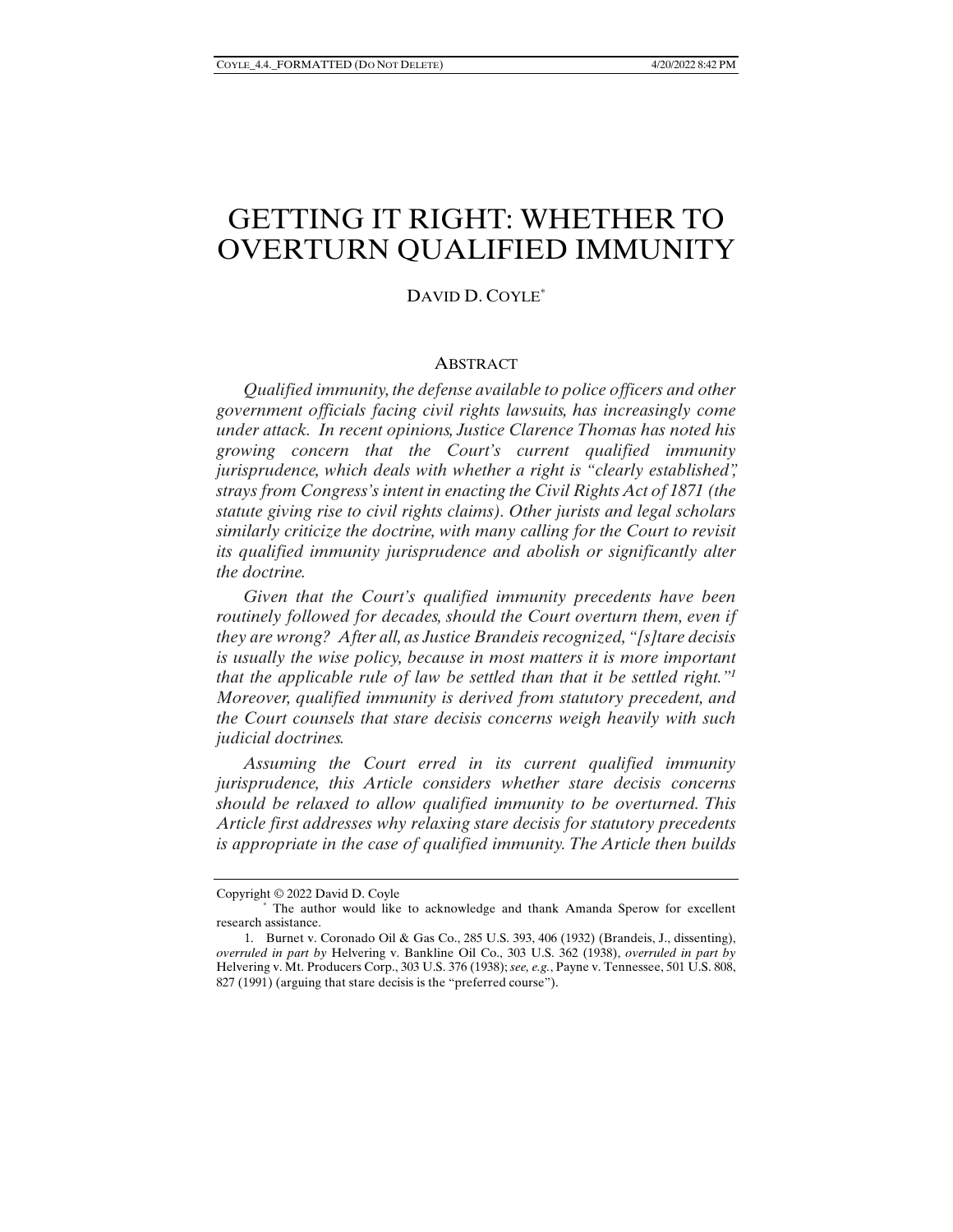*on and applies a stare decisis framework advanced by Professor Randy*  Kozel<sup>2</sup> to the Court's qualified immunity jurisprudence to determine *whether stare decisis requires the Court to preserve qualified immunity in its current form. After applying this framework, the Article ultimately concludes that the Court's current "clearly established" law standard should be overturned, but some form of qualified immunity should remain.* 

| .285                                                         |
|--------------------------------------------------------------|
| I. THE HISTORY OF QUALIFIED IMMUNITY AND CALLS               |
| .290                                                         |
| A. The Current "Clearly Established" Law Standard291         |
| B. The Road to The "Clearly Established" Law Standard292     |
| C. Calls to Overturn or Reconsider Qualified Immunity295     |
| II. SHOULD STARE DECISIS GIVE WAY TO ALLOW FOR THE           |
| .297                                                         |
| A. The Importance of Stare Decisis and the Factors the Court |
|                                                              |
|                                                              |
| C. Applying the Optimal Test for Stare Decisis to Qualified  |
| .303                                                         |
| 1. Heightened Stare Decisis for Statutory Cases Should Not   |
|                                                              |
|                                                              |
|                                                              |
|                                                              |
| 5. Eliminating a Right or Defense vs. Modifying a Right or   |
|                                                              |
| 318                                                          |

 <sup>2.</sup> Associate Dean for Faculty Development and Academic Affairs, Notre Dame Law School; Diane and M.O. Miller II Research Professor of Law.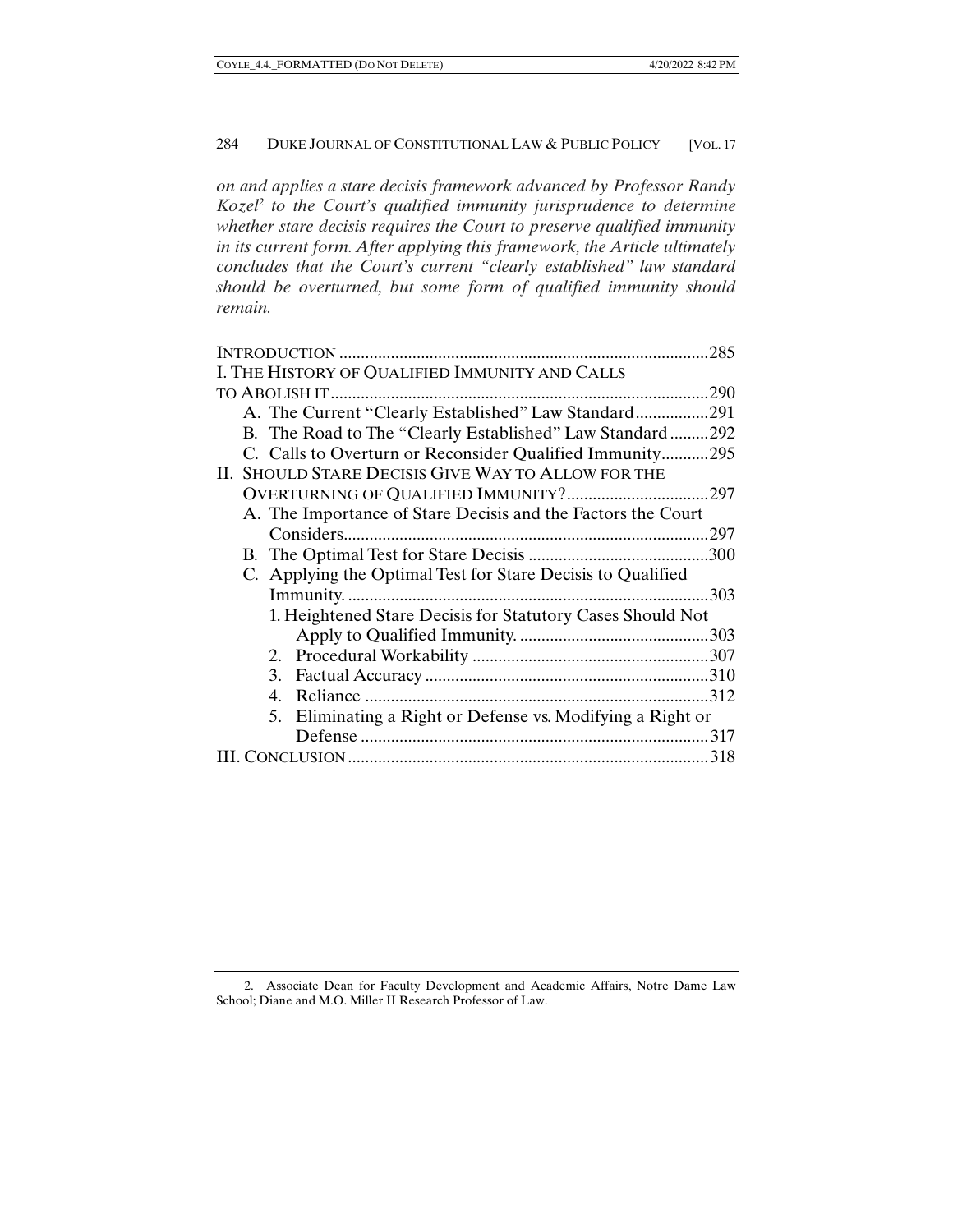#### **INTRODUCTION**

This Article considers whether stare decisis requires the Court to maintain its current test for qualified immunity. Qualified immunity is a defense available to police officers and other government actors facing civil rights lawsuits under 42 U.S.C. § 1983. Under the Court's current formulation of the qualified immunity doctrine, "officers are entitled to qualified immunity under § 1983 unless (1) they violated a federal statutory or constitutional right, and (2) the unlawfulness of their conduct was 'clearly established at the time.'"3 Thus, to win a civil rights suit against a police officer or other government official, a showing that an officer violated an individual's constitutional rights is not enough. In addition, a plaintiff must illustrate that the unlawfulness of the officer's conduct was "clearly established" by then existing law.

The killing of George Floyd and other recent high-profile police incidents has ushered in a renewed national discussion on policing, and more specifically, on qualified immunity and its prong requiring "clearly established" law.<sup>4</sup> The discussion surrounding the doctrine proceeds on several different fronts. Some states and localities passed legislation eliminating qualified immunity for police officers for state or municipal causes of action.<sup>5</sup> Nationally, debate has ensued over whether a police reform act should eliminate or alter qualified immunity.<sup>6</sup> Scholars and jurists from across the ideological spectrum

 <sup>3.</sup> District of Columbia v. Wesby, 138 S. Ct. 577, 589 (2018) (quoting Reichle v. Howards, 566 U.S. 658, 664 (2012)).

 <sup>4.</sup> *See* Madeleine Carlisle, *The Debate Over Qualified Immunity Is at the Heart of Police Reform. Here's What to Know*, TIME (June 3, 2021), https://time.com/6061624/what-is-qualifiedimmunity/ ("As calls for greater police accountability gained momentum in 2020, the decades-old doctrine that protects officers from some lawsuits came under fresh scrutiny"). *See also* George Floyd Justice in Policing Act of 2021, H.R. 1280, 117th Cong. (2021) (eliminating qualified immunity for law enforcement officers).

 <sup>5.</sup> *See* An Act Concerning Police Accountability, H.R. 6004, 2020 Leg., July Spec. Sess. (Conn. 2020) (limiting governmental immunity for civil actions, and eliminating it for civil actions for equitable relief); S.R. 20-217, 72nd Gen. Assemb., 2d Reg. Sess. (Colo. 2020) ("Qualified immunity is not a defense to liability."); H.R. 4, 55th Leg., 1st Sess. (N.M. 2021) (eliminating "the defense of qualified immunity" in claims under the act, for people acting under the color of law who deprive people of "rights, privileges, or immunities"); Press Release, N.Y. St. Sen., Senator Zellnor Y. Myrie to Introduce Bill to End Police "Qualified Immunity" (June 26, 2020), https://www.nysenate.gov/newsroom/press-releases/zellnor-myrie/senator-zellnor-y-myrie-

introduce-bill-end-police-qualified (discussing the introduction of a bill to end qualified immunity in New York); NAT'L CONF. OF ST. LEGS., *Qualified Immunity* (Jan. 12, 2021)*,*  https://www.ncsl.org/research/civil-and-criminal-justice/qualified-immunity.aspx (discussing state limitations of the qualified immunity defense).

 <sup>6.</sup> *See* H.R. 1280; Marianne Levine & Nicholas Wu, *Lawmakers Scrap Qualified Immunity Deal in Police Reform Talks,* POLITICO (Aug. 17, 2021 5:38 PM), https://www.politico.com/news/2021/08/17/lawmakers-immunity-police-reform-talks-505671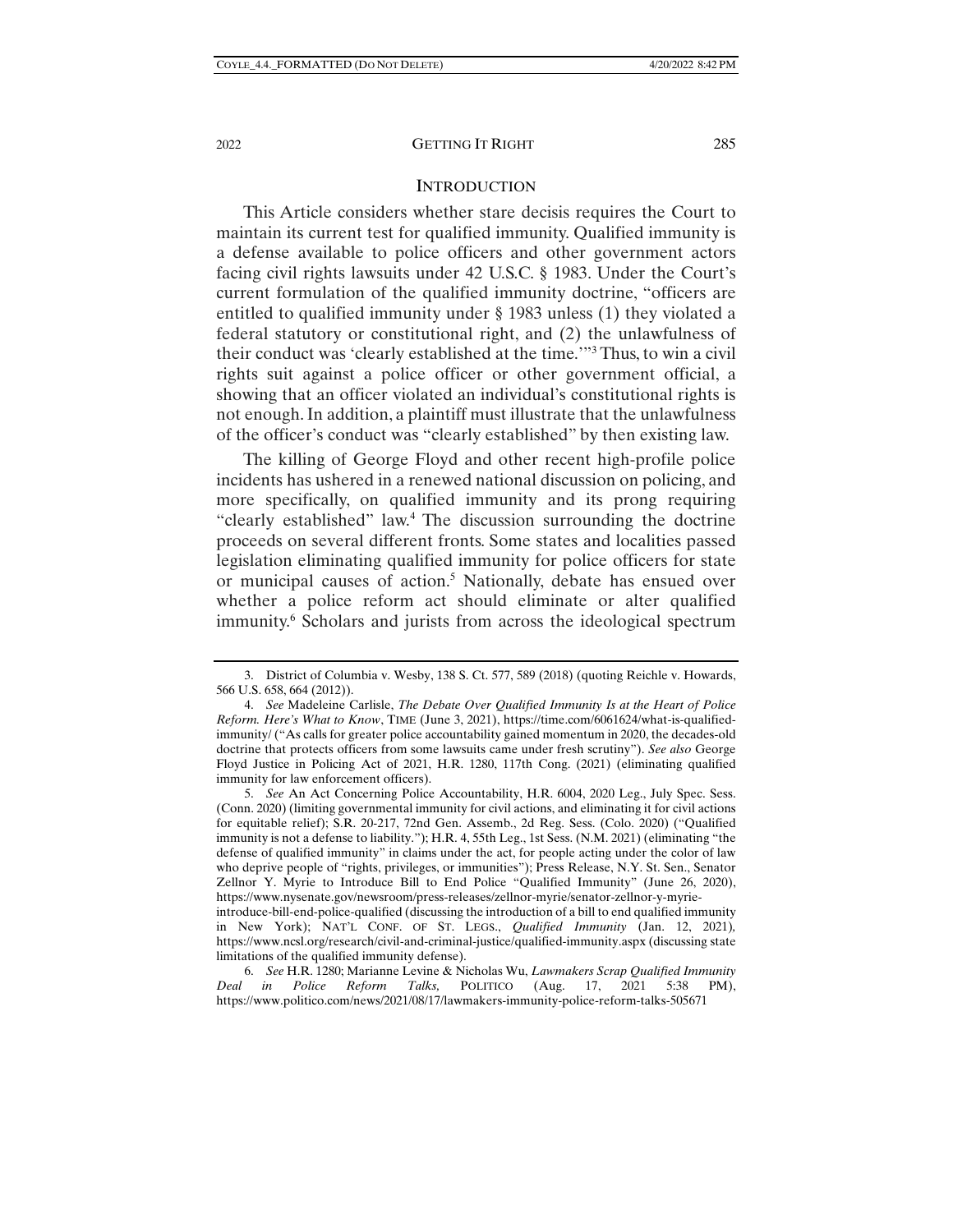have called for qualified immunity to be abolished or at least revisited by the Supreme Court.<sup>7</sup> Much of the attention focuses on the current requirement for "clearly established" law.<sup>8</sup>

Other factions are unified in their support of qualified immunity. Police organizations, many politicians (especially conservative lawmakers), legal scholars, and jurists highlight the benefits of the doctrine.<sup>9</sup> Supporters argue that it allows officers to make split-second

 7. *See, e.g.*, Hoggard v. Rhodes, 141 S. Ct. 2421 (2021) (Thomas, J., statement respecting the denial of certiorari) (discussing issues with the qualified immunity doctrine, including its lack of grounding in text or history); Ziglar v. Abbasi, 137 S. Ct. 1843 (2017) (Thomas, J., concurring in part and concurring in the judgment) (stating his "concerns about our qualified immunity process"); Baxter v. Bracey, 140 S. Ct. 1862 (2020) (Thomas, J., dissenting from the denial of certiorari) (reaffirming his previously expressed doubts concerning qualified immunity); Kisela v. Hughes, 138 S. Ct. 1148, 1161 (2018) (Sotomayor, J., dissenting) (disagreeing with the use of qualified immunity "as an absolute shield" and misuse of the "clearly established" standard); *see generally* Scott Michelman, *The Branch Best Qualified to Abolish Immunity*, 93 NOTRE DAME L. REV. 1999 (2018) ("[Q]ualified immunity is a mess of the Supreme Court's making, and the Supreme Court should clean it up."); William Baude, *Is Qualified Immunity Unlawful?*, 106 CALIF. L. REV. 45, 88 (2018) ("[T]he doctrine lacks legal justification, and the Court's justifications are unpersuasive."); Stephen R. Reinhardt, *The Demise of Habeas Corpus and the Rise of Qualified Immunity: The Court's Ever Increasing Limitations on the Development and Enforcement of Constitutional Rights and Some Particularly Unfortunate Consequences*, 113 MICH. L. REV. 1219, 1254 (2015) (criticizing the Court's current qualified immunity jurisprudence as "risk[ing] turning federal judges from protectors of the Constitution into unreasoning deniers of worthy claims of constitutional rights").

 8. *See, e.g.*, *Kisela*, 138 S. Ct. at 1161 (Sotomayor, J., dissenting) (calling attention to the high level of specificity the majority was requiring for the "clearly established" law standard); *Hoggard*, 141 S. Ct. at 2421 (Thomas, J., statement respecting the denial of certiorari) (noting that the Court's "clearly established" law standard cannot be found in § 1983's text and "may have little basis in history").

 9. *See* Harlow v. Fitzgerald, 457 U.S. 800, 813–14 (1982) (discussing how the doctrine balances interests on both sides); Richard G. Schott, J.D., *Qualified Immunity: How it Protects Law Enforcement Officers,* FBI L. ENFORCEMENT BULLETIN (Sept. 1, 2012), https://leb.fbi.gov/articles/legal-digest/legal-digest-qualified-immunity-how-it-protects-lawenforcement-officers (explaining the need for qualified immunity such as the high risks of the job and burden of lawsuits); POLICE FOUND., *Qualified Immunity and Accountability in Policing,*  https://www.policefoundation.org/qualified-immunity-and-accountability-in-policing/ (last visited Oct. 4, 2021) (explaining the "substantial" impact of lawsuits, and accountability alternatives outside ending qualified immunity); NAT'L POLICE SUPPORT FUND, *Why We Need Qualified Immunity* (Feb. 18, 2021), https://nationalpolicesupportfund.com/why-we-needqualified-immunity/ ("[Q]ualified immunity is essential for allowing police to do their jobs without fear of baseless legal actions that could ruin their reputations and their careers."); Graham Moomaw, *At First Debate, McAuliffe Walks Back Support for Ending Qualified Immunity for Police,* VIRGINIA MERCURY (Sept. 16, 2021 9:51 PM),

<sup>(</sup>outlining the debate amount lawmakers surrounding potential limitations on qualified immunity); Jacqueline Alemany, *Power Up: Republican Sen. Mike Braun to Unveil New Bill Scaling Back Qualified Immunity for Police,* WASH. POST (June 23, 2020), https://www.washingtonpost.com/news/powerpost/paloma/powerup/2020/06/23/poweruprepublican-sen-mike-braun-to-unveil-new-bill-scaling-back-qualified-immunity-for-

police/5ef1163c88e0fa32f8240186/ (discussing a Republican senator's proposed bill to limit qualified immunity, in the context of the national debate surround the issue).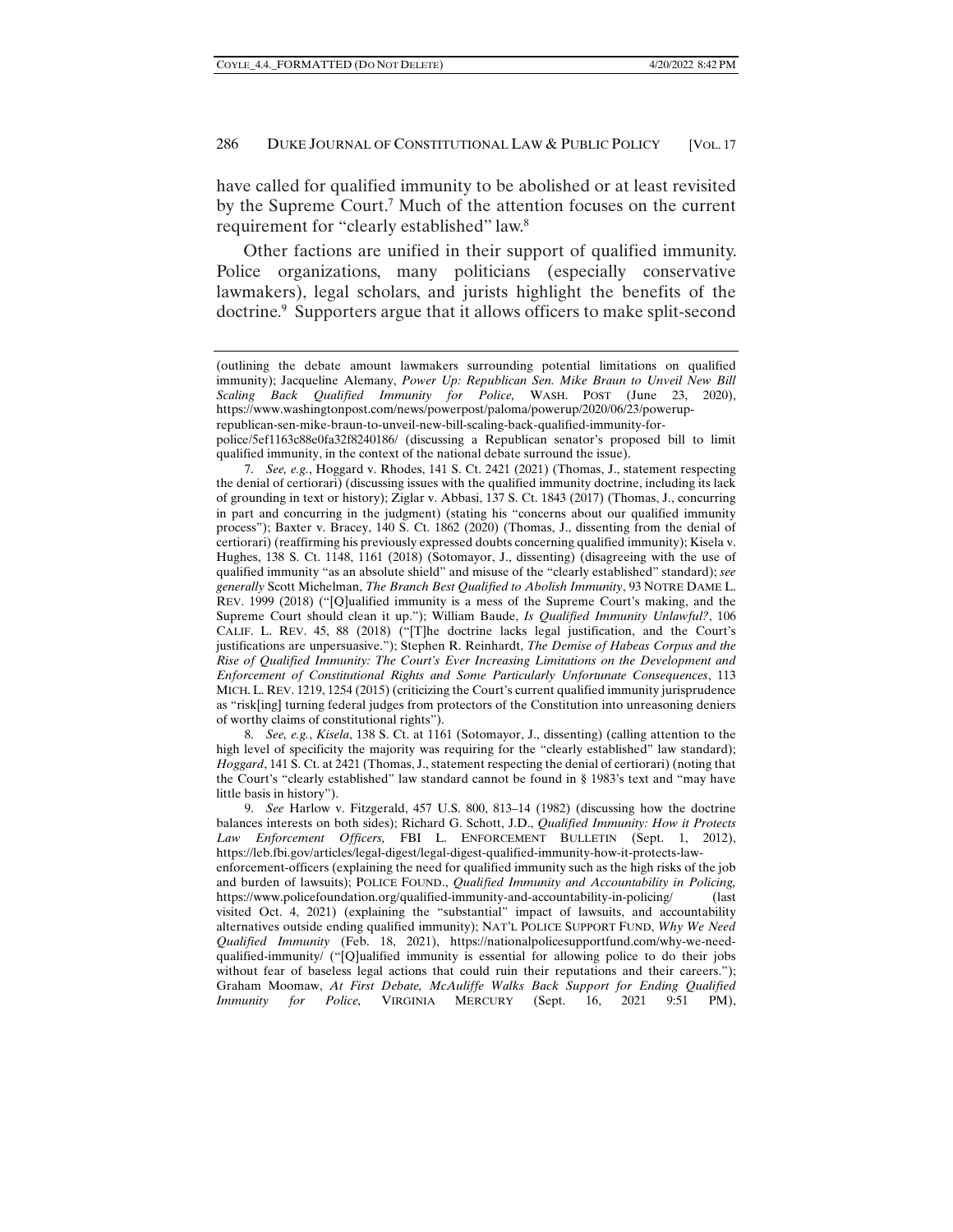and sometimes life-or-death decisions without unduly laboring over whether their decision might expose them to liability.<sup>10</sup> Qualified immunity arguably helps retain and recruit officers, especially in an environment where crime is up, and perceived respect for the profession is down.11 Moreover, the doctrine protects local government coffers from the expenses of litigation and payouts; parties incur lower time-related litigation expenses through the early dismissal of frivolous lawsuits.<sup>12</sup>

Other scholars and jurists focus less on the merits of qualified immunity and instead call for the legal underpinnings of the doctrine to be fundamentally reexamined by the Court. Notably, Justice Clarence Thomas highlighted that the Court's "qualified immunity jurisprudence stands on shaky ground" and that the current test "cannot be located in § 1983's text and may have little basis in

https://www.virginiamercury.com/2021/09/16/at-first-debate-mcauliffe-walks-back-support-forending-qualified-immunity-for-police/ (former Gov. Terry McAuliffe of Virginia explains his support for qualified immunity and why this protection for police should remain); Manu Raju & Jessica Dean, *Changes to Qualified Immunity in Policing Deal Face Senate GOP Resistance,* CNN (May 26, 2021 9:12 PM), https://www.cnn.com/2021/05/26/politics/policing-deal-qualifiedimmunity-senate-republicans/index.html (explaining Sen. John Cornyn and other republican Senate members of the republican party expressed concern and hesitation in eliminating qualified immunity).

 <sup>10.</sup> *See* Kingsley v. Hendrickson*,* 576 U.S. 389, 399–400 (2015) (explaining how qualified immunity benefits officers in high risk situations); Graham v. Connor*,* 490 U.S. 386, 396–97 (1989) (discussing how decisions in the heat of the moment are viewed differently than with hindsight); Mullins v. Cyranek*,* 805 F.3d 760, 766–67 (6th Cir. 2015) (discussing the difference in ability to judge "at the scene" versus after the fact).

 <sup>11.</sup> *See, e.g.*, David Migoya, *More than 200 Police Officers Have Resigned or Retired Since Colorado's Police Reform Bill Became Law,* DENVER POST (Aug. 18, 2020 6:00 AM) (explaining more than 200 police officers resigned or retired within weeks after a Colorado law prohibited qualified immunity); Leigh Patterson & Scott Franz, *Following a Tough Year, Some Colorado Departments Lose Officers and Struggle to Hire,* KUNC (Sept. 1, 2021 at 2:00 PM), https://www.kunc.org/news/2021-09-01/following-a-tough-year-some-colorado-departmentslose-officers-and-struggle-to-hire (reporting on the high number of resignations at police departments, and difficulties hiring replacements).

 <sup>12.</sup> *Harlow*, 457 U.S. at 814 (listing the social costs of in the absence of qualified immunity, including the expense of litigation); *compare* Aaron L. Nielson & Christopher J. Walker, *A Qualified Defense of Qualified Immunity,* 93 NOTRE DAME L. REV. 1853, 1879–80 (2018) (referencing a study conducted by Joanna Schwartz. In analyzing this study, approximately onethird – 29.9–31.6 percent– of government officials who raised qualified immunity were denied a motion to dismiss during pleadings, and 32.2 percent at summary judgement), *with* Joanna C. Schwartz, *How Qualified Immunity Fails,* 127 YALE L. J. 2 (2018) (concluding only 3.9 percent of cases in which qualified immunity *could* be raised were dismissed on qualified immunity grounds. For the 1,183 § 1983 cases surveyed – whether qualified immunity was raised or not – 0.6 percent were dismissed at the motion to dismiss stage, and 2.6 percent were dismissed at summary judgement on qualified immunity grounds) (emphasis added); *see also* NAT'L CONF. OF ST.LEGS., *supra* note 5 (explaining qualified immunity protects state and local government from paying money damages).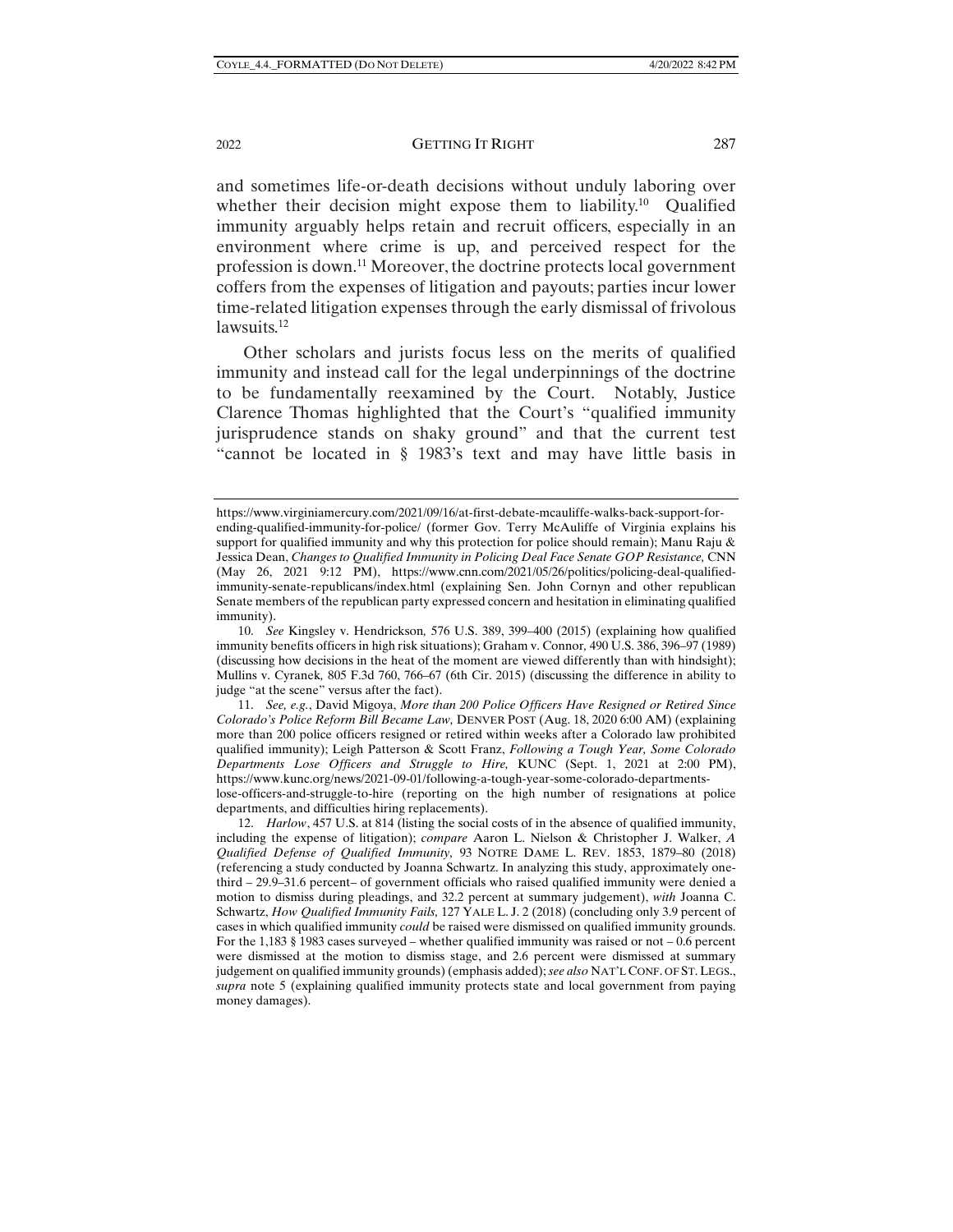history.<sup>"13</sup> As Justice Thomas explains it, not only is qualified immunity absent in the text of § 1983, but the Court's current test requiring "clearly established" law "is not grounded in the common-law backdrop against which Congress enacted § 1983."14 That common-law backdrop includes "certain immunities [that] were so well established" when Congress passed the Act prompting § 1983 liability, such that the Court reads those immunities into the statute.15 Yet, in Justice Thomas' view, because the Court's current qualified immunity analysis is neither grounded in the statute's text nor its common-law backdrop, the Court has "substituted [its] own policy preferences for the mandates of Congress."16 By making this statement, Justice Thomas is expressing what he sees as "the Court adopt[ing] the ["clearly established law"] test not because of 'general principles of tort immunities and defenses' [that existed at common law when Congress enacted § 1983] … but because of a 'balancing of competing values' about litigation costs and efficiency."<sup>17</sup>

But if it is true that the Court's qualified immunity jurisprudence is misguided, even terribly so, should the Court abolish the doctrine? After all, even if qualified immunity stands on shaky legal underpinnings, it has consistently been a defense to claims under § 1983 for more than half a century—the Court first recognized qualified immunity in 1967, in *Pierson v. Ray*. 18 Although the Court has at times modified the contours of the defense,<sup>19</sup> it has consistently applied the

 <sup>13.</sup> Hoggard v. Rhodes, 141 S. Ct. 2421, 2421 (2021) (Thomas, J., statement respecting the denial of certiorari).

 <sup>14.</sup> *Id.* at 2422 (quoting Turning Point USA at Ark. State Univ. v. Rhodes, 973 F.3d 868, 879 (2020)).

 <sup>15.</sup> Ziglar v. Abbasi, 137 S.Ct. 1843, 1870 (2017) (Thomas, J., concurring in part and concurring in the judgment).

 <sup>16.</sup> Hoggard, at 2422 (Thomas, J., concurring in part and concurring in the judgment)) (alteration in original) (quoting Ziglar v. Abbasi, 137 S. Ct. 1843, 1872 (2017)).

 <sup>17.</sup> Baxter v. Bracey, 140 S.Ct. 1862, 1864 (2020) (Thomas, J., dissenting from the denial of certiorari) (citations omitted).

 <sup>18. 386</sup> U.S. 547, 557 (1967) (holding that a defense of good faith was available to officers under the civil rights act).

 <sup>19.</sup> *See, e.g.*, *Harlow*, 457 U.S. at 818 (changing the test for qualified immunity to the "clearly established" law standard); Hope v. Pelzer, 536 U.S. 730, 741 (2002) (clarifying that cases need not be "fundamentally" or "materially" similar to satisfy the "clearly established" law standard); Ashcroft v. al-Kidd, 563 U.S. 731, 742 (2011) (clarifying that "clearly established" law should not be defined "at a high level of generality").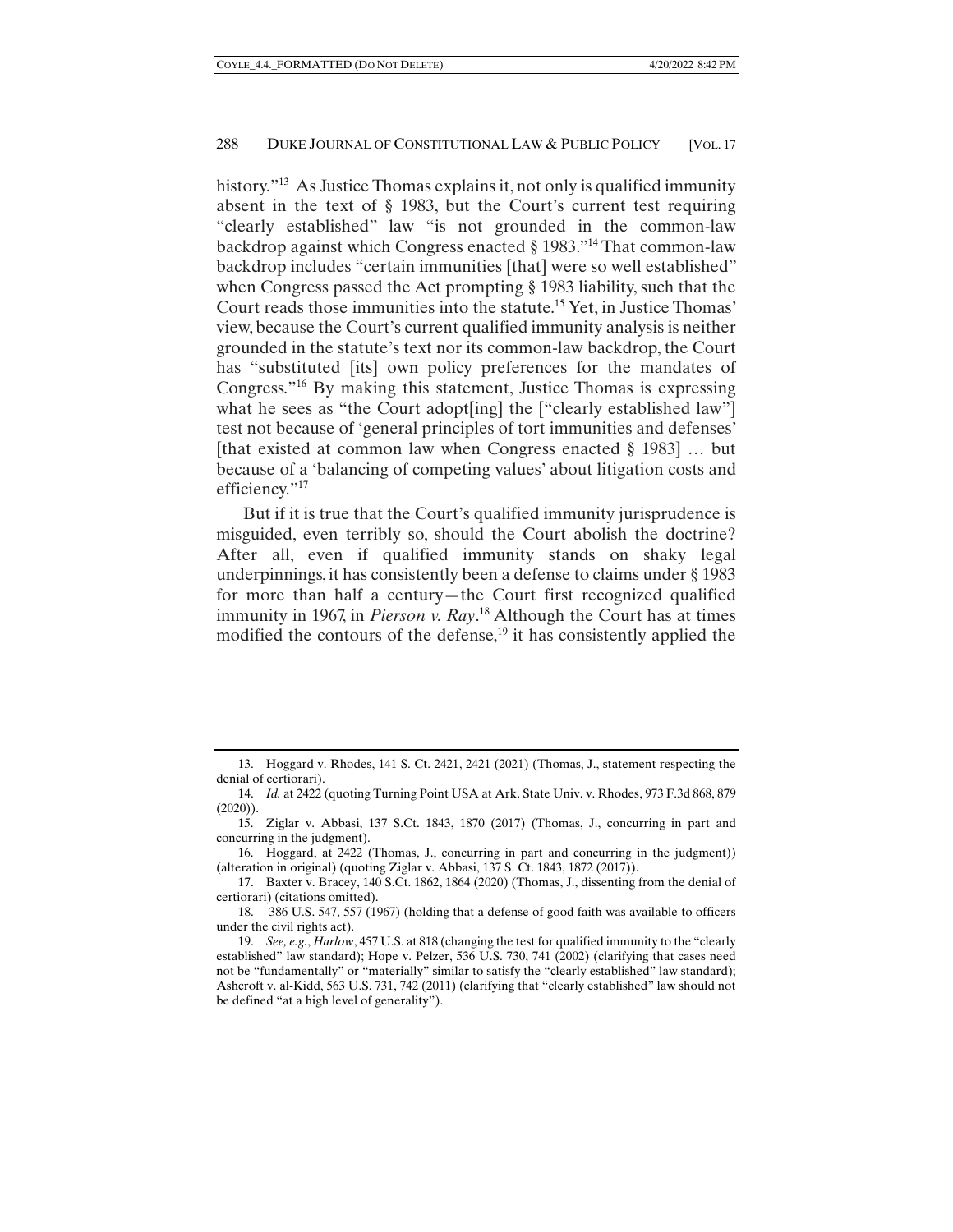doctrine despite calls to reconsider<sup>20</sup> or abolish it.<sup>21</sup> As the saying goes, "in most matters it is more important that the applicable rule of law be settled than that it be settled right."<sup>22</sup> Moreover, qualified immunity derives from statutory precedent, an area where stare decisis, the legal doctrine requiring judges to uphold precedent, weighs heavily.<sup>23</sup> Stare decisis aims to "promot[e] 'the evenhanded, predictable, and consistent development of legal principles,' and contribut[e] to 'the actual and perceived integrity of the judicial process."24 Without attention to precedent, judges risk being seen as political actors bending the law to fit their ideological aims, rather than neutral stewards of our legal system.

The purpose of this Article is not to analyze whether the Court erred in its qualified immunity precedents—that is a topic that has been thoroughly explored by many legal scholars.25 Rather, this Article takes as its starting point the assumption that the Court erred in grafting qualified immunity onto § 1983. Assuming the Court erred in creating the "clearly established" law standard, this Article questions whether stare decisis precludes overturning the Court's qualified immunity jurisprudence.

Part I briefly explores the history of the Court's qualified immunity jurisprudence and highlights arguments that the Court's rationale is

 <sup>20.</sup> *See, e.g.*, *Hoggard*, 141 S. Ct. at 2421 (Thomas, J., statement respecting the denial of certiorari) ("[I]n an appropriate case, we should reconsider either our one-size-fits-all test or the judicial doctrine of qualified immunity more generally."); *Ziglar*, 137 S. Ct. at 1872 (Thomas, J., concurring in part and concurring in the judgment) (noting that the Court "should reconsider our qualified immunity jurisprudence")

 <sup>21.</sup> *See, e.g.*, Michelman, *supra* note 7 ("[Q]ualified immunity is a mess of the Supreme Court's making, and the Supreme Court should clean it up."); Baude, *supra* note 7 at 88 ("[T]he doctrine lacks legal justification, and the Court's justifications are unpersuasive."); Reinhardt, *supra* note 7 at 1254 (criticizing the Court's current qualified immunity jurisprudence as "risk[ing] turning federal judges from protectors of the Constitution into unreasoning deniers of worthy claims of constitutional rights.").

 <sup>22.</sup> Burnet v. Coronado Oil & Gas Co., 285 U.S. 393, 406 (1932) (Brandeis, J., dissenting); *see, e.g.*, Payne v. Tennessee, 501 U.S. 808, 827 (1991) (quoting *Burnet*, 285 U.S. at 406 (Brandeis J. dissenting)).

 <sup>23.</sup> BRYAN A. GARNER ET AL., THE LAW OF JUDICIAL PRECEDENT 333 (2016) (noting that for statutory questions stare decisis "applies with special force.").

<sup>24</sup>*. See* Vasquez v. Hillery, 474 U.S. 254, 265-266 (1986) (describing the Court's penchant for adhering to the principles of stare decisis).

 <sup>25.</sup> *See, e.g.*, Michelman *supra* note 7 at 1999 ("[Q]ualified immunity is a mess of the Supreme Court's making, and the Supreme Court should clean it up."); Baude, *supra* note 7 at 88 ("[T]he doctrine lacks legal justification, and the Court's justifications are unpersuasive."); Reinhardt *, supra* note 7 at 1254 (criticizing the Court's current qualified immunity jurisprudence as "risk[ing] turning federal judges from protectors of the Constitution into unreasoning deniers of worthy claims of constitutional rights").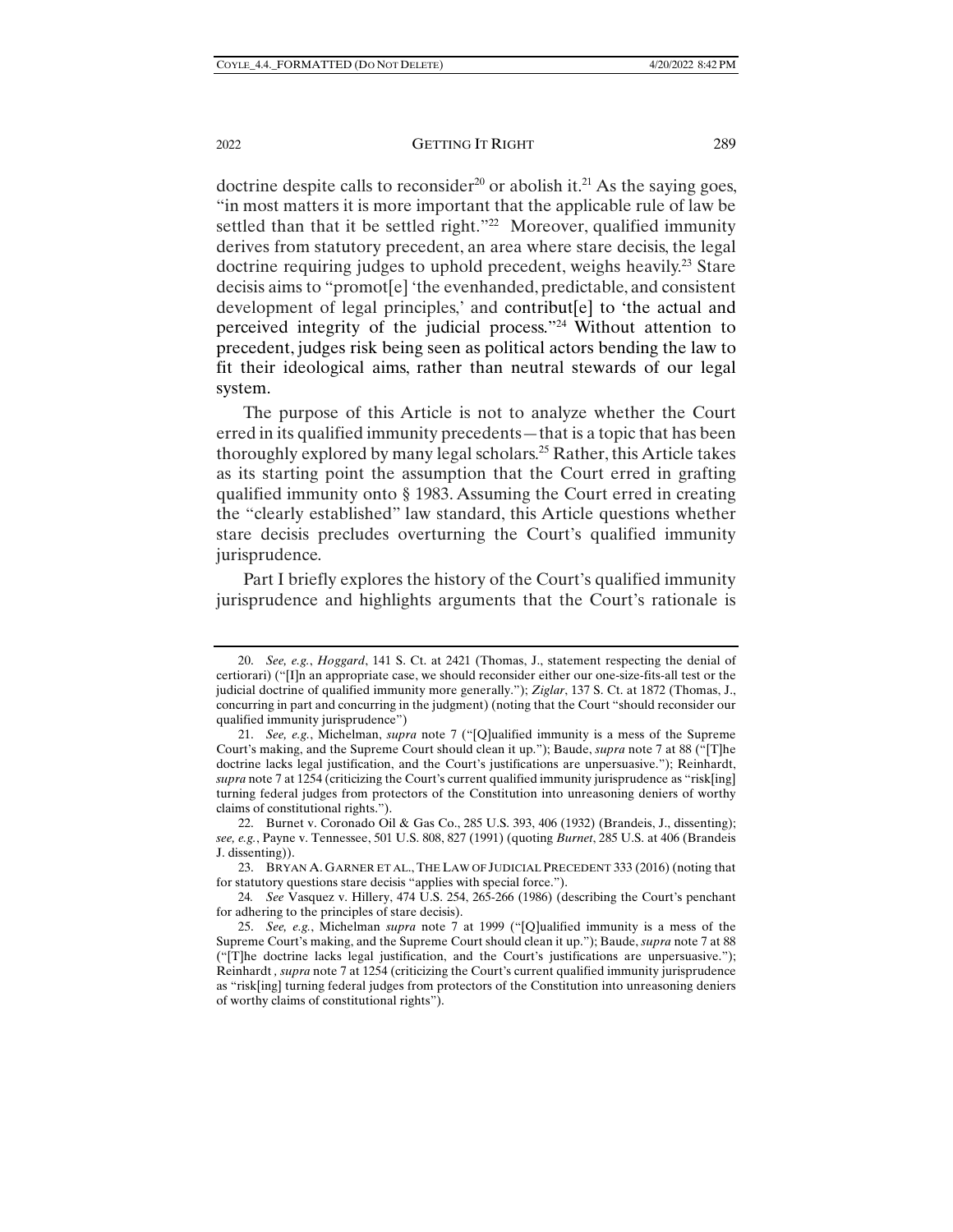misguided. The Article then considers whether stare decisis should prevent the Court from abolishing the doctrine. Part II proceeds in four sections. Section A explains the rationale behind stare decisis and highlights the factors the Court typically considers when doing a stare decisis analysis. Section B introduces Prof. Randy Kozel's framework for stare decisis analysis which aims to enhance the values underlying the doctrine, and then builds on that work. Section C first explains why the usual heightened form for stare decisis for statutory cases should be relaxed in the qualified immunity context, and then goes on to apply the Kozel framework to the Court's qualified immunity doctrine. Ultimately, although there is a strong argument that the current test for qualified immunity should be overturned, qualified immunity should not be eliminated entirely. Instead, the Court should overrule its more recent qualified immunity jurisprudence, and revert to the test for qualified immunity established in *Pierson v. Ray*.

# I. THE HISTORY OF QUALIFIED IMMUNITY AND CALLS TO ABOLISH IT

Although a full exploration of the history of the qualified immunity doctrine is beyond the scope of this Article, it is important to briefly chart the course the doctrine has taken. This helps inform the stare decisis analysis that comes later in this Article and ultimately sheds light on how the doctrine might further evolve.

Qualified immunity is a defense to civil rights actions under 42 U.S.C. § 1983. The relevant section of the statute states:

> Every person who, under color of any statute, ordinance, regulation, custom, or usage, of any State or Territory or the District of Columbia, subjects, or causes to be subjected, any citizen of the United States or other person within the jurisdiction thereof to the deprivation of any rights, privileges, or immunities secured by the Constitution and laws, shall be liable to the party injured in an action at law, suit in equity, or other proper proceeding for redress, except that in any action brought against a judicial officer for an act or omission taken in such officer's judicial capacity, injunctive relief shall not be granted unless a declaratory decree was violated or declaratory relief was unavailable.26

The statute does not explicitly mention "qualified immunity", nor

 <sup>26. 42</sup> U.S.C. § 1983.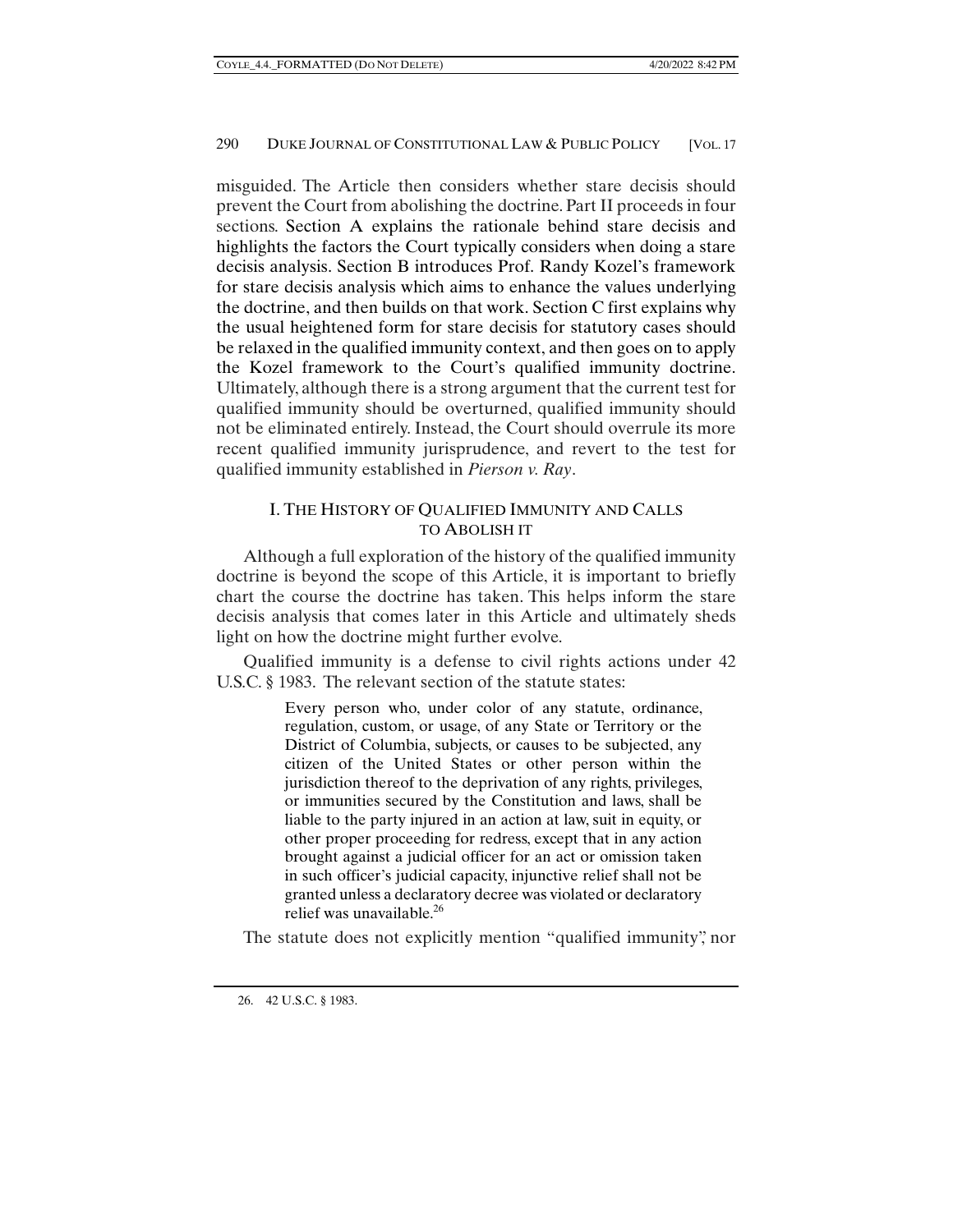2022 GETTING IT RIGHT 291

does it discuss the current qualified immunity test that requires the search for "clearly established" law. The Court, however, has read the statute "in harmony with general principles of tort immunities and defenses rather than in derogation of them."27 The Court does so because "certain immunities were so well established in 1871 … that [the Court] presume[s] that Congress would have specifically so provided had it wished to abolish them."28 Thus, in *Pierson v. Ray*, the Court held that officers could claim qualified immunity for a § 1983 false arrest claim if the officers acted in good faith and on probable cause because "the defense of good faith and probable cause" was available to officers at common law.29

## *A. The Current "Clearly Established" Law Standard*

Under the Court's current qualified immunity test, "officers are entitled to qualified immunity under § 1983 unless (1) they violated a federal statutory or constitutional right, and (2) the unlawfulness of their conduct was 'clearly established at the time.'"30 Thus, a police officer (or other government official) is given impunity so long as his or her actions did not violate "clearly established" law. In other words, unless factually similar cases exist where an officer's (or other government official's) conduct was found to violate someone's civil rights, the officer is likely to be entitled to immunity.<sup>31</sup> If similar cases do not exist, or the officer's conduct is not clearly violative of the Constitution, then the law is not "clearly established" and the case against the officer is dismissed.32

 <sup>27.</sup> Ziglar v. Abbasi, 137 S.Ct. 1843, 1870 (2017) (Thomas, J., concurring in part and concurring in the judgment) (quoting Malley v. Briggs, 106 S.Ct. 1092 (1986).

 <sup>28.</sup> *Id.* (citation and internal quotation marks omitted).

 <sup>29.</sup> Pierson v. Ray, 386 U.S. 547, 557 (1967).

 <sup>30.</sup> District of Columbia v. Wesby, 138 S. Ct. 577, 589 (2018) (quoting Reichle v. Howards, 566 U.S. 658, 664 (2012)).

 <sup>31.</sup> *See id.* at 589, 590 (2018) ("To be clearly established, a legal principle must have a sufficiently clear foundation in then-existing precedent . . . . Thus, we have stressed the need to 'identify a case where an officer acting under similar circumstances . . . . was held to have violated the Fourth Amendment.'" (quoting White v. Pauly, 580 U.S. 137 S. Ct. 548, 552 (2017) (per curiam)); Ashcroft v. al-Kidd, 563 U.S. 731, 741–42 (2011) (explaining that for the law to be clearly established it is necessary that there be "controlling authority" or "a robust 'consensus of cases of persuasive authority'" (quoting Wilson v. Layne, 526 U.S. 603, 617 (1999))).

 <sup>32.</sup> *See Wesby*, 138 S. Ct. at 590 (noting that while "there can be the rare 'obvious case,' where the unlawfulness of the officers' conduct is sufficiently clear . . . . 'a body of relevant case law' is usually necessary" (quoting Brosseau v. Haugen, 543 U.S. 194, 199 (2004) (per curiam)); *al-Kidd*, 563 U.S. at 741, 742 ("We do not require a case directly on point, but existing precedent must have placed the statutory or constitutional question beyond debate . . . . The general proposition, for example, that an unreasonable search or seizure violates the Fourth Amendment is of little help in determining whether the violative nature of particular conduct is clearly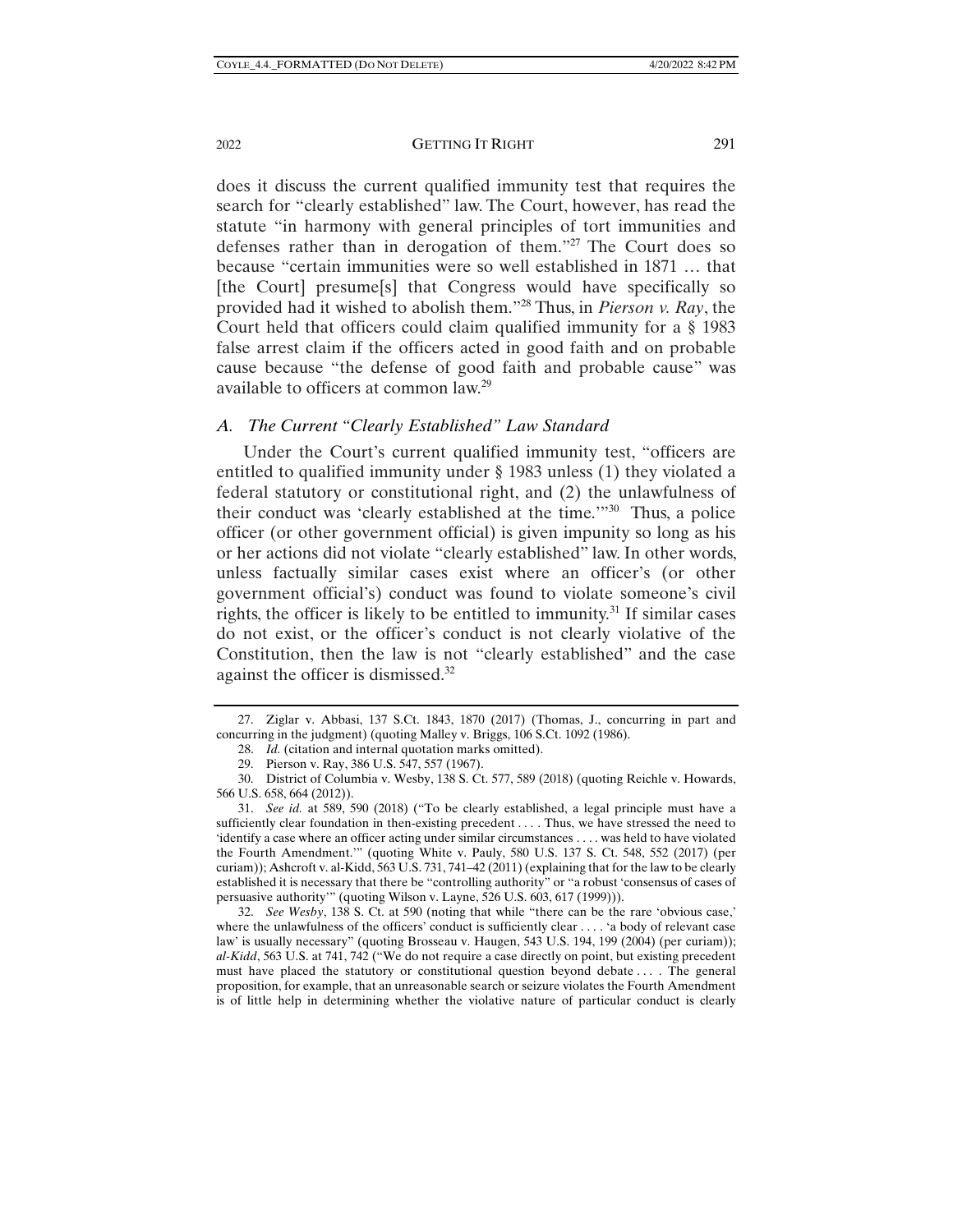Qualified immunity cases often turn on how factually identical the relevant precedent must be. The current test requires a high level of specificity to qualify as "clearly established" law.<sup>33</sup> Several jurists and scholars, find that the Court's current practice of requiring "extreme factual specificity" effectively makes qualified immunity "nearly absolute."34

It is important to note that the "clearly established" law standard is objective.35 An officer's subjective good faith is irrelevant, and instead, courts determine "the objective reasonableness of an official's conduct, as measured by reference to clearly established law."36 Thus, courts look to "clearly established" law to determine whether "every 'reasonable official would understand that what he is doing' is unlawful."37

#### *B. The Road to The "Clearly Established" Law Standard*

Originally, the test was not the objective "clearly established" law standard in use today. Rather, the test included a subjective component derived from the common law. In *Pierson v. Ray*, the Court held that "the defense of good faith and probable cause" was available to the officer alleged to have made an unconstitutional arrest because that defense was "available to the officers in the common-law action for false arrest and imprisonment."38 Under the test announced, the officers would be entitled to a qualified immunity if they acted in good faith while making an arrest supported by probable cause for a violation of a statute that they reasonably believed to be valid, but which was later held unconstitutional.<sup>39</sup> The subjective component of the test considered whether the officer claiming qualified immunity "took the action with the malicious intention to cause a deprivation of constitutional rights or other injury."40 Thus, under the test first

established.").

 <sup>33.</sup> *See, e.g.*, *al-Kidd*, 563 U.S. at 742 ("We have repeatedly told courts—and the Ninth Circuit in particular . . . not to define clearly established law at a high level of generality.").

 <sup>34.</sup> Jamison v. McClendon, 476 F. Supp. 3d 386, fn 129 (S.D. Miss. 2020) (quoting John C. Jeffries, Jr., What's Wrong with Qualified Immunity?, 62 FLA. L. REV. 851, 859 (2010)); *see also* Kisela v. Hughes, 138 S. Ct. 1148, 1161 (2018) (Sotomayor, J., dissenting) (criticizing the Court's current jurisprudence as effectively requiring "a factually identical case to satisfy the 'clearly established' standard")

 <sup>35.</sup> Harlow v. Fitzgerald, 457 U.S. 800, 818–819 (1982) (noting that the Court is "defining the limits of qualified immunity essentially in objective terms.").

 <sup>36.</sup> *Id.*

 <sup>37.</sup> *Wesby*, 138 S. Ct. at 589 (quoting Ashcroft v. al-Kidd, 563 U.S. 731, 741 (2011)).

 <sup>38.</sup> Pierson v. Ray, 386 U.S. 547, 557 (1967).

 <sup>39.</sup> *Id.* at 555-557.

 <sup>40.</sup> Harlow v. Fitzgerald, 457 U.S. 800, 815 (1982).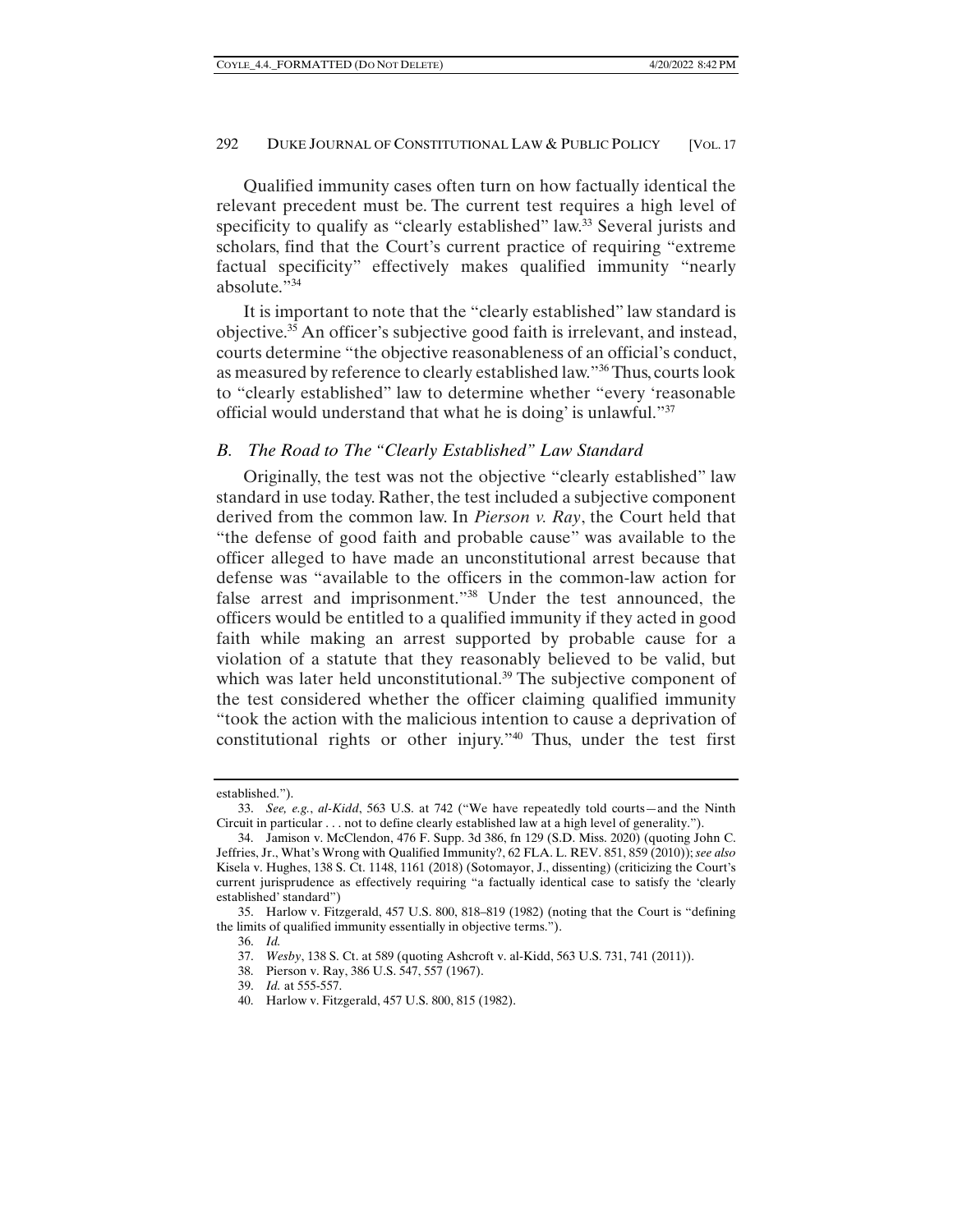announced in *Pierson*, an officer's motivations for their actions becomes important.

Fifteen years later, this subjective standard was overturned in favor of the objective "clearly established" law standard in *Harlow v. Fitzgerald.*41 In *Harlow*, the Court announced that "government officials performing discretionary functions generally are shielded from liability for civil damages insofar as their conduct does not violate clearly established statutory or constitutional rights of which a reasonable person would have known."42

Although the test moved to an objective one in *Harlow*, initially there was some indication that "clearly established" law could be defined at a more general level. In other words, "clearly established" law could be found in more general constitutional principles, rather than sifting through precedent to find a factually identical case to follow. As the Court explained in 2002 in *Hope v. Pelzer*, "officials can still be on notice that their conduct violates established law even in novel factual circumstances."43 Under *Hope* then, cases need not be "fundamentally" or "materially" similar for there to be "clearly established" law—all that is required is that the existing law "give respondents fair warning" that the alleged conduct is unconstitutional.44

This more relaxed approach to "clearly established" law quickly yielded to a more exacting standard, with the Supreme Court often chastising lower courts for defining "clearly established" law too generally. In *Ashcroft v. al-Kidd*, the Court admonished, "[w]e have repeatedly told courts—and the Ninth Circuit in particular … not to define clearly established law at a high level of generality."45 More recent cases continue to echo this exacting standard.<sup>46</sup> Accordingly, in

 <sup>41.</sup> *See Harlow*, 457 U.S. at 816–819 (explaining that the subjective standard had proved problematic, and that the test would be an objective one that looks to "clearly established" law to determine if an officer should be granted immunity); *see, e.g.*, *Wesby*, 138 S. Ct. at 590 (endorsing the "clearly established" law standard); Ashcroft v. al-Kidd, 563 U.S. 731, 741 (2011) (explaining how the "clearly established" standard provides clarity and "fair warning.").

 <sup>42.</sup> *Harlow*, 457 U.S. at 818.

 <sup>43.</sup> Hope v. Pelzer, 536 U.S. 730, 741 (2002).

 <sup>44.</sup> *Id.* Thus, *Hope* made clear that a plaintiff did not have to find a case on all fours to satisfy the "clearly established" law standard. Rather, the law could be sufficiently clear to provide fair warning in situations where "a general constitutional rule already identified in the decisional law" applied "with obvious clarity to the specific conduct in question, even though 'the very action in question has [not] previously been held unlawful.'" *Id.* (quoting Anderson v. Creighton, 483 U.S. 635, 640 (1987)).

 <sup>45.</sup> Ashcroft v. al-Kidd, 563 U.S. 731, 742 (2011).

 <sup>46.</sup> *See, e.g.*, District of Columbia v. Wesby, 138 S. Ct. 577, 590 (2018) ("We have repeatedly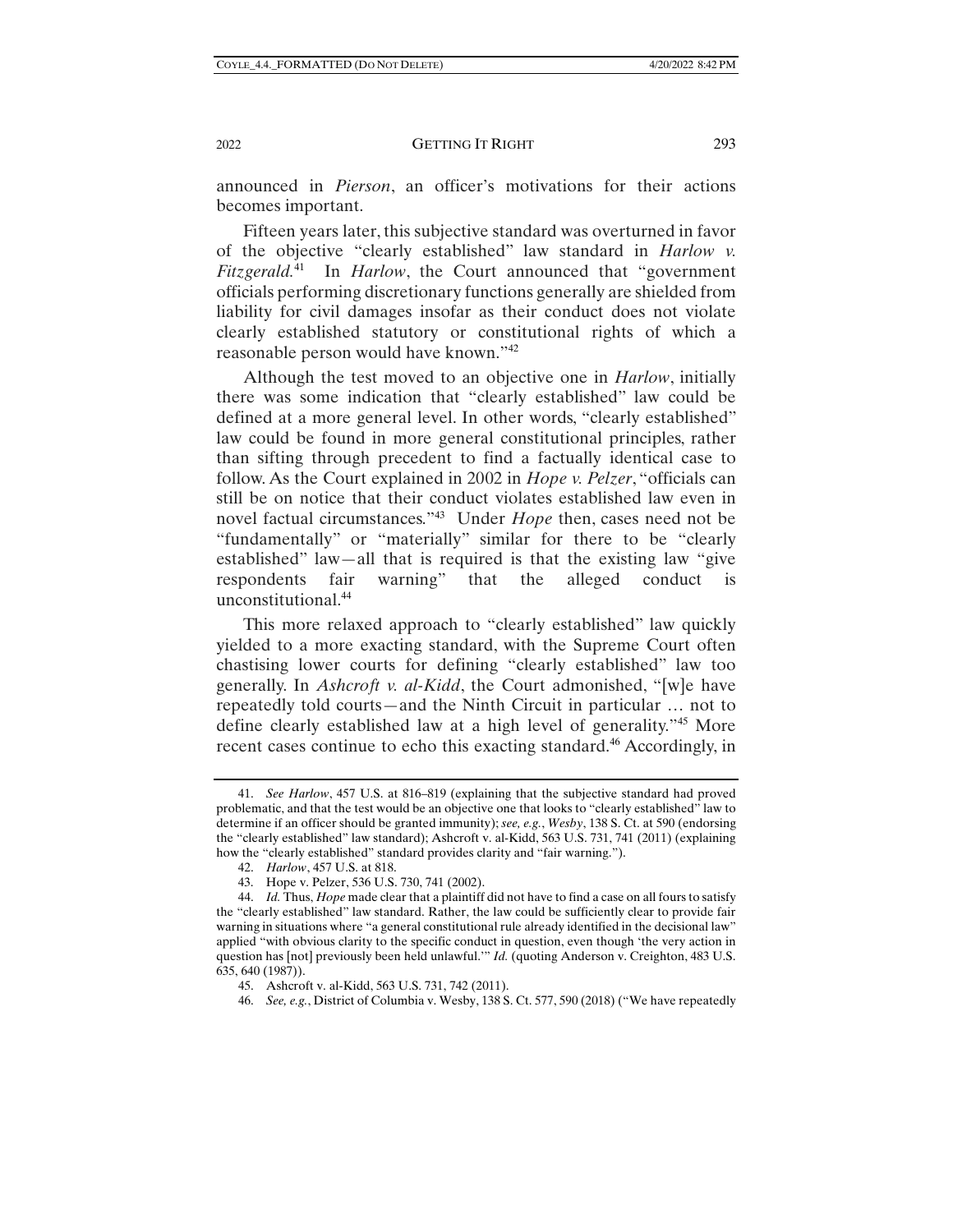*District of Columbia v. Wesby*, the Court explained that the "existing law must have placed the constitutionally of the officer's conduct 'beyond debate.'"47 Thus, under this "demanding standard," "[i]t is not enough that the rule is suggested by then-existing precedent.<sup>748</sup> Instead, "[t]he precedent must be clear enough that every reasonable official would interpret it to establish the particular rule the plaintiff seeks to apply."<sup>49</sup>

This high level of specificity required in defining "clearly established" law has been criticized by Justice Sotomayor.<sup>50</sup> In a 2018 dissent, Justice Sotomayor pointed out that, under *Hope*, "[o]fficials can still be on notice that their conduct violates established law even in novel factual circumstances."51 Justice Sotomayor went on to criticize the majority for requiring a "factually identical case" to fulfill the test, as the Court's qualified immunity cases had "never required a factually identical case to satisfy the 'clearly established' standard."52 By requiring such a case, Justice Sotomayor argued that the majority was sending "an alarming signal to law enforcement officers and the public" that officers "can shoot first and think later, and … palpably unreasonable conduct will go unpunished."53

The purpose of this section is to review the course the Court has taken with regard to its qualified immunity jurisprudence. While the Court's qualified immunity test initially had a subjective component that considered an officer's motivation, that test was replaced by an objective standard looking to whether the law was "clearly established." This "clearly established" law standard has led to criticisms that it functionally requires a near identical case to overcome

51. *Id.* at 1159 (quoting Hope v. Pelzer, 536 U.S. 730, 741 (2002)).

stressed that courts must not 'define clearly established law at a high level of generality, since doing so avoids the crucial question whether the official acted reasonably in the particular circumstances that he or she faced.'" (quoting Plumhoff v. Rickard, 572 U.S. 765, 779 (2014))); Kisela v. Hughes, 138 S. Ct. 1148, 1152–53 (2018) (noting that "Specificity is especially important in the Fourth Amendment context" and that "police officers are entitled to qualified immunity unless existing precedent 'squarely governs' the specific facts at issue" (quoting Mullenix v. Luna, 577 U.S. 7, 11 (2015) (per curiam))); *Mullenix*, 577 U.S. at 12 (citing *al-Kidd* 563 U.S. at 742 for the proposition that "We have repeatedly told courts . . . not to define clearly established law at a high level of generality.").

 <sup>47. 138</sup> S. Ct. 577, 589 (2018) (quoting *al-Kidd*, 563 U.S. at 741).

 <sup>48.</sup> *Id.* at 590.

 <sup>49.</sup> *Id.*

 <sup>50.</sup> *See Kisela*, 138 S. Ct. at 1155–62 (Sotomayor, J., dissenting) (disagreeing with the outcome due to use of the highly specific standard).

 <sup>52.</sup> *Id.* at 1161 (quoting *Hope*, 536 U.S. at 739).

 <sup>53.</sup> *Id.* at 1162.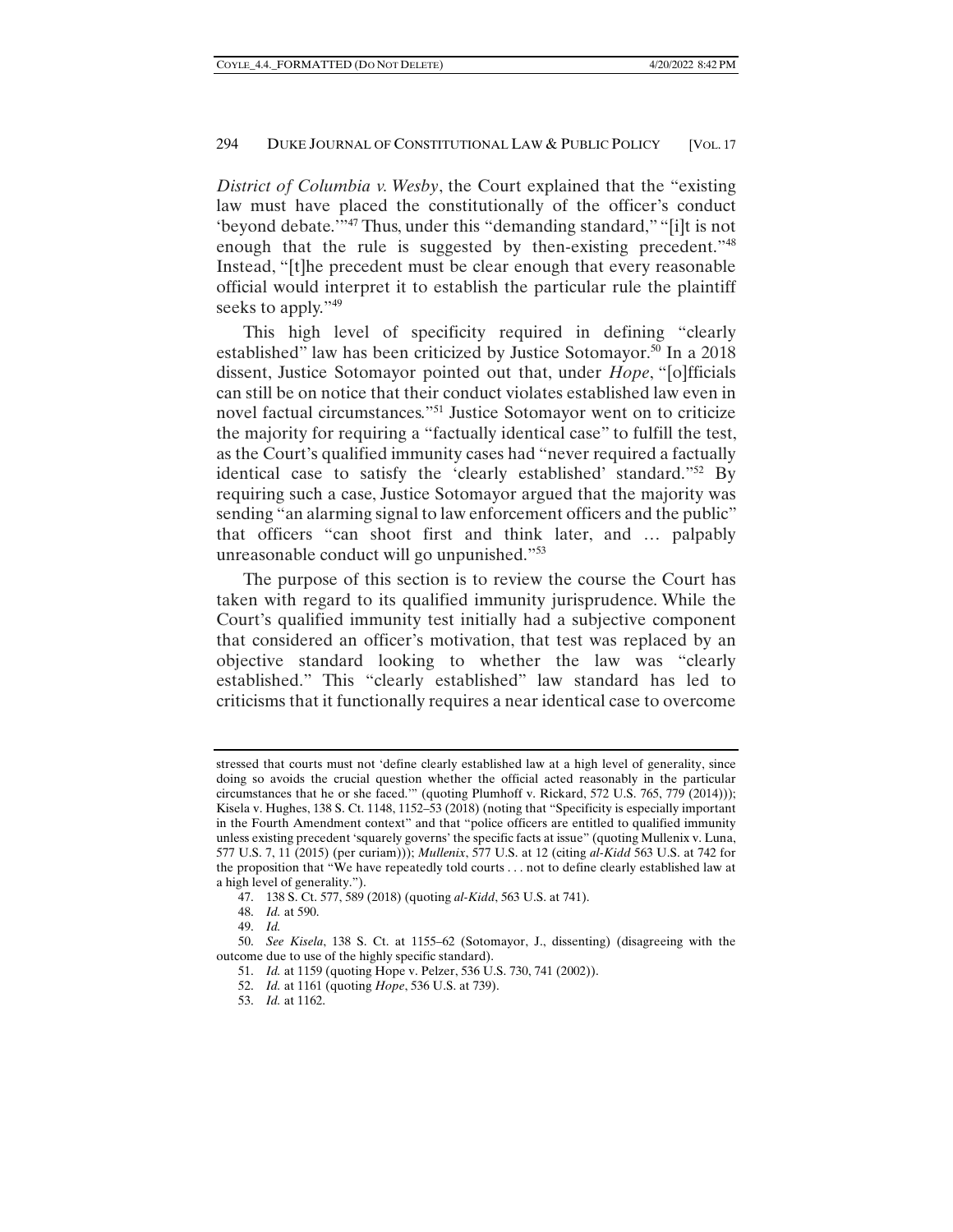immunity. Awareness of the Court's current test and its evolution is important to understanding the criticisms of the doctrine to which this Article turns next.

#### *C. Calls to Overturn or Reconsider Qualified Immunity*

In recent years, calls to abolish or radically alter the qualified immunity doctrine have intensified from a variety of voices. The Cato Institute, a libertarian think tank, has made the elimination of qualified immunity one of its top priorities, arguing "[t]he doctrine was invented by the Supreme Court in the 1960s, with no basis [in] statutory text, legislative intent, or sound public policy."54 The American Civil Liberties Union ("ACLU"), a nonprofit dedicated to defending individual rights and liberties, also announced its intent to end qualified immunity.55 According to the ACLU, the "clearly established law" test makes it "nearly impossible" to sue public officials and shields officers from accountability.56 Black Lives Matter, an organization dedicated to eradicating white supremacy, called on Congress and the White House to take immediate action to make ending qualified immunity a top priority.57 According to Black Lives Matter, officers are able "to hide behind the guise of qualified immunity" to prevent being held accountable for their actions.58 Even the Sierra Club, an environmental organization, endorsed federal legislation "which would end qualified immunity for police officers accused of wrongdoing."59

Justice Thomas called attention to problems with the doctrine. In a statement respecting the denial of certiorari in *Hoggard v. Rhodes*, Justice Thomas argued that the Court's "qualified immunity jurisprudence stands on shaky ground" and the Court's "clearly established" law test, "cannot be located in § 1983's text and may have

 <sup>54.</sup> *End Qualified Immunity,* CATO INST., https://www.cato.org/qualified-immunity (last visited Sept. 7, 2021).

 <sup>55.</sup> *See* Ed Yonka et al., *Ending Qualified Immunity Once and For All is the Next Step in Holding Police Accountable,* ACLU (Mar. 23, 2021), https://www.aclu.org/news/criminal-lawreform/ending-qualified-immunity-once-and-for-all-is-the-next-step-in-holding-police-

accountable/ (noting opposition to qualified immunity and the difficulty of overcoming the defense's high standards).

 <sup>56.</sup> *Id.*

 <sup>57.</sup> *Demand Congress End Qualified Immunity*, BLACK LIVES MATTER (July 22, 2021), https://blacklivesmatter.com/demand-congress-end-qualified-immunity.

 <sup>58.</sup> *Id.*

 <sup>59.</sup> Leslie Fields, *Racial Justice Is Environmental Justice: The Sierra Club's advocacy is intersectionality in action*, SIERRA CLUB (May 26, 2021), https://www.sierraclub.org/sierra/racialjustice-environmental-justice.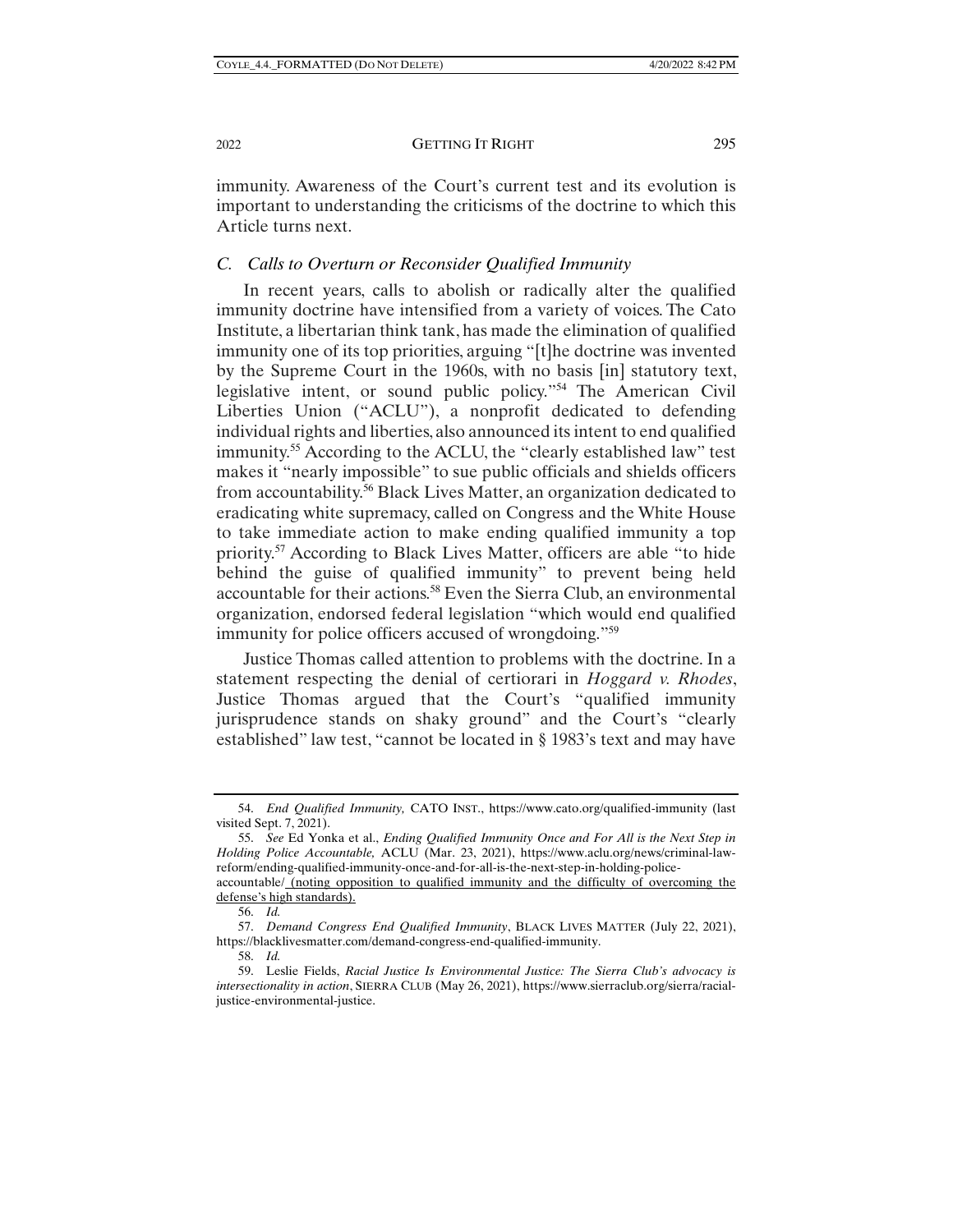little basis in history."<sup>60</sup> Justice Thomas argued that the current approach is "[not] grounded in the common-law backdrop against which Congress enacted  $\lbrack$ § 1983]."<sup>61</sup> As suggested above, even if qualified immunity is not found in the text of § 1983, the common-law backdrop against which § 1983 was enacted may support its application. But the Court is no longer looking to this backdrop to support its position as it once did in *Pierson* and prior cases. According to Justice Thomas, the Court has "'substitute[d] [its] own policy preferences for the mandates of Congress by conjuring up blanket immunity and then fail[ing] to justify [its] enacted policy."62 These policy preferences deal with a "balancing of competing values about litigation costs and efficiency."63 Essentially, Justice Thomas contends that the Court has abdicated its duty to interpret the law when it comes to qualified immunity. Instead, in developing the current qualified immunity framework, the Court is simply balancing competing policy interests, which is supposed to be the role of "Congress, not the Courts."<sup>64</sup> Justice Thomas believes that in the appropriate case, the Court should fundamentally reconsider qualified immunity.<sup>65</sup>

The academic literature is similarly rife with criticisms of qualified

 <sup>60.</sup> Hoggard v. Rhodes, 141 S. Ct. 2421, 2421 (2021) (Thomas, J., statement respecting the denial of certiorari). *See, e.g.,* Ziglar v. Abbasi, 137 S. Ct. 1843, 1870–71 (2017) (Thomas, J., concurring in part and concurring in the judgment) ("I write separately, however, to note my growing concern with our qualified immunity jurisprudence."); Baxter v. Bracey, 140 S. Ct. 1862, 1862 (2020) (Thomas, J., dissenting from the denial of certiorari) (restating concerns with qualified immunity as "stray[ing] from the statutory text").

 <sup>61.</sup> *Hoggard*, 141 S. Ct. at 2422 (Thomas, J., statement respecting the denial of certiorari) (alternation in original).

 <sup>62.</sup> *Id.* (Thomas, J., concurring in part and concurring in the judgment) (quoting *Ziglar*, 137 S. Ct. 1843, 1872).

 <sup>63.</sup> Baxter v. Bracey, 140 S.Ct. 1862, 1864 (2020) (Thomas, J., dissenting from the denial of certiorari).

 <sup>64.</sup> *Ziglar*, 137 S. Ct. at 1872 (Thomas, J., concurring in part and concurring in the judgment).

 <sup>65.</sup> *See Hoggard*, 141 S. Ct. at 2422 (Thomas, J., statement respecting the denial of certiorari) (stating that qualified immunity is not consistent with statutory text or history, and therefore should be reconsidered); *Baxter*, 140 S. Ct. at 1862 (Thomas, J., dissenting from the denial of certiorari) (reaffirming his previous concerns with qualified immunity and calling again to reexamining the doctrine). Lower courts have also questioned the doctrine, while nonetheless following the commands of the Supreme Court. For example, in a recent case before Judge Carlton W. Reeves of the Southern District of Mississippi, Judge Reeves granted qualified immunity because the law was not "clearly established" in a case in which an officer unconstitutionally searched a plaintiff's car. Jamison v. McClendon, 476 F.Supp.3d 386 (S.D. Miss. 2020). Despite granting qualified immunity, Judge Reeves criticized the doctrine noting that "the harm in this case to one man sheds light on the harm done to the nation by this manufactured doctrine." *Id.* at 392.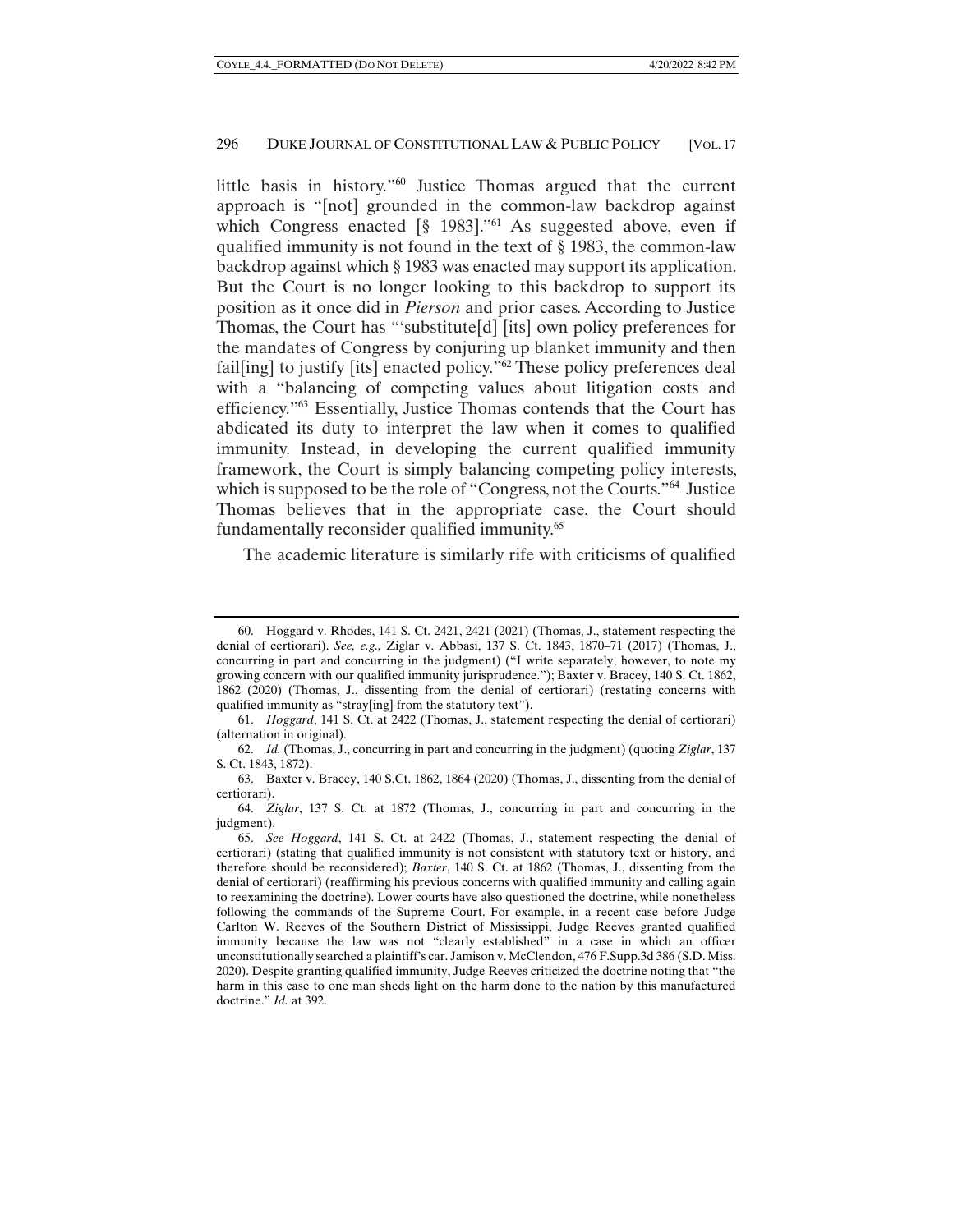immunity and calls to overhaul the doctrine.<sup>66</sup> This Article does not weigh into that debate. Nevertheless, given the significant criticism and widespread disagreement over the doctrine, it would appear that the qualified immunity doctrine is ripe for reconsideration.

## II. SHOULD STARE DECISIS GIVE WAY TO ALLOW FOR THE OVERTURNING OF QUALIFIED IMMUNITY?

Given this Article's assumption that the Court erred when it decided that qualified immunity was a defense to civil rights actions under § 1983, the remainder of this Article examines whether stare decisis should preclude overturning qualified immunity.

This part proceeds in three sections. Section A reviews the factors the Court considers in its stare decisis analysis and highlights why stare decisis considerations are traditionally heightened for statutory precedents. Section B endorses a framework that best supports the underlying values inherent in the concept of stare decisis. Section C applies that framework, and particularly its emphasis on reliance interests, to analyze whether the Court should overturn qualified immunity. After considering qualified immunity under this framework, this Article concludes that stare decisis should not preclude overruling the "clearly established" law test for qualified immunity, but some form of qualified immunity should nonetheless remain. Specifically, the Court should revert to its framework under *Pierson*.

## *A. The Importance of Stare Decisis and the Factors the Court Considers*

The importance of stare decisis cannot be overstated in a legal system that prides itself on the rule of law, stability, and impersonality of the law. As one jurisprudential scholar has observed, the Court "has lauded *stare decisis* as . . . contributing to 'the actual and perceived integrity of the judicial process.'"67 Stare decisis serves interests that are

 <sup>66.</sup> *See, e.g.*, Michelman, *supra* note 7 at 1999 ("[Q]ualified immunity is a mess of the Supreme Court's making, and the Supreme Court should clean it up."); Baude, *supra* note 7 at 88 ("[T]he doctrine lacks legal justification, and the Court's justifications are unpersuasive."); Reinhardt*, supra* note 7 at 1254 (criticizing the Court's current qualified immunity jurisprudence as "risk[ing] turning federal judges from protectors of the Constitution into unreasoning deniers of worthy claims of constitutional rights.").

 <sup>67.</sup> Kozel, *Stare Decisis as Judicial Doctrine, supra* note 24, at 412–13 (citations omitted) (quoting Payne v. Tennessee, 501 U.S. 808, 827). *See also* Planned Parenthood of Southeastern Pennsylvania v. Casey, 505 U.S. 833, 854 (1992) (noting that when the Court "reexamines a prior holding, its judgment is customarily informed by a series of prudential and pragmatic considerations designed to test the consistency of overruling a prior decision with the ideal of the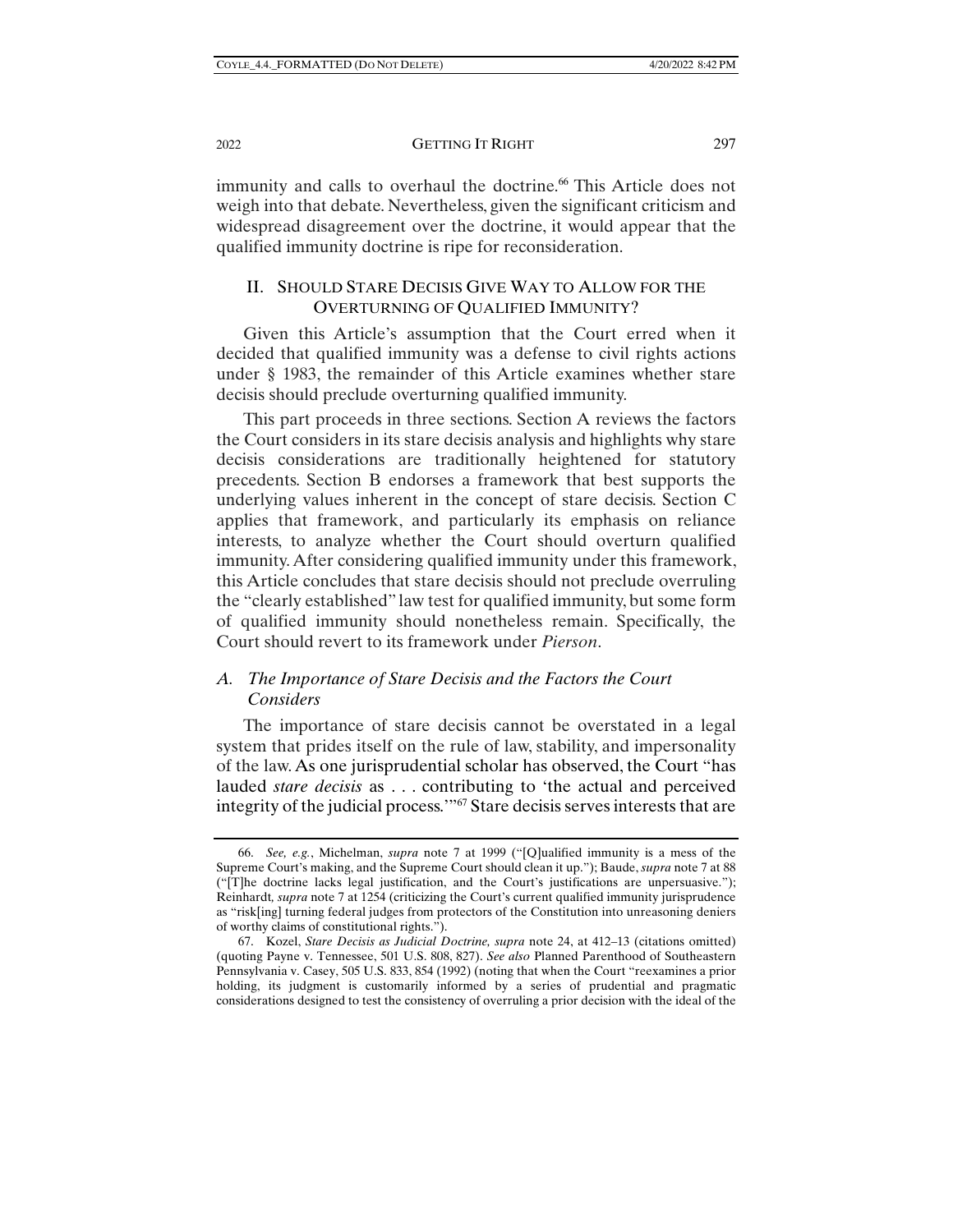paramount not just to the rule of law, but also the public's support for and trust in the legal system.

To serve these interests, the Court has enumerated various factors to be considered in a stare decisis analysis. The first is workability. This factor focuses on "whether the rule has proven to be intolerable simply in defying practical workability."68 This factor looks to the ease by which judges are able to interpret and apply the precedent. In fact, *Planned Parenthood v. Casey*, the seminal case which considered the importance of precedent established in *Roe v. Wade*, served as a platform for the Court to underscore the workability of relying on precedent: while "*Roe* ha[d] engendered opposition," it had not proved unworkable.69 The determinations required for judges to *apply Roe*'s precedent fell "within judicial competence."70 In other words, the test was clear enough that judges could apply it without great difficulty.

The second factor is reliance. Under this factor the Court looks at "whether the rule is subject to a kind of reliance that would lend a special hardship to the consequences of overruling and add inequity to the cost of repudiation."71 In other words, the Court considers whether individuals are making decisions in reliance on the continued existence of the precedent. Thus, in *Planned Parenthood*, the Court concluded that "while the effect of reliance on *Roe* cannot be exactly measured, neither can the certain cost of overruling *Roe* for people who have ordered their thinking and living around that case be dismissed."<sup>72</sup> Where there is strong reliance on precedent, that precedent is unlikely to be overturned.

The next factor examines the development of the law in other areas and asks "whether related principles of law have so far developed as to have left the old rule no more than a remnant of abandoned doctrine."<sup>73</sup> In other words, has jurisprudence developed in ways that render the precedent a product of outdated thinking? For example, in *Planned Parenthood*, the Court found that since *Roe*, constitutional law had not developed in such a way to leave "*Roe* behind as a mere survivor of obsolete constitutional thinking*.*"74 Thus, *Roe's* legal underpinnings

rule of law, and to gauge the respective costs of reaffirming and overruling a prior case.").

 <sup>68.</sup> *Casey*, 505 U.S. at 854 (citing Swift & Co. v. Wickham, 382 U.S. 111, 116 (1965)).

 <sup>69.</sup> *Id.* at 855 (citing Garcia v. San Antonio Metro. Transit Auth., 469 U.S. 528, 546 (1985)).

 <sup>70.</sup> *Id.*

 <sup>71.</sup> *Id.* at 854 (citing United States v. Title Ins. & Trust Co., 265 U.S. 472, 486 (1924)).

 <sup>72.</sup> *Id.*

 <sup>73.</sup> *Id.* at 855 (citing Patterson v. McLean Credit Union, 491 U.S. 164, 173–174 (1989)).

 <sup>74.</sup> *Id.* at 857.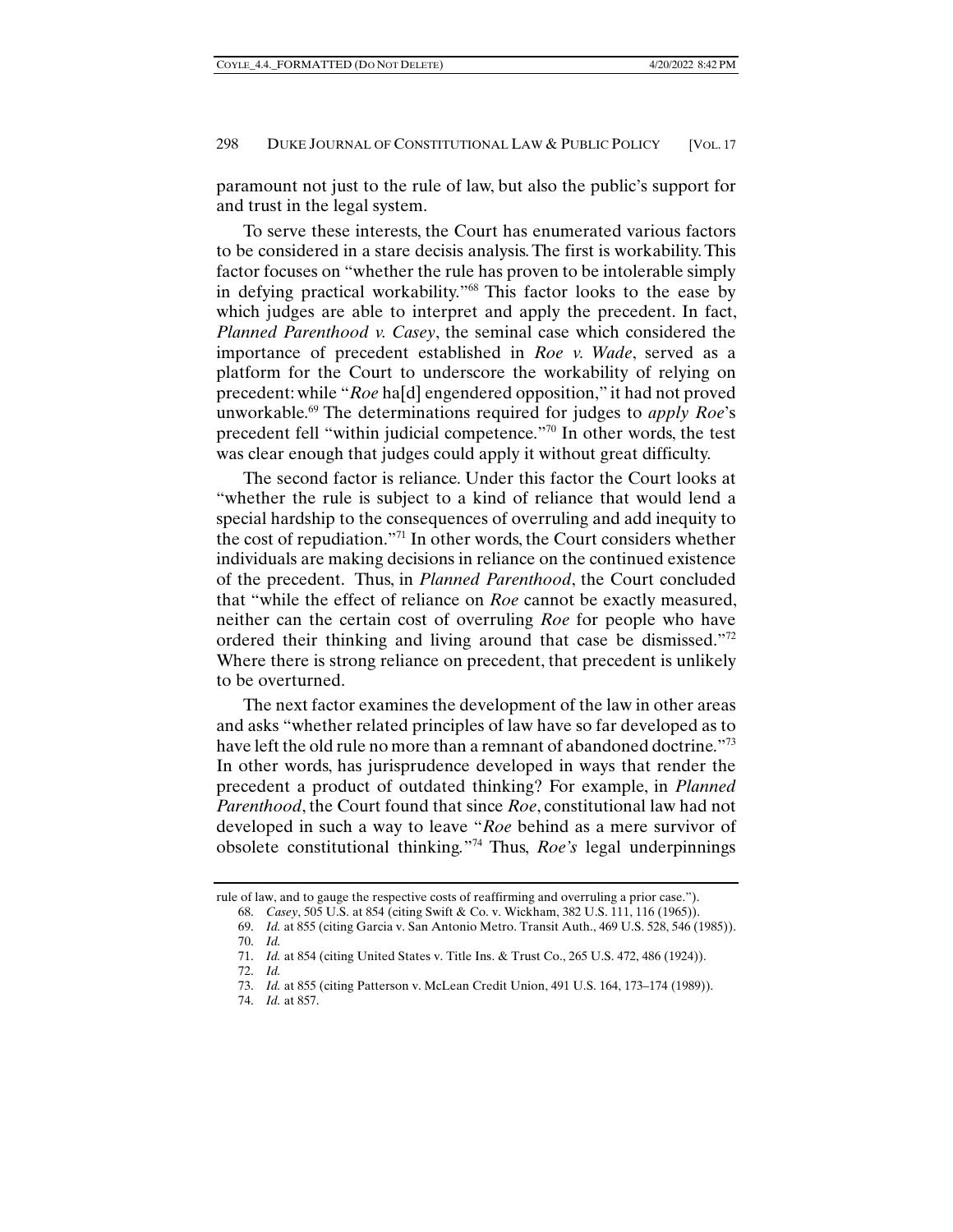had not so developed to render its holding invalid.

The final factor to consider looks at the facts underlying a decision, and asks "whether facts have so changed, or come to be seen so differently, as to have robbed the old rule of significant application or justification."75 Under this factor, advances in science or additional data can shed light on the facts critical to an opinion. If these facts are shown to be incorrect, the case for stare decisis is lessened. In *Planned Parenthood*, advances in healthcare made for safe abortions to the mother later in pregnancy, and therefore the point of viability was now somewhat earlier than it was when *Roe* was decided.<sup>76</sup> Nonetheless, these changes to the underlying facts had no bearing on the ultimate holding of *Roe*, "that viability marks the earliest point at which the State's interest in fetal life is constitutionally adequate to justify a legislative ban on nontherapeutic abortions."77 Although some facts underlying precedent might change, if they do not change so much that a rule articulated in the prior case no longer applies, the precedent is less susceptible to being overruled.

Typically, for questions of statutory construction, stare decisis "applies with special force."78 For example, in *Kimble v. Marvel Entertainment, LLC*, the Court underscored the "enhanced force" of stare decisis with regard to whether to overrule a precedent interpreting a patent statute.<sup>79</sup> Given that qualified immunity is a defense to claims under § 1983, the doctrine raises questions of statutory construction. Therefore, this heightened form of stare decisis could apply to qualified immunity.

There are three different levels of stare decisis:

The U.S. Supreme Court gives strong effect to statutory

<sup>75.</sup> *Id.* at 855 (citing Burnet v. Colorado Oil & Gas Co., 285 U.S. 393, 412 (1932) (Brandeis, J., dissenting)). *See also* Ramos v. Louisiana, 140 S. Ct. 1390, 1405 (2020) (explaining the traditional factors as "the quality of the decision's reasoning; its consistency with related decisions; legal developments since the decision; and reliance on the decision"); GARNER ET AL., *supra* note 23 at 404 (2016) (enumerating numerous factors which militate against overruling precedent: the decision has stood unchallenged for many years; the same or other courts have approved and followed the decision in many later decisions; the decisions have been universally accepted, acted on, and acquiesced in by courts, the legal profession, and the general public; the decision has become a rule of property; reliance has been placed on the prior decision: contracts have been made, business transacted, and rights adjusted in reliance on the decision for a long time or to a great extent; the prior decision involved interpreting a statute).

 <sup>76.</sup> *Casey*, 505 U.S. at 860.

 <sup>77.</sup> *Id.*

 <sup>78.</sup> GARNER ET AL., *supra* note 23, at 333 (2016).

 <sup>79. 576</sup> U.S. 446, 456 (2015).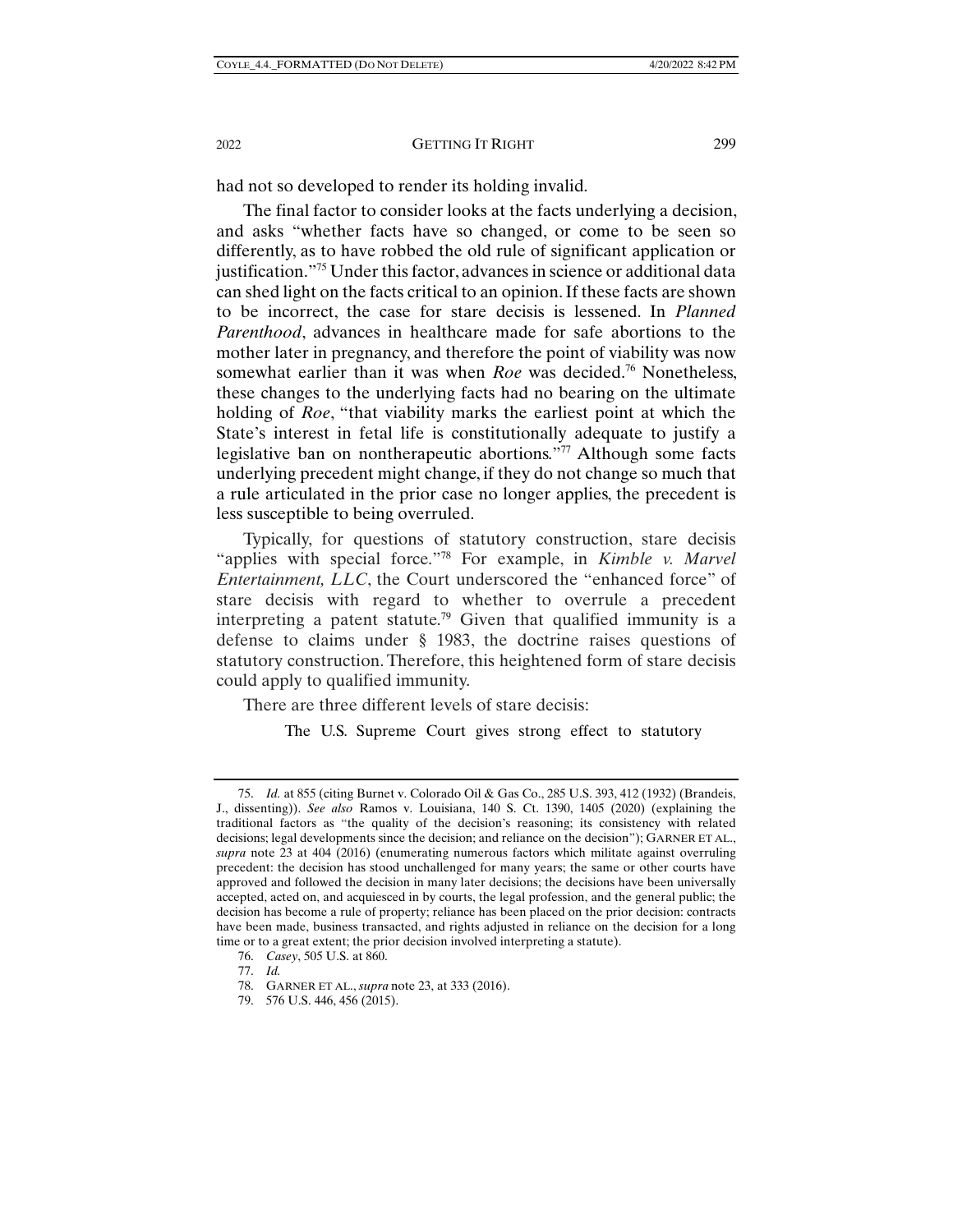precedents, medium effect to common-law precedents, and weaker effect to constitutional precedents. With statutory interpretation, unlike (for practical purposes) constitutional interpretation, the legislature can alter an erroneous statutory holding. Hence courts generally won't depart from a settled judicial interpretation of a statute even if the earlier holding is of questionable validity.80

To decide whether to overrule a case that interprets a statute, the same factors still apply.<sup>81</sup> The Court does not apply a different stare decisis test to statutory precedents, but rather stare decisis simply "carries enhanced force."82

#### *B. The Optimal Test for Stare Decisis*

Underlying the doctrine of stare decisis is a commitment to the rule of law, the impersonality of our system of justice, and the stability, continuity, predictability, integrity and perceived integrity of our legal system. How can these interests best be served through a stare decisis analysis? Stated differently, what does a stare decisis framework look like if its goal is to advance these interests? In his work on stare decisis, Prof. Kozel developed a theory aimed at enhancing these commitments while "insulat [ing] stare decisis from disputes over interpretive philosophy."83 Because our legal system encompasses longstanding disagreement over interpretation, a theory of stare decisis requires a theory "attuned to the challenges of judicial disagreement and the value of precedent in overcoming them."84 The key problem arises in developing a test for stare decisis that judges can apply in a neutral way regardless of where they fall on the philosophical spectrum.85

 <sup>80.</sup> *Id.* at 334–35 (footnotes omitted).

 <sup>81.</sup> *See* Kimble v. Marvel Entm't, LLC, 576 U.S. 446, 456–62 (2015) (noting the "superpowered form of *stare decisis*" for decisions interpreting a statute and then going on to analyze the traditional factors of reliance, workability, legal underpinnings and factual underpinnings).

 <sup>82.</sup> *Id.* at 456 (citing Patterson v. McLean Credit Union, 491 U.S. 164, 172–173 (1989)).

 <sup>83.</sup> RANDY J. KOZEL, SETTLED VERSUS RIGHT: A THEORY OF PRECEDENT 103 (2017) [hereinafter KOZEL, SETTLED VERSUS RIGHT].

 <sup>84.</sup> *See id.* at 6. (Prof. Kozel explains the problem with the Court's current stare decisis jurisprudence as follows: "the problem with the Supreme Court's current approach to precedent is not that the justices are behaving in an unprincipled manner. The problem is that the modern doctrine of stare decisis is undermined by principled disagreements among justices acting in good faith. The doctrine's structure and composition all but guarantee that conclusions about the durability of precedent will track the justices' individual views about whether decisions are right or wrong and whether mistakes are harmful or benign").

 <sup>85.</sup> *See id.* at 13. ("In our world of pervasive interpretive disagreement, we need to think about the role of precedent differently than we would under conditions of widespread interpretive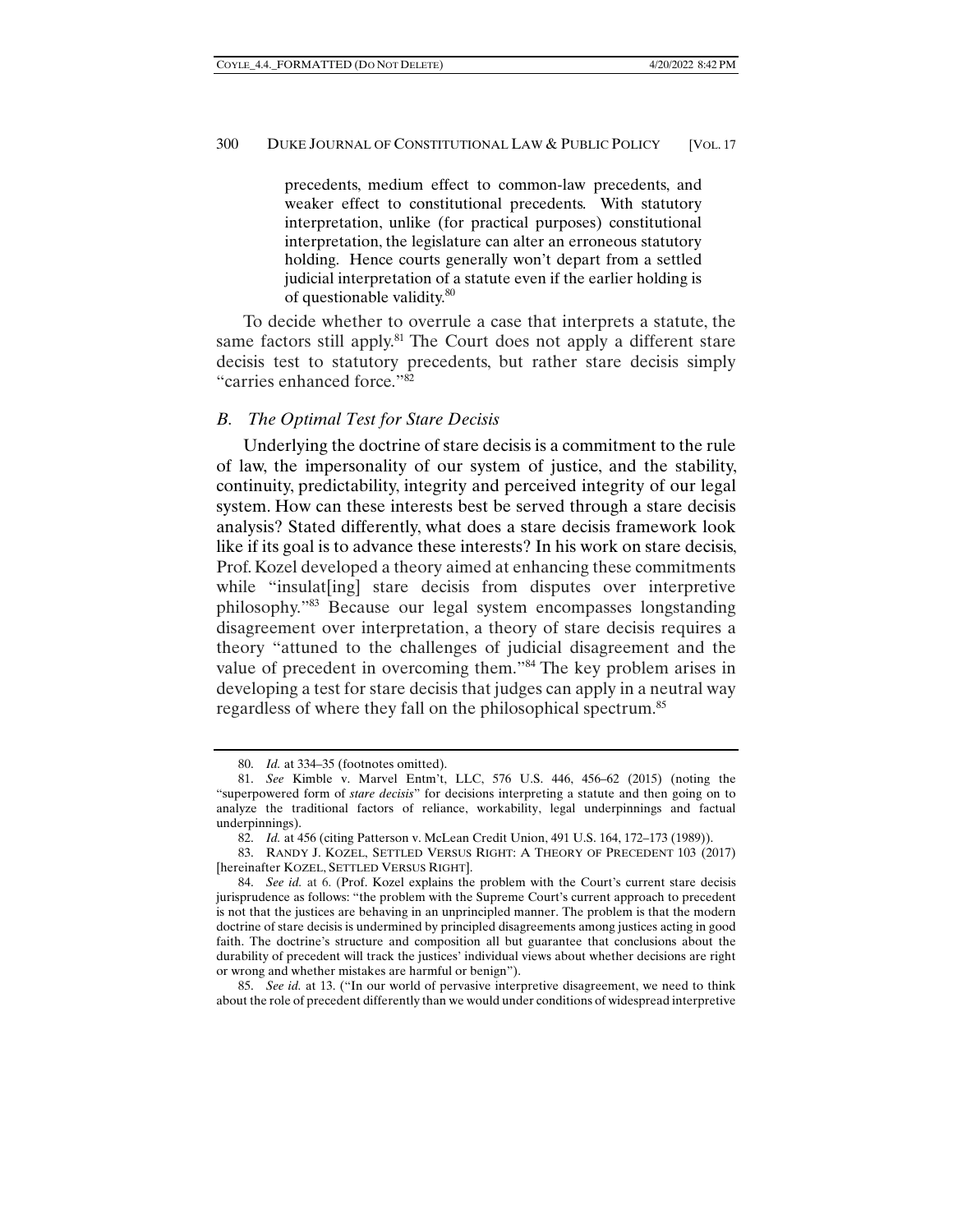2022 **GETTING IT RIGHT** 301

Under Prof. Kozel's approach, those core "factors that are susceptible to principled application by justices across the philosophical spectrum" are "a decision's procedural workability, the accuracy of its factual premises, and the reliance it has yielded."86 Because these factors are the ones that inoculate a stare decisis analysis from philosophical ideologies, their application enhances the values that stare decisis is intended to advance.<sup>87</sup>

It should be noted that Prof. Kozel's framework is designed to respond to stare decisis in the context of constitutional interpretation, as opposed to statutory or common law. Yet, as Prof. Kozel notes, although "[t]he intricacies of constitutional stare decisis" are his focus, "many aspects of [the] analysis will apply to statutory (and common law) decisions as well."<sup>88</sup>

There are several reasons why Prof. Kozel's framework should apply with equal force to statutory precedents—especially controversial precedent like the Court's qualified immunity jurisprudence. First, Prof. Kozel's work focuses on developing a system of stare decisis that can furnish common ground to judges who see the law through different philosophical and methodological lenses. This noble goal should also apply to statutory precedents, especially one as thorny as the Court's qualified immunity jurisprudence. Moreover, as will be explained more fully in section C.1., there is good reason to be skeptical about statutory precedent receiving greater deference, especially in the context of qualified immunity.

Before analyzing qualified immunity under the stare decisis framework advanced by Prof. Kozel, it is worth elaborating on the three core factors advanced by Prof. Kozel. Procedural workability—the degree to which courts, litigants, and others can understand and apply a precedent—is analyzed first. In applying this factor, the critical step

88. *Id.* at 8.

harmony. The question is no longer which factors are potentially relevant to a precedent's retention or overruling. The inquiry must be narrowed to include only those factors that are susceptible to principled application by justices across the philosophical spectrum.").

 <sup>86.</sup> *Id.* 

 <sup>87.</sup> *See, e.g.*, *id.* at 110 (explaining that a principled application of procedural workability "does not depend on whether a particular justice is an originalist, a pragmatist, or a common law constitutionalist" and this thus makes it appropriate for the doctrine of stare decisis in a world of interpretive pluralism); *id.* at 113 (explaining that a principled application of the accuracy of the factual premises factor "is not bound up with any particular methodology of interpretation" making it an appropriate consideration); *id.* at 116 (explaining that "the neutrality of reliance expectations might help to explain their prominent status in the modern doctrine, which itself provides further reason for preserving reliance as part of the stare decisis calculus.").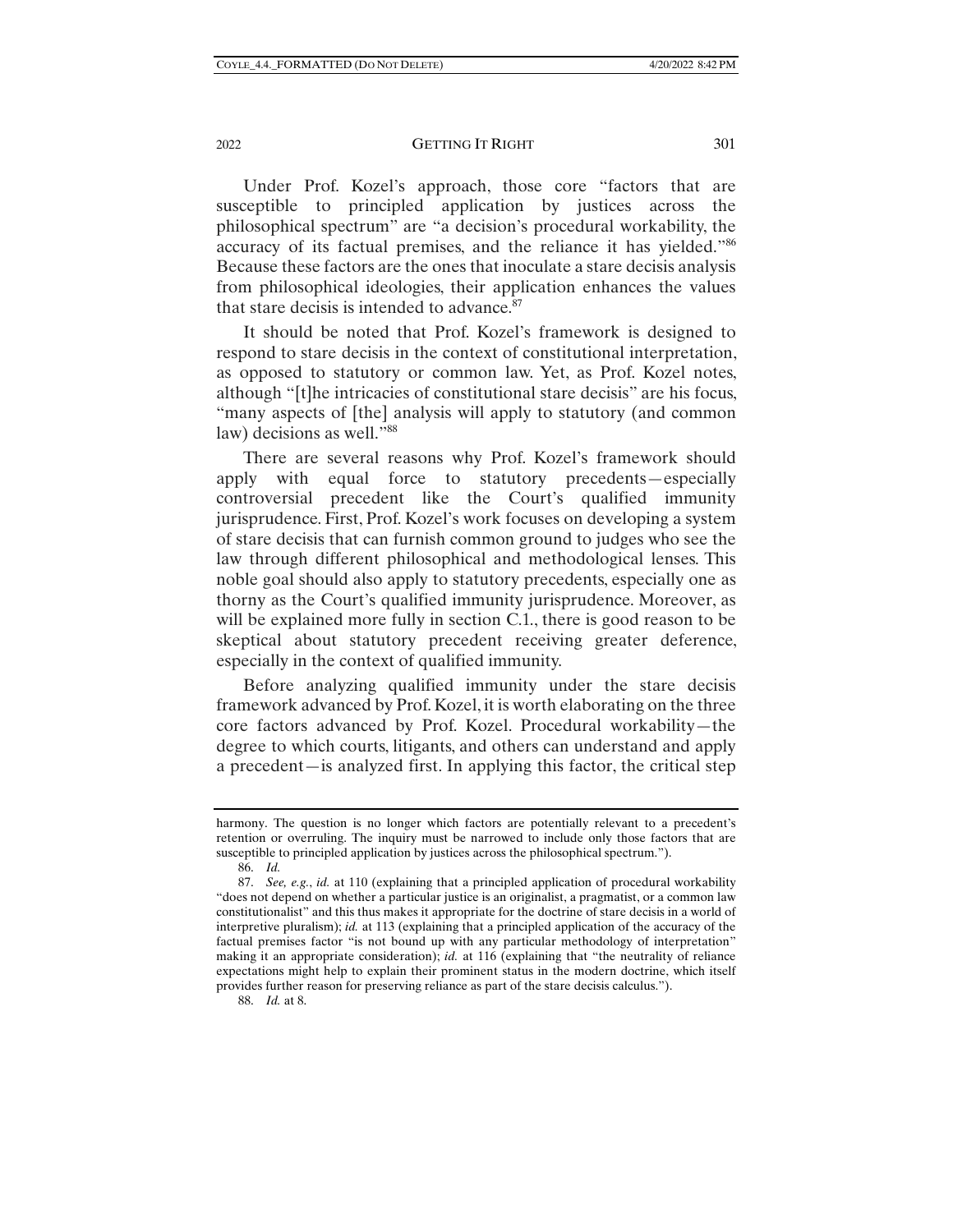becomes "rejecting the premise that a precedent becomes unworkable because a justice disagrees with its rationale or is troubled by its results."89 This factor examines "whether courts, litigants, and other stakeholders have been able to understand and apply a rule without undue difficulty."90 Thus, "[a] rule of decision that is hopelessly convoluted or exceedingly vague renders a precedent unworkable regardless of its rationale and substantive effects."91

The next factor to consider is factual accuracy. Here, "[a]s with their treatment of workability, courts occasionally conflate diagnoses of factual error with assessments of a precedent's legal reasoning."92 Under this factor, factual content should be understood narrowly and "driven by empirical observations that do not depend on methodological or normative commitments."93

The next factor to consider is reliance.<sup>94</sup> To insulate the reliance analysis from "debates about interpretive philosophy," courts must focus on "concrete expectations of stakeholders" as opposed to more abstract and vague notions of reliance.<sup>95</sup> Thus, private reliance and governmental reliance *do* matter, but the more nebulous concept of "societal reliance" *does not* hold weight.96

In addition to the three Kozel factors, a fourth factor is also "susceptible to principled application by justices across the

 95. KOZEL, SETTLED VERSUS RIGHT: A THEORY OF PRECEDENT, *supra* note 97, at 116-17. Kozel provides two examples of where the Court has looked to societal reliance in its stare decisis analysis. In *Planned Parenthood*, "the Court recognized the interests of 'people who have ordered their thinking and living around' the continued vitality of Roe" and in *Miranda* "the Court cited the status of the *Miranda* warnings as 'part of our national culture.'" *Id.* at 117 (first citing Planned Parenthood of Southeastern Pennsylvania v. Casey, 505 U.S. 833, 856 (1992); and then Dickerson v. United States, 530 U.S. 428, 428 (2000)).

96. *Id.* at 118.

 <sup>89.</sup> *Id.* at 110.

<sup>90</sup>*. Id*.

 <sup>91.</sup> *Id.* 

 <sup>92.</sup> *Id.* at 111.

 <sup>93.</sup> *Id.* 

 <sup>94.</sup> *See id.* at 116 ("Reliance interests have a sweep that exceeds methodological bounds . . . . [t]his breadth brings its own kind of neutrality . . . . [i]ndeed, the neutrality of reliance expectations might help to explain their prominent status in the modern doctrine, which itself provides further reason for preserving reliance as part of the stare decisis calculus going forward."); *see also* Kozel, *Stare Decisis as Judicial Doctrine, supra* note 24, at 414 ("Most of the considerations that populate the Court's current [stare decisis] jurisprudence are best understood—or perhaps, reimagined—as efforts to gauge the *reliance interests* that would be affected by the decision to overrule a given precedent." Kozel goes on to argue that the Court should clear the proxies for reliance and instead "construct a new framework for rigorous and systematic analysis of the underlying reliance interests themselves").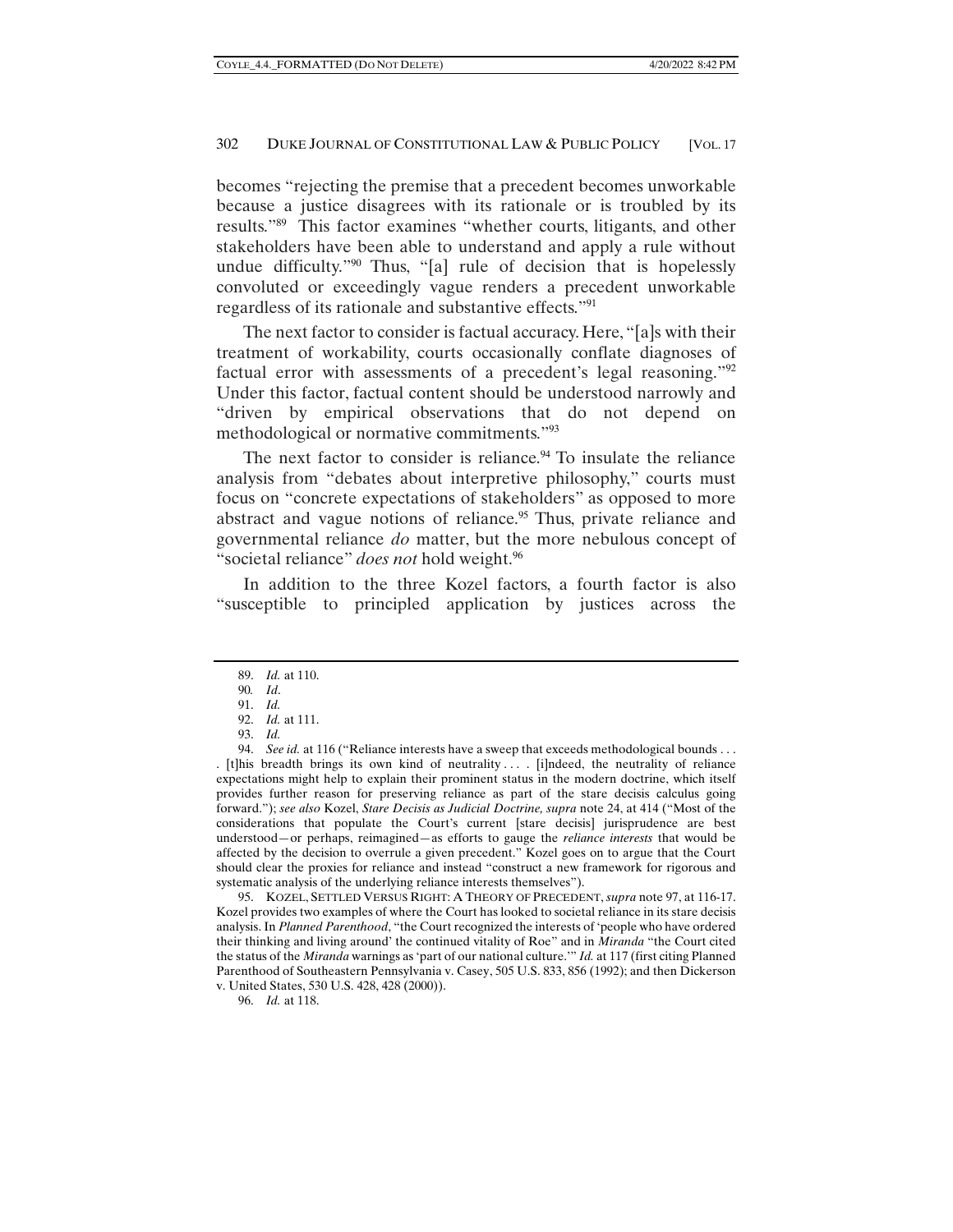philosophical spectrum."97 The final factor is whether overturning a decision leads to the complete elimination of a right or defense, or simply a modification to it. This inquiry should be a straightforward endeavor: if a right or defense is completely eliminated, such elimination weighs in favor of retaining the precedent. Underlying this fourth factor is the idea that the elimination of a right or defense is more detrimental to the stability and continuity of law than simply modifying a legal rule. Moreover, there is likely to be more individual and societal reliance on the existence of a right or defense, as opposed to the particular contours that right or defense takes as formulated by the Court.<sup>98</sup> This fourth factor is particularly important in the qualified immunity context, as qualified immunity is a defense.

Indeed, this concept already exists, at least implicitly, in the Court's stare decisis jurisprudence. The Court has implied that the doctrine of *stare decisis* becomes weaker in cases where an underlying right or defense is preserved, even if its procedural limits or scope are slightly modified. For example, in *Planned Parenthood*, the Court acknowledged the need to uphold the basic underpinnings of *Roe*, while modifying the procedural limits in exercising those rights.<sup>99</sup>

## *C. Applying the Optimal Test for Stare Decisis to Qualified Immunity.*

Now that this Article has developed an optimal test for stare decisis, this stare decisis framework can be used to analyze whether the Court's qualified immunity jurisprudence should be overruled. Before applying this optimal test, however, this Article must address why the heightened form of stare decisis reserved for statutory cases should not apply to the Court's qualified immunity jurisprudence.

1. Heightened Stare Decisis for Statutory Cases Should Not Apply to Qualified Immunity.

The Court and legal scholars typically advance two reasons why stare decisis should apply with particular force to statutory cases: that "Congress' failure to revise a judicial interpretation might be a form of acquiescence" and that the Court should not vacillate after a statutory

 <sup>97.</sup> *Id.* at 13.

 <sup>98.</sup> *Cf. id.* at 117 (noting that "[t]he objectives served by protecting societal reliance are promoted to a considerable extent by the very existence of a meaningful doctrine of stare decisis").

 <sup>99.</sup> *See Casey*, 505 U.S. at 871–73 ("We reject the trimester framework, which we do not consider to be part of the essential holding of *Roe.*").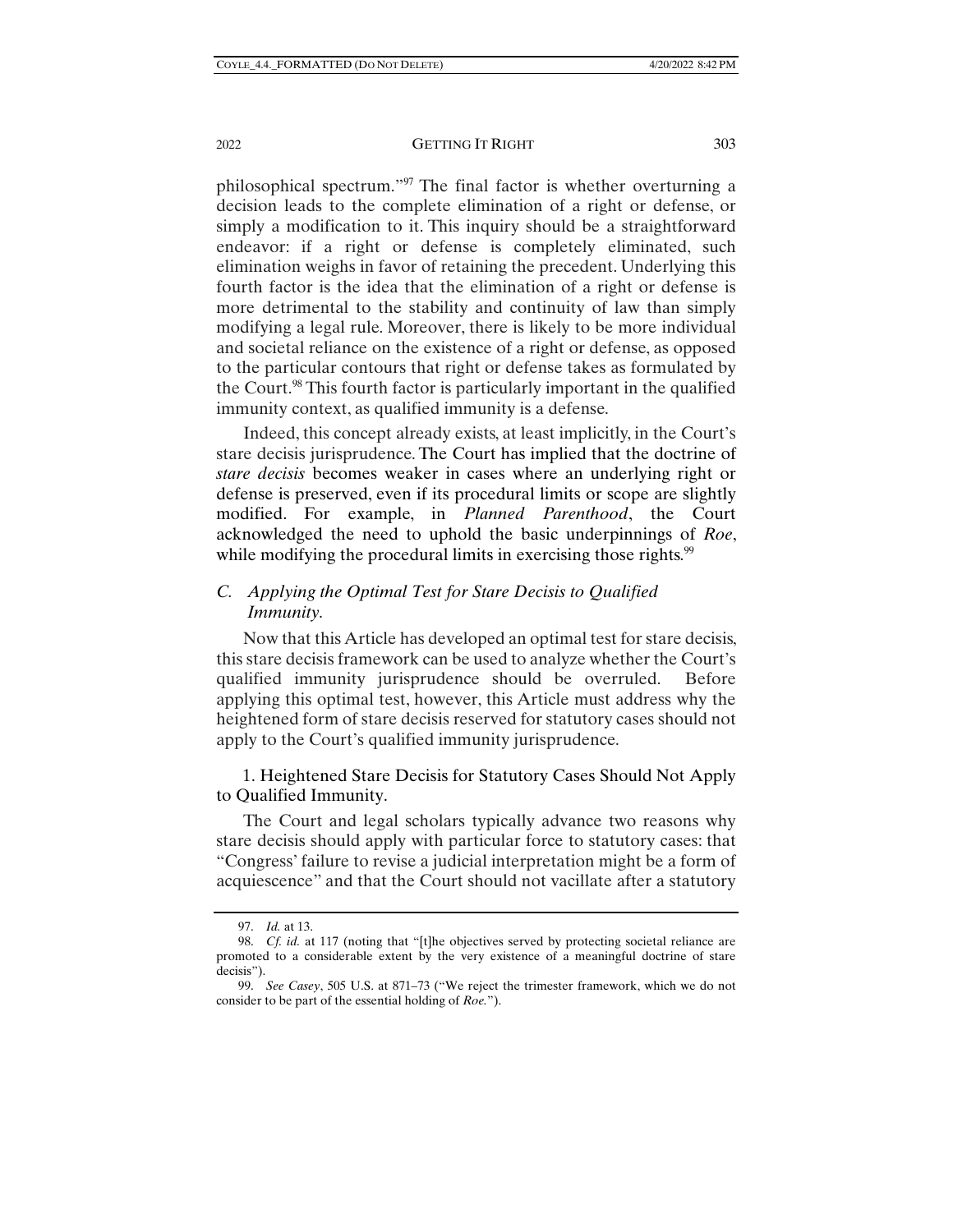issue has been settled.100 Both of these reasons are suspect, especially as applied to qualified immunity.

First, even if Congress has not acted, a conclusion cannot be drawn purely from such inaction that it has acquiesced to the Court's ruling, as there are various reasons for congressional inaction.101 This could be anything from political gridlock to other issues topping Congress's agenda. Second, even if Congress's failure to override the Court represents acquiescence, this acquiescence is irrelevant for statutory interpretation. After all, this is only the intent of the current Congress. In interpreting the statute, the intent of the Congress that passed the statute, as opposed to the Congress that currently presides, is the intent that matters.102

Both of these criticisms apply with particular force to qualified immunity. First, Congressional inaction in the case of qualified immunity should not be viewed as consent to the Court's precedents. Again, there could be a variety of reasons, including today's heated political environment and other issues at the top of the legislative docket, to explain why today's Congress has not altered qualified immunity. Thus, this inaction does not necessarily signal approval of the status quo. In today's ultra-partisan political environment, accomplishing significant reform to something like qualified immunity likely reflects difficulties in the political process than the current Congress's acceptance of the Court's qualified immunity jurisprudence.

Second, even if the current Congress's inaction on qualified immunity signals its acquiescence, the current Congress's intent is not the intent that matters. The relevant congressional intent is that of the Congress that passed the Civil Rights Act of 1871, which included § 1983. Moreover, given the historical context in which the Civil Rights

 <sup>100.</sup> KOZEL, SETTLED VERSUS RIGHT, *supra* note 97, at 25

 <sup>101.</sup> *See* KOZEL, SETTLED VERSUS RIGHT, *supra* note 97, at 25 (first citing Kimble v. Marvel Entm't, LLC, 576 U.S. 446, 471–72 (2015) (Alito, J., dissenting); then Johnson v. Transp. Agency, 480 U.S. 616, 672 (1987) (Scalia, J., dissenting)) ("Congress's failure to amend a statute might be for reasons other than its agreement with the judiciary's interpretation, such as the limited capacity of the legislative agenda."); Brian C. Kalt, *Three Levels of Stare Decisis: Distinguishing Common-Law, Constitutional, and Statutory Cases*, 8 TEX. REV. L. & POL. 277, 279–80 (2004) ("[L]egislatures do all sorts of things for all sorts of reasons.").

<sup>102</sup>*. Id.* ("It is not clear why that position should matter to a court charged with interpreting a statute that was enacted by a *prior* Congress . . . Presumably it is the latter whose understanding is most relevant to disputed questions of statutory interpretation"); Kalt, *supra* note 116, at 280 ("[T]he legislature that passed the initial legislation might be long gone and the new legislature might be no better a guardian of the meaning of the original law than the new court is.").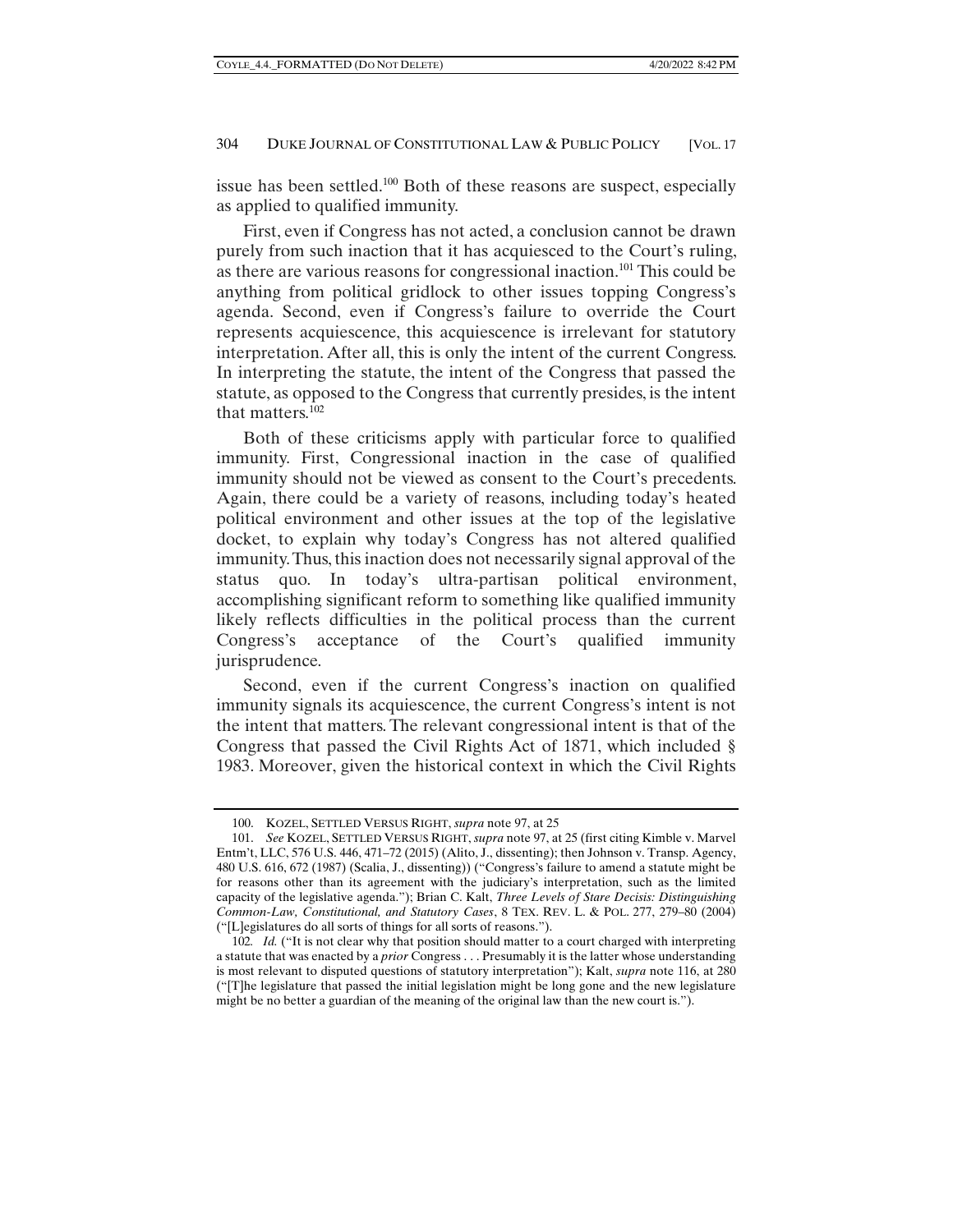Act was passed, there is good reason to believe that today's Congress has a much different set of priorities than its predecessor. As Justice Thomas explained: "In the wake of the Civil War, Republicans set out to secure certain individual rights against abuse by the States…. Armed with its new enforcement powers, Congress sought to respond to 'the reign of terror imposed by the Klan upon black citizens and their white sympathizers in the Southern States.'<sup>"103</sup> It is against this backdrop that Congress passed the Civil Rights Act of 1871.<sup>104</sup> While the Congress that passed the Civil Rights Act was concerned with securing individual rights in the wake of the Civil War, today's Congress may be more motivated by securing campaign donations through exhibitions of extreme partisanship.<sup>105</sup> Additionally, there is no reason to think that today's Congress is better suited at understanding the enacting Congress' intent than the Court. Thus, even if congressional inaction on qualified immunity can be interpreted as acquiescence with the Court's prior precedents, this is ultimately irrelevant.

The argument that the Court should not vacillate after an issue has been settled is also problematic in the qualified immunity context because the Court has already materially altered the test. Significantly, the Court changed the subjective test under *Pierson* to today's "clearly established" law standard.106 Because the Court has already amended qualified immunity before, the argument that it should not further adjust the standard carries less force.

Finally, heightened stare decisis should not apply to the Court's "clearly established" law test because the Court's precedent should not be seen as typical statutory interpretation.<sup>107</sup> In changing the test to the

 <sup>103.</sup> Baxter v. Bracey, 140 S.Ct. 1862 (2020) (Thomas, J., dissenting from the denial of certiorari).

 <sup>104.</sup> *Id.* 

 <sup>105.</sup> The New Yorker, A Retiring Democrat Places Blame for Paralysis in Congress, at https://www.newyorker.com/news/news-desk/tears-from-a-democrat-as-paralysis-grips-congress (highlighting Representative John Yarmuth's view that "Congress was taken over by mediaobsessed performance artists, who would rather attract attention than govern" and that "[t]he growing need to please big campaign donors. . .has played a huge part in democracy's breakdown").

 <sup>106.</sup> *See* Michelman, *supra* note 7, at 2008–10 (2018) (noting that the "Court's policymaking tendencies have been particularly acute regarding qualified immunity, in which the doctrinal twists and turns have" included a variety of decisions and "indeed, the Court itself has acknowledged that it has been 'forthright in revising the immunity defense for policy reasons'") (citing Crawford-El v. Britton, 523 U.S. 574, 594 n.15 (1998)); Baude, *supra* note 9 at 81 (noting that the Court "has openly tinkered with [qualified immunity] to an unusual degree.").

 <sup>107.</sup> *See* Michelman, *supra* note 9, at 2009 ("In light of the Court's leading role in this area of law," some "have argued that § 1983 should be treated for purposes of statutory stare decisis as a common-law statute like the Sherman Act—an area that Congress expects the Court to shape and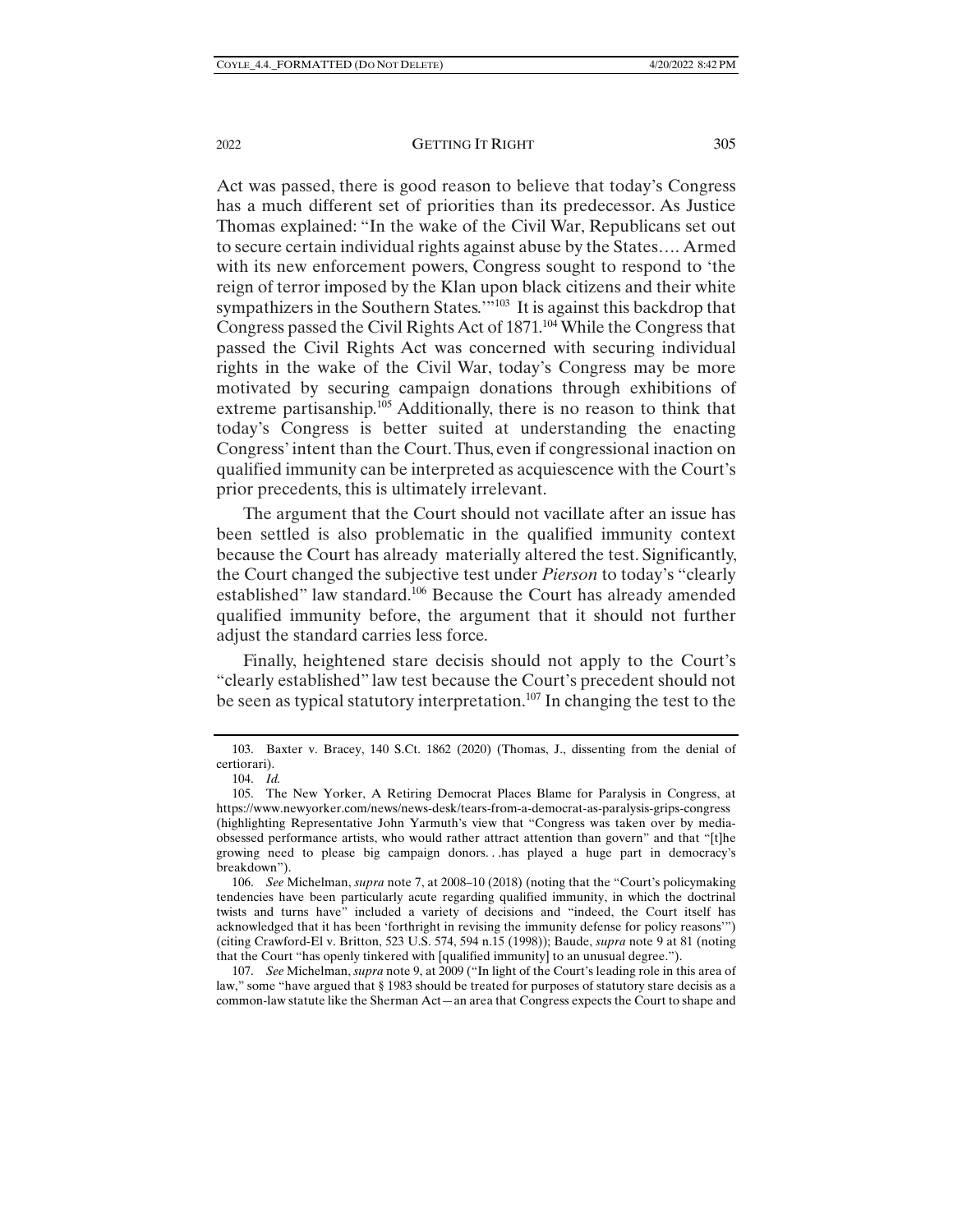"clearly established" law standard, the Court was not interpreting a statutory term like the Court would do in a typical statutory case, but rather crafting a defense largely for policy reasons.<sup>108</sup> As noted earlier, and as Justice Thomas has observed, the Court's adoption of the "clearly established" law test is best seen as "a balancing of competing values about litigation costs and efficiency."109 In rationalizing its departure from the *Pierson* test for qualified immunity, the Court explained that the subjective component of the *Pierson* test led to a variety of negative effects.<sup>110</sup> The Court sought to mitigate "insubstantial claims" proceeding to trial, "distraction of officials from their governmental duties, inhibition of discretionary action, …deterrence of able people from public service," and the "disrupti[on] of effective government."111 In response to these policy objectives, the Court withdrew from the subjective test and adopted the "clearly established" law standard. In other words, instead of interpreting the words of a statute to give effect to Congress' intent, the Court deviated from precedent and created the "clearly established" law standard to achieve certain policy objectives.

111. *Id.* 

refine." (citing Jack M. Beermann, *A Critical Approach to Section 1983 with Special Attention to Sources of Law*, 42 STAN L. REV. 51, 57 (1989))); *id.* at 2013 ("The special judicial power to craft a remedy in this area logically includes the power to define the contours of that remedy and its limits. That power, combined with fifty years' worth of history of treating § 1983 like a commonlaw statute that Congress expects the Court to interpret, overcomes the usually rigorous application of stare decisis in the context of statutory precedents."); Baude, *supra* note 9, at 80 ("[I]t is not entirely clear that the Court views qualified immunity as a purely statutory rule, as opposed to a constitutionally protected one"); *id.* at 81 ("Felix Frankfurter argued that reconsidering the interpretation of Section 1983 was 'the Court's responsibility' because it was not 'merely a mine-run statutory question,' but rather one that 'has significance approximating constitutional dimension'" (citing Monroe v. Pape, 365 U.S. 167, 221–22 (1961) (Frankfurter, J., dissenting))).

 <sup>108.</sup> *See* Harlow v. Fitzgerald, 457 U.S. 800, 814–19 (1982) (explaining that the "balancing of competing interests" required an adjustment to the "good faith test" standard for qualified immunity); *see also* Hoggard v. Rhodes, 141 S. Ct. 2421, 2422 (2021) (Thomas, J., statement respecting the denial of certiorari) (noting that that the Court has "'substituted [its] own policy preferences for the mandates of Congress' by conjuring up blanket immunity and then failed to justify [its] enacted policy."); Ziglar v. Abbasi, 137 S. Ct. 1843, 1872 (2017) (Thomas, J., concurring in part and concurring in the judgment ) ("Until we shift the focus of our inquiry to whether immunity existed at common law, we will continue to substitute our own policy preferences for the mandates of Congress."); Baxter v. Bracey, 140 S. Ct. 1862, 1864 (2020) (Thomas, J., dissenting from the denial of certiorari) (noting that the Court adopted the "clearly established law" test "not because of general principles of tort immunities and defenses . . . but because of a balancing of competing values about litigation costs and efficiency.") (internal quotations and citations omitted).

 <sup>109.</sup> Baxter v. Bracey, 140 S.Ct. 1862, 1864 (2020) (Thomas, J., dissenting from the denial of certiorari).

 <sup>110.</sup> Harlow, 102 S.Ct. at 2737-2738.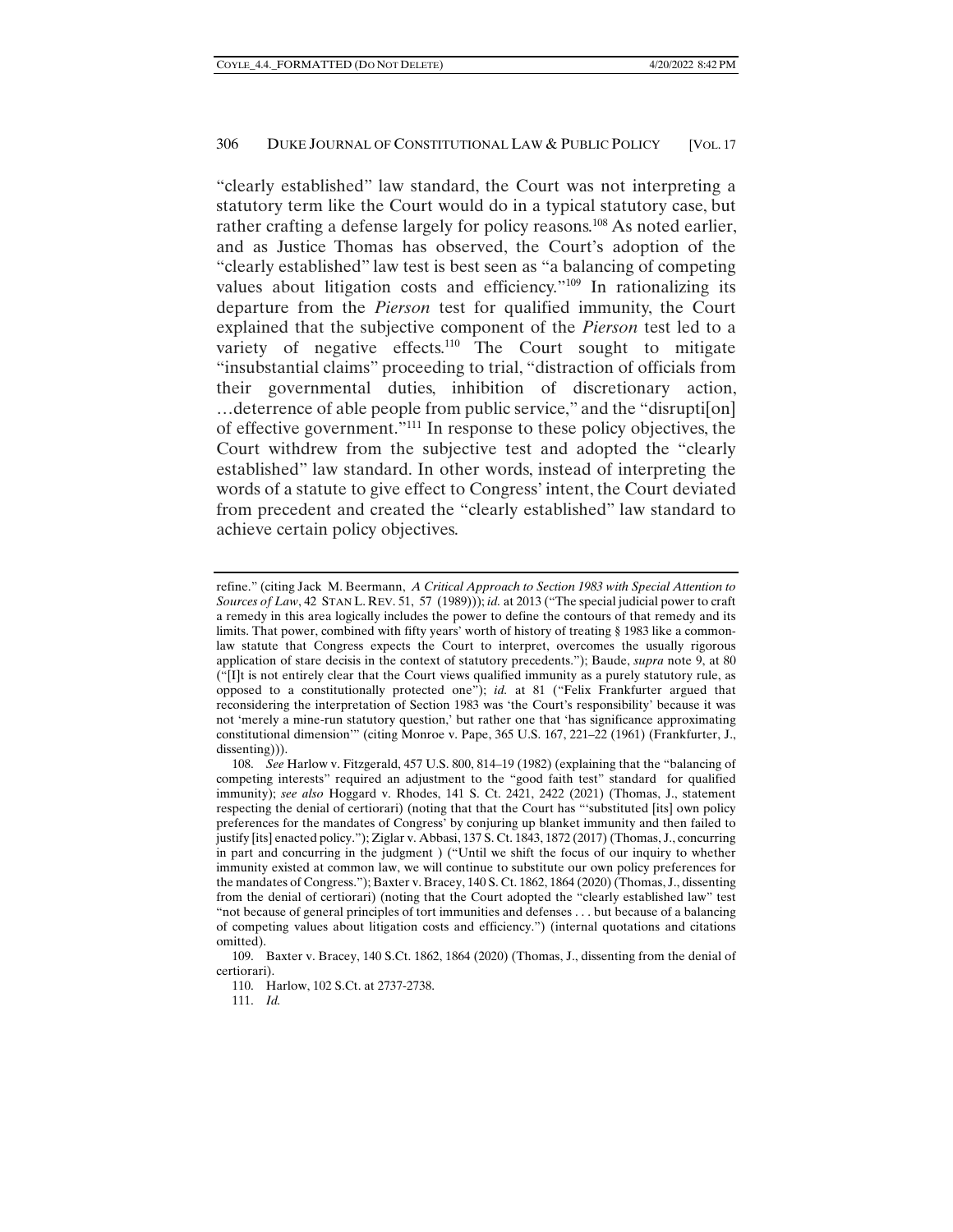#### 2022 **GETTING IT RIGHT** 307

Some legal scholars argue that it does not matter that qualified immunity analysis is not typical statutory interpretation, and therefore, heightened statutory stare decisis should still apply.<sup>112</sup> These scholars rely on *Kimble v. Marvel Entertainment, LLC* to argue that "the 'enhanced' form of stare decisis for statutes applies even if the Court's earlier decision looked beyond the law's text and instead relied on its sense of 'the policies and purposes' behind the statute."<sup>113</sup>

This argument carries weight as applied to *Pierson*, where the Court interpreted the Civil Rights Act of 1871 and found implicit support for qualified immunity within the statute itself since the statute did not explicitly abrogate the common law that existed at the time of enactment. But, the Court's analysis in *Harlow* is different. In *Harlow*, the analysis of the proper test for qualified immunity was no longer grounded in the common law backdrop in which the Civil Rights Act was enacted, nor did the Court announce a judicially created doctrine designed to implement a federal statute.<sup>114</sup> Instead, the Court crafted a defense similar to what they would do in common law or constitutional cases.

Finally, the Court employed no stare decisis analysis when it failed to embrace the test in *Pierson* and adopted the test in *Harlow*. Therefore, it would seem odd that the Court would be required to apply heightened stare decisis if it were to consider overruling *Harlow* now*.*

#### 2. Procedural Workability

Given that the heightened form of stare decisis reserved for statutory cases should not apply to qualified immunity, especially with regard to the *Harlow* decision announcing the "clearly established" law test, this Article now applies the optimal stare decisis framework to qualified immunity.

The procedural workability factor weighs in favor of overruling the Court's "clearly established" law test for qualified immunity. As highlighted earlier, the degree of specificity required in defining

 <sup>112.</sup> *See* Nielson & Walker*, A Qualified Defense of Qualified Immunity*, *supra* note 14, at 1856 (pointing to the Court's holding in *Kimble v. Marvel Entertainment* that "*stare decisis* carries enhanced force" in statutory cases); *see also* Aaron L. Nielson & Christopher J. Walker, *Qualified Immunity and Federalism*, 109 GEO. L. J. 229, 250 (2020) [hereinafter, Nielson & Walker, *Qualified Immunity and Federalism*].

 <sup>113.</sup> Nielson & Walker, *Qualified Immunity and Federalism*, *supra* note 131, at 250 (citing Kimble v. Marvel Entm't, LLC, 576 U.S. 446, 456 (2015)).

 <sup>114.</sup> *See* Hoggard v. Rhodes, 141 S. Ct. 2421, 2421–22 (2021) (Thomas, J., statement respecting the denial of certiorari).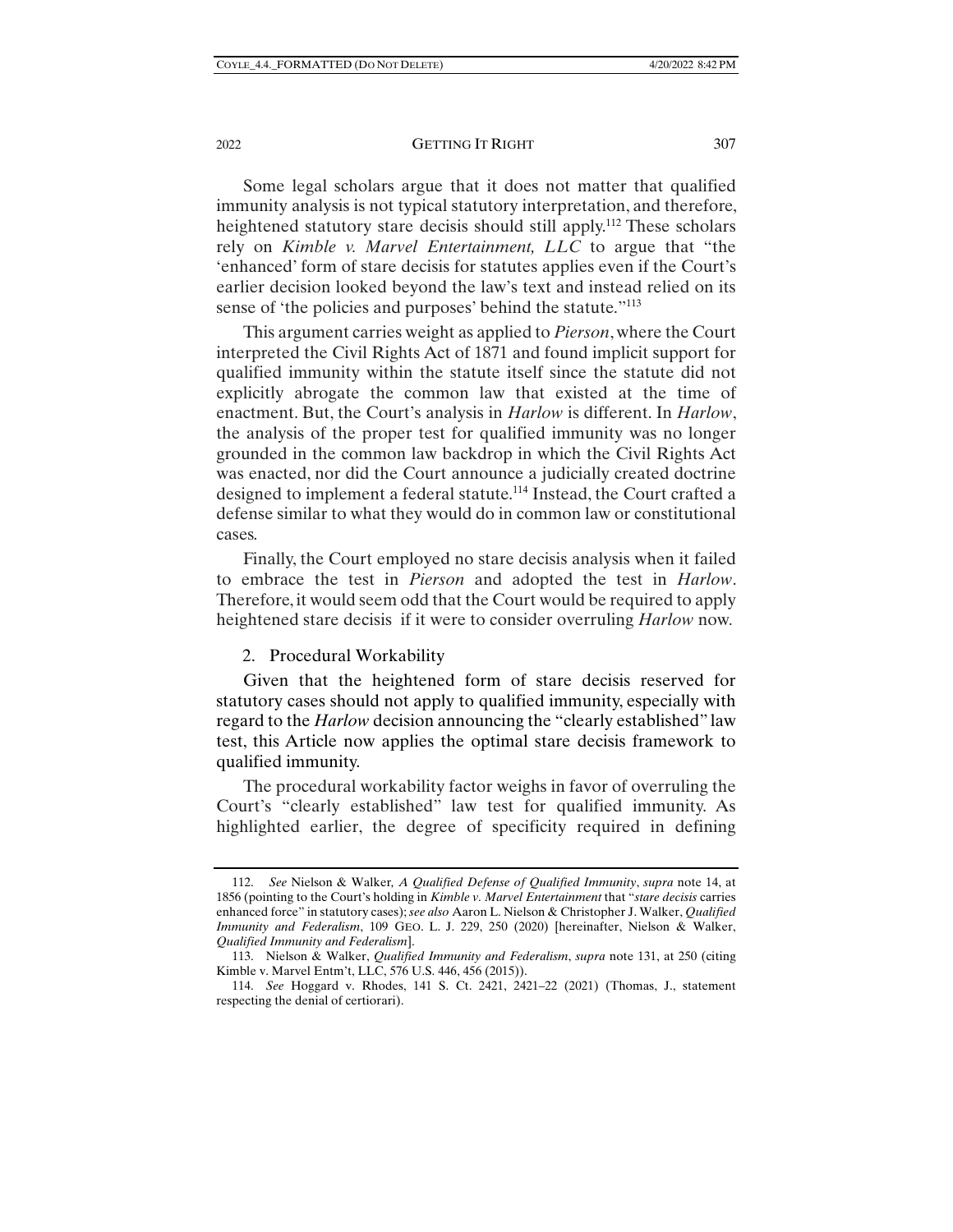"clearly established" law has led to much confusion in the lower courts. Again, the Court tacitly acknowledged this in *Ashcroft v. al-Kidd*, lamenting that "[w]e have repeatedly told courts—and the Ninth Circuit in particular . . . not to define clearly established law at a high level of generality."115 Reaching the level of specificity required by this test continues to prove difficult for courts and litigants, not just the Ninth Circuit. In *District of Columbia v. Wesby*, the Court overturned a denial of qualified immunity because the D.C. Circuit Court and the lower court erred in their "clearly established" law analysis.<sup>116</sup> The Court explained that the D.C. Circuit relied on a single decision to find that it was "clearly established" that the officers did not have probable cause to arrest, but that case was not sufficiently analogous to "say anything about whether the officers here" had probable cause given the unique evidence.<sup>117</sup> According to the Court, the D.C. Circuit failed to "identify[] a single precedent—much less a controlling case or robust consensus of cases—finding a Fourth Amendment violation 'under similar circumstances.<sup>'"118</sup> As these examples demonstrate, the "clearly established" law test is problematic. It continues to create much confusion regarding just how much specificity is required in identifying "clearly established" law. The frequency with which lower courts identify the level of specificity incorrectly in defining "clearly established" law suggests the test has significant workability issues.<sup>119</sup>

The "clearly established" law test generates errors in the opposite direction as well. For example, in *Estate of Jones v. Martinsburg*, the Fourth Circuit reversed the lower court's grant of summary judgment on qualified immunity grounds where the lower court identified "clearly established" law at too specific a level.<sup>120</sup> There, the lower

 <sup>115.</sup> Ashcroft v. al-Kidd, 563 U.S. 731, 742 (2011) (citing Brosseau v. Haugen, 543 U.S. 194, 198–99 (2004) (per curiam)).

 <sup>116.</sup> District of Columbia v. Wesby, 138 S.Ct. 577, 591 (2018).

 <sup>117.</sup> *Id.* at 591 (this unique evidence included the following: "[t]he officers found a group of people in a house that the neighbors had identified as vacant, that appeared to be vacant, and that the partygoers were treating as vacant;" [t]he group scattered, and some hid, at the sight of law enforcement;" the group's "explanations for being at the house were full of holes;" and "[t]he source of their claimed invitation admitted that she had no right to be in the house, and the owner confirmed that fact").

 <sup>118.</sup> *Id.* 

 <sup>119.</sup> *See, e.g.*, *id.* ("We have repeatedly stressed that courts must not 'define clearly established law at a high level of generality.'" (quoting Plumhoff v. Rickard, 572 U.S. 765, 770 (2014))); Ashcroft v. al-Kidd, 563 U.S. 731, 742 (2011) ("We have repeatedly told courts—and the Ninth Circuit in particular . . . not to define clearly established law at a high level of generality.").

 <sup>120.</sup> *See* Estate of Jones v. Martinsburg, 961 F.3d 661, 670 (4th Cir. 2020) (after conducting a "clearly established" law analysis quoting another Fourth Circuit case for the proposition that "Indeed, it is just common sense that [shooting] someone who is already incapacitated is not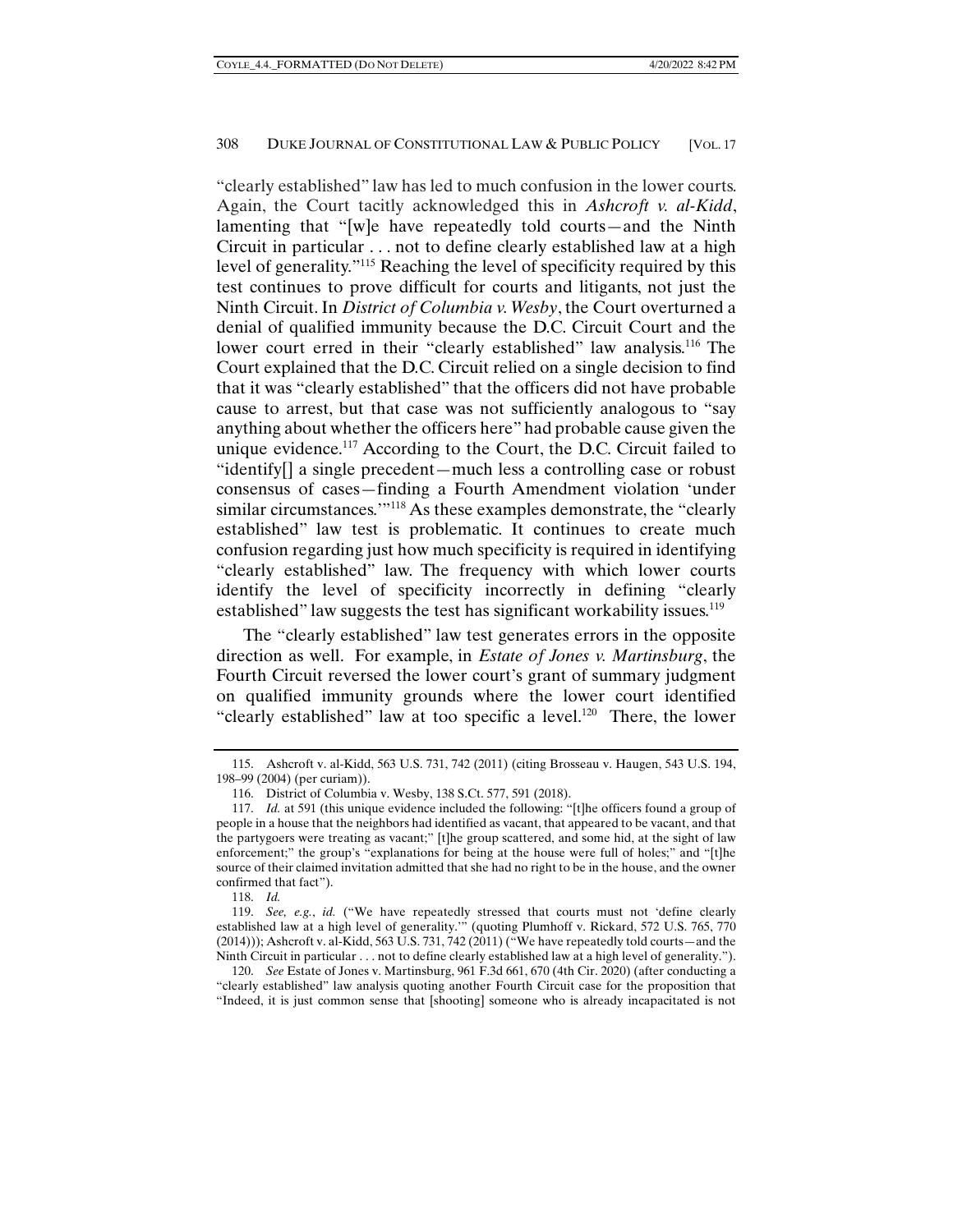court found that "shoot[ing] a man 22 times as he lay motionless on the ground" did not violate "clearly established" law.121 The lower court made this conclusion because the particular facts of the case did "not squarely align with the established precedent."122 The Fourth Circuit found the lower court's analysis too exacting and noted that "it is just common sense that [shooting] someone who is already incapacitated is not justified under these circumstances."123 The *Martinsburg* case further highlights the difficulty of defining "clearly established" at the adequate level of specificity. As one legal scholar put it, trying to determine "at what level of specificity a legal principle has been established can devolve into an almost metaphysical exercise" in which judges are required "to make a legal determination based on vague and malleable concepts."124

Although the Court altered the *Pierson* qualified immunity test due to purported workability concerns, the resulting test does not preclude similar criticisms. In *Harlow*, the Court removed the qualified immunity test's subjective component largely because the "good faith" test was too generous to plaintiffs, led to substantial costs associated with subjecting government officials to the risk of trial, and could cause the disruption of effective government.125 The Court explained that the ease with which plaintiffs could defeat the subjective "good faith" component on a motion for summary judgment unduly subjected more government officials to trial and discovery.126 Thus, the Court found that the subjective component of the test was unworkable when it came to achieving a desirable balance of competing values.127 While at first glance, the Court's comments in *Harlow* may appear to go to procedural workability, they do not under the stare decisis framework advanced by Prof. Kozel. In applying this factor, it is critical that a jurist "reject[] the premise that a precedent becomes unworkable because a justice … is troubled by its results."128 The change in the test from *Pierson* to *Harlow* is more a reflection of dissatisfaction with the

128*.* KOZEL, SETTLED VERSUS RIGHT *supra* note 96, at 110.

justified under these circumstances.")

 <sup>121.</sup> *Id.* 

 <sup>122.</sup> Estate of Jones v. Martinsburg, 2018 WL 4289325, at \*5 (N.D. W.Va. Sept. 7, 2018)

 <sup>123.</sup> Estate of Jones v. Martinsburg, 961 F.3d 661, 670 (4th Cir. 2020) (quoting Brockington v, Boykins, 637 F.3d 503, 508 (4th Cir. 2011)).

 <sup>124.</sup> Michelman, *supra* note 9 at 2016.

 <sup>125.</sup> Harlow v. Fitzgerald, 457 U.S. 800, 815–17 (1982).

 <sup>126.</sup> *Id.* at 816–17.

 <sup>127.</sup> *Id.* at 816-817 (noting that the test needed to be changed consistent with the balancing of competing values it had previously tried to achieve).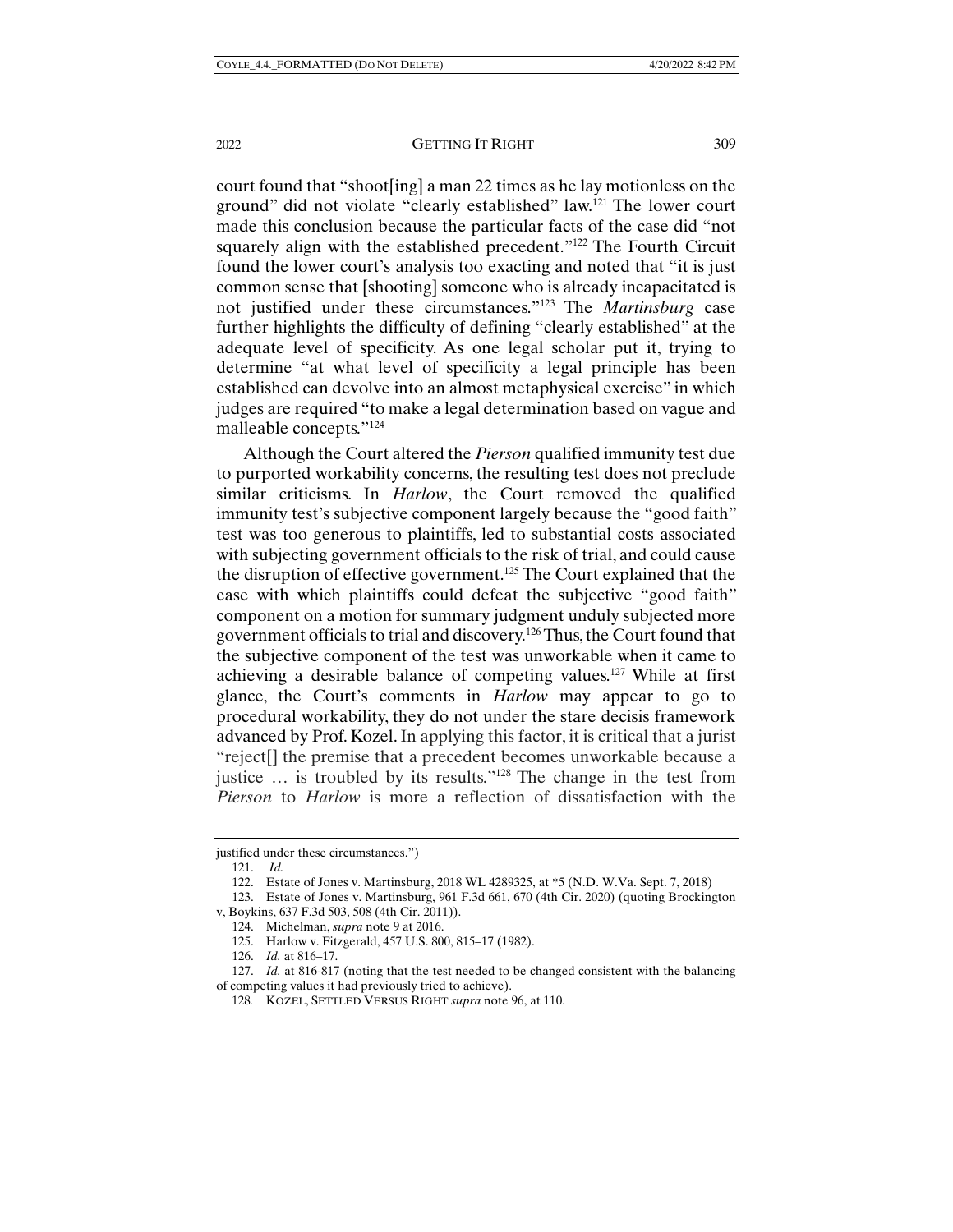negative externalities yielded by the *Pierson* test for litigants, than of the ability of judges to properly apply the test. In other words, it was not that judges were not competent to apply the test, but rather the Court did not deem the *Pierson* test was sufficiently protective to government officials.

Thus, the workability factor weighs in favor of allowing stare decisis to give way to overturn the Court's "clearly established" law test for qualified immunity. That the original "good faith" test tipped the scales too much in favor of plaintiffs in the Court's eyes does not factor into the workability analysis.

#### 3. Factual Accuracy

The next factor to consider is factual accuracy. Qualified immunity necessitates certain factual assumptions underlying the Court's qualified immunity precedents. The basic assumption is that the officers would be chilled in their duties if they were not entitled to some form of immunity for their actions taken in good faith.129 Thus, in *Pierson*, before fashioning a qualified immunity defense based on good faith and probable cause, the Court noted, "[a] policeman's lot is not so unhappy that he must choose between being charged with dereliction of duty if he does not arrest when he has probable cause, and being mulcted in damages if he does."130 Similarly, in *Harlow*, the Court explained that government officials are entitled to some form of immunity because this protection is needed "to shield them from undue interference with their duties and from potentially disabling threats of liability."<sup>131</sup>

Qualified immunity further requires the assumption that officers who are chilled in their duties impose certain costs on municipal governance. The Court elaborated on the costs to society from suits against public officers:

> These social costs include the expenses of litigation, the diversion of official energy from pressing public issues, and the deterrence of able citizens from acceptance of public office. Finally, there is the danger that fear of being sued will "dampen the ardor of all but the most resolute, or the most irresponsible

 <sup>129.</sup> *See* Pierson v. Ray, 386 U.S. 547, 555 (1967) (describing the standard for police officer conduct); *see also Harlow*, 457 U.S. at 813 ("The resolution of immunity questions inherently requires a balance between the evils inevitable in any available alternative.").

 <sup>130.</sup> *Pierson*, 386 U.S. at 555.

 <sup>131.</sup> *Harlow*, 457 U.S. at 806.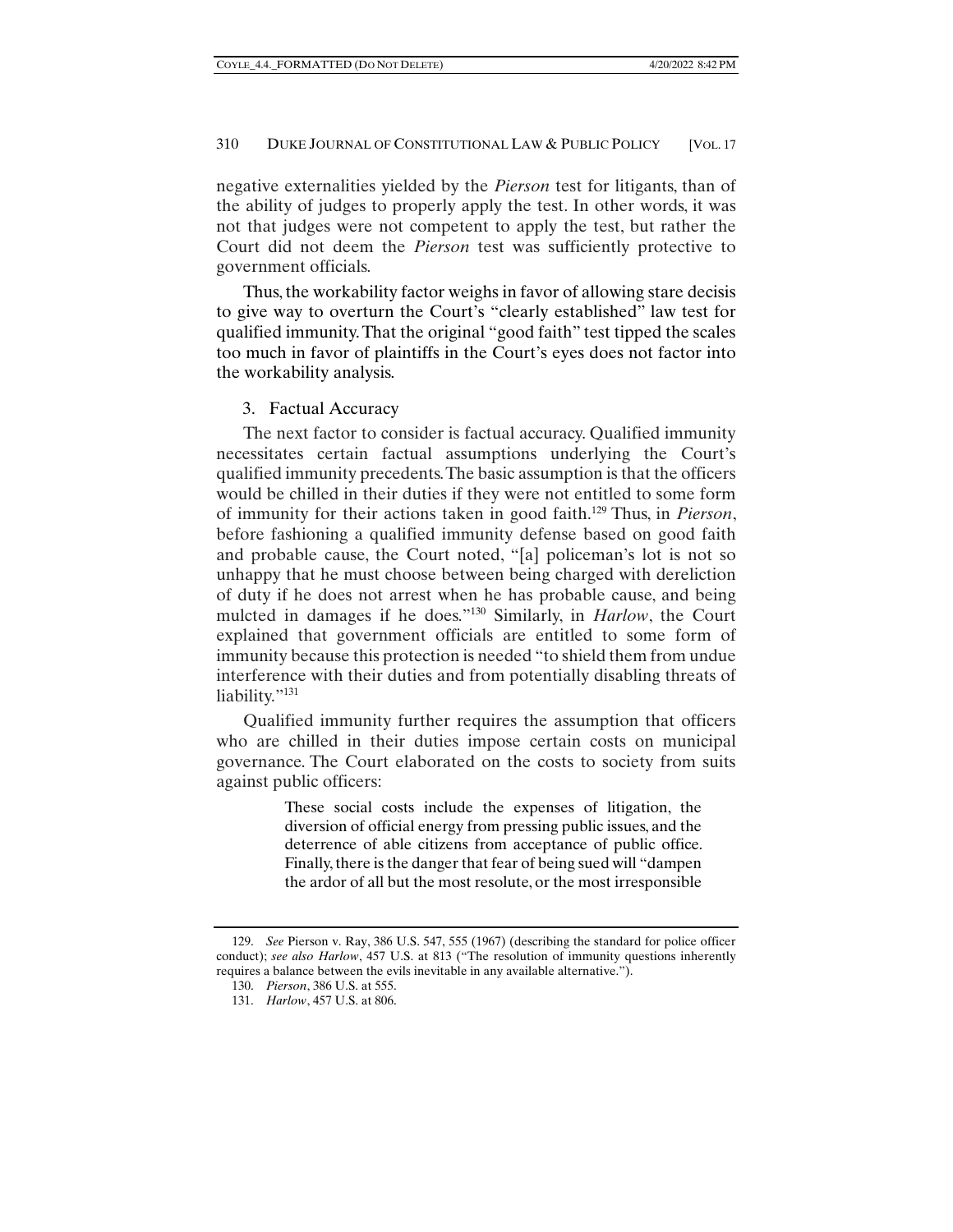#### [public officials] in the unflinching discharge of their duties."132

The factual assumptions underlying *Pierson* and *Harlow* have a logical appeal. If officers are not entitled to immunity, they are likely to be chilled in their duties as they try to avoid being sued. However, many scholars have pushed back on the assumption that without qualified immunity, officers will be overwhelmed with money damages because most officers are entitled to indemnity from their employers.133 Indemnification schemes shield officers from personally paying money damages if they are sued for conduct arising out of the course of their employment. Thus, the factual assumptions underlying *Pierson* and *Harlow* may be flawed. In other words, in order to be protected against suit, officers do not need the broad protection of immunity, they just need indemnity. Theoretically, officers who know they have the backing of indemnity will not be chilled in their duties.

This near universal scheme of indemnification may be changing. Since the killing of George Floyd and renewed debate on policing, some states and localities have reconsidered qualified immunity and/or indemnification for officers.134 In June 2020, Colorado passed a state law cause of action analogous to the federal § 1983 civil rights claim.<sup>135</sup> Under this cause of action, qualified immunity is not a defense, and officers can be personally responsible for as much as \$25,000 of any judgment or settlement if the officer's employer determines "that the officer did not act upon a good faith and reasonable belief that the action was lawful."136

Thus, while some of the factual assumptions underlying the Court's qualified immunity precedents are problematic given the near universal system of indemnification, they are not completely erroneous either, given the uncertainty surrounding the future of indemnification provisions. This change accords less weight to arguments that

 <sup>132.</sup> *Id.* at 814.

 <sup>133.</sup> *See, e.g.*, Michelman, *supra* note 9 at 2014 ("[O]fficials avoid liability because of the near universal government practice of indemnifying employees."); Joanna C. Schwartz, *Police Indemnification*, 89 N.Y.U. L. REV. 885 (2014); Nielson & Walker, *Qualified Immunity and Federalism*, *supra* note 131 at 268–72; Joanna C. Schwartz, *Qualified Immunity and Federalism All the Way Down*, 109 GEO. L . J. 305, 330–33 (2020) [hereinafter Schwartz, *Qualified Immunity and Federalism All the Way Down*].

 <sup>134.</sup> *See e.g.,* COLO. REV. STAT. § 13-21-131 (2021); An Act Concerning Police Accountability, H.R. 6004, 2020 Leg., Spec. Sess. (Conn. 2020); S.R. 20-217, 72nd Gen. Assemb., 2d Reg. Sess. (Colo. 2020); H.R. 4, 55th Leg., First Sess. (N.M. 2021); Press Release, *supra* note 7; NAT'L CONF. OF ST. LEGS, *supra* note 7.

 <sup>135.</sup> COLO. REV. STAT. § 13-21-131 (2021).

 <sup>136.</sup> *Id.*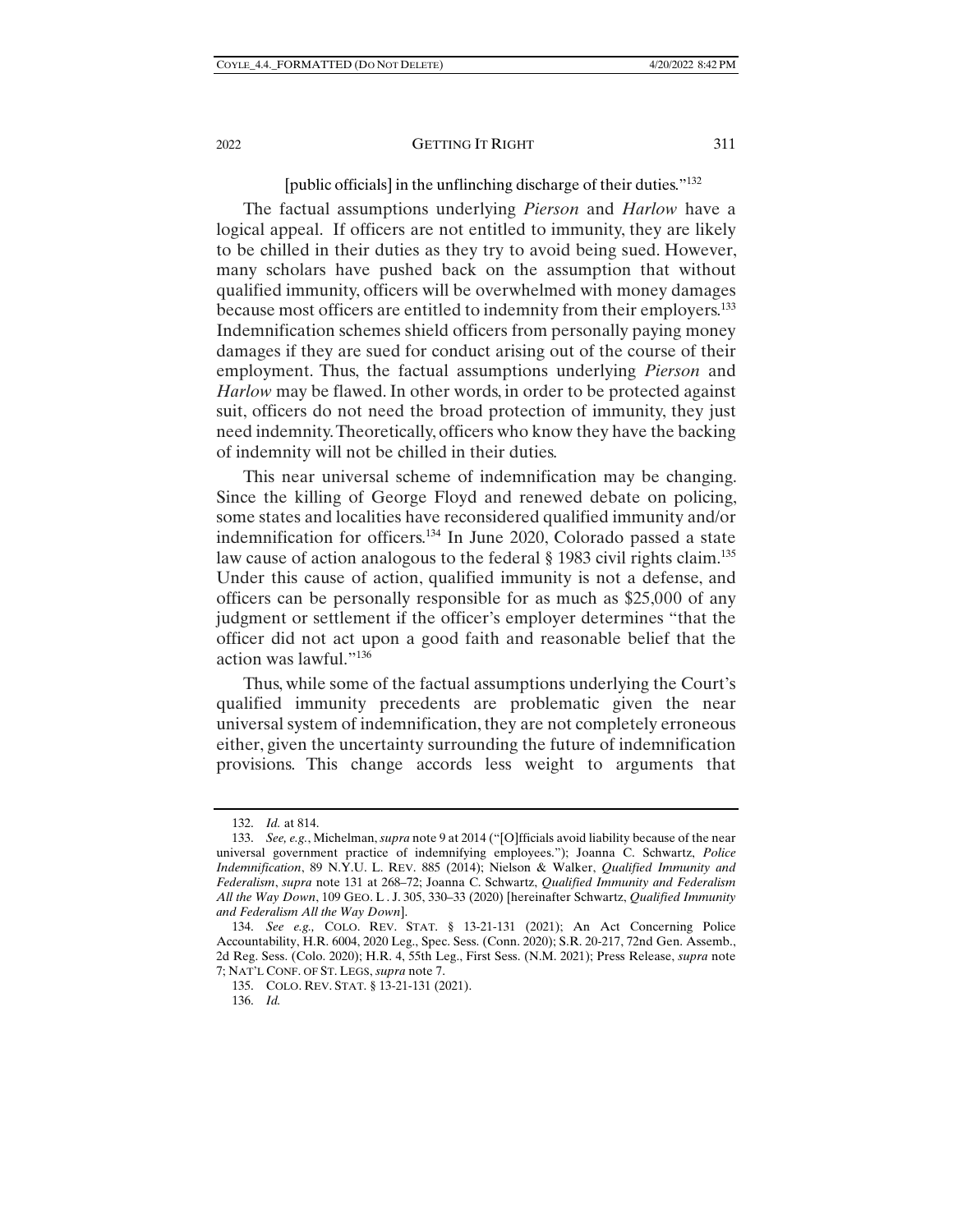indemnity provides sufficient protection. Nonetheless, because there are at least some inaccuracies in the Court's factual assumptions given the system of indemnification, this factor also weighs slightly in favor of stare decisis yielding to overrule qualified immunity.

#### 4. Reliance

The final factor to consider is reliance. Before analyzing this factor, a distinction should be made: the degree to which stakeholders (individuals and entities making decisions based on qualified immunity including, but not limited to, police officers and police departments) rely on the "clearly established" law test may be very different than the degree to which stakeholders rely on some form of qualified immunity for reasonable, good faith mistakes. The experiences in localities that have abandoned qualified immunity, such as Colorado and New York City, are providing a natural experiment on how much officers and police departments do actually rely on the doctrine. Although it is too early to determine the impacts of abolishing qualified immunity, there appears to be some anecdotal evidence of reliance. For example, after the passage of a new bill abolishing qualified immunity in Colorado, some police departments saw an uptick in resignations.<sup>137</sup> A survey "found that the law enforcement leaders believe [Colorado's police reform legislation] was one of the main factors for people leaving,"138 with 65 percent of respondents citing it as a reason for officer departures.<sup>139</sup>

Abolishing qualified immunity may have some impact on retention and recruitment as well. For example, data shows a steep decline in new officer hires across Colorado.140 Moreover, according to a survey of

 <sup>137.</sup> *See* Elise Schmelzer, *Did Colorado Law Enforcement Flee the Profession in 2020? Depends on the Department.,* DENVER POST (Mar. 8, 2021, 6:00 AM), https://www.denverpost.com/2021/03/08/colorado-police-sheriffs-leaving-2020/ (In a survey of 69 Colorado police chiefs and sheriffs, "[a]bout half of the surveyed leaders who lost law enforcement employees in the last six months said attrition rates were higher than the year before."); To be clear, as qualified immunity is a defense to federal civil rights claims, Colorado cannot eliminate it. The new Colorado law simply creates a state law cause of action and makes clear that qualified immunity is not a defense to that state law cause of action. The end result is that individuals can now bring state law claims analogous to what they could bring under § 1983 and officers cannot rely on qualified immunity as a defense to those claims. COLO. REV. STAT. § 13-21-131 (2021)

 <sup>138.</sup> *Id.* 

 <sup>139.</sup> Press Release, County Sheriffs of Colorado, Survey Outlines Challenges, Opportunities for Colorado Law Enforcement (Mar. 8, 2021) (on file with author).

 <sup>140.</sup> *See* Schmelzer, *supra* note 154 ("Agencies reported 1,610 hires in 2020, down from the 2,378 recorded in 2019 and the 2,801 recorded in 2018.").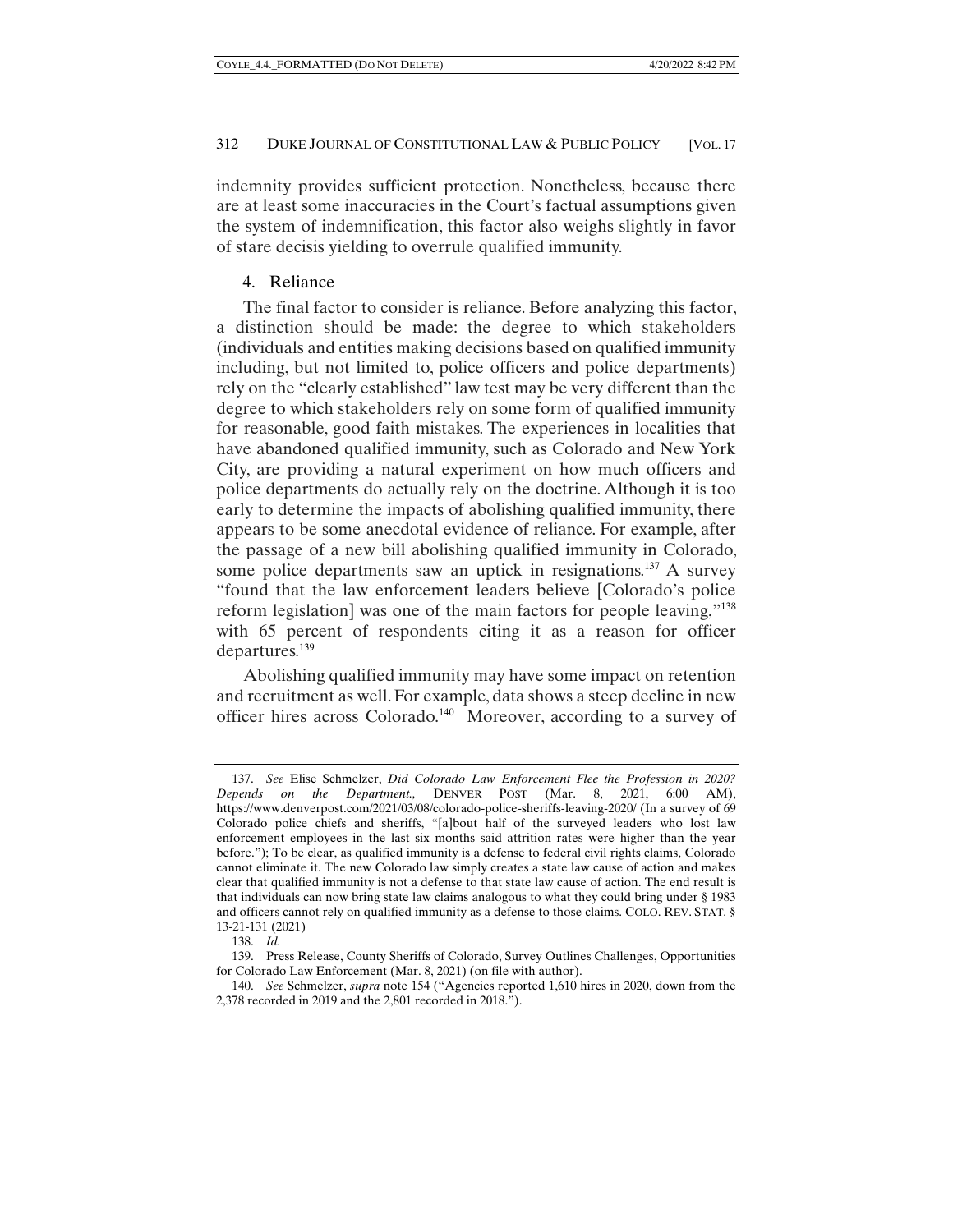2022 **GETTING IT RIGHT** 313

chiefs and sheriffs, approximately 73 percent of Colorado law enforcement leaders reported a shortage of full-time officers and 51 percent reported that the shortage was worse than a year ago. $^{141}$ Almost three-quarters of the chiefs and sheriffs reported fewer applications to work for their agencies compared to a year  $ago^{142}$ According to one County Sheriff, in the past nine months, her department did not have "a single applicant who was qualified to be a patrol deputy."143

Although the attrition rate increased significantly in some counties, this trend does not necessarily indicate that officers are leaving the force because of the loss of qualified immunity—such a finding would require further research. Even if the police reform legislation is driving officers away, that too is complicated, as the end of qualified immunity is just one piece of that legislation.<sup>144</sup> Nonetheless, this evidence suggests that police departments rely on qualified immunity for hiring and recruitment purposes. Moreover, there is a logical appeal to arguments that the loss of qualified immunity hurts recruitment and retention of even the most well-intentioned officers. By removing qualified immunity, officers lose a defense to claims made against them, including claims for actions made in good faith where the law is not clear and that involve split-second and sometimes life or death decision-making. The loss of this defense makes it more likely that an officer will be sued and face liability for their actions. This in turn makes the position less desirable to anyone who does not want to be embroiled by claims, ensuing litigation, and the possibility of a judgment against them. All else being equal, a position that becomes less desirable makes individuals more likely to leave, or never join in the first place.

Apart from hiring and retention, there is also the question of the degree to which officers and departments rely on qualified immunity in

 <sup>141.</sup> *Id.* 

 <sup>142.</sup> *Id.* 

 <sup>143.</sup> *Id.* Similarly, critics of the New York City legislation removing qualified immunity have argued that the reform "will hurt the recruitment and retention of qualified officers." Tyler Kendall, *New York City Limits Qualified Immunity, Making it Easier to Sue Police for Misconduct,* CBS NEWS (Mar. 27, 2021), https://www.cbsnews.com/news/nyc-qualified-immunitypolice-misconduct/. According to New York City Councilman Robert F. Holden, "[e]nding qualified immunity will prevent the best young men and women in our city from joining the police force." Jeffery C. Mays & Ashley Southall, *It May Soon Be Easier to Sue the N.Y.P.D. for Misconduct,* N.Y. TIMES (Mar. 25, 2021), https://www.nytimes.com/2021/03/25/nyregion/nycqualified-immunity-police-reform.html.

 <sup>144.</sup> Schmelzer, *supra* note 154; *see also* COLO. REV. STAT. § 13-21-131 (2021).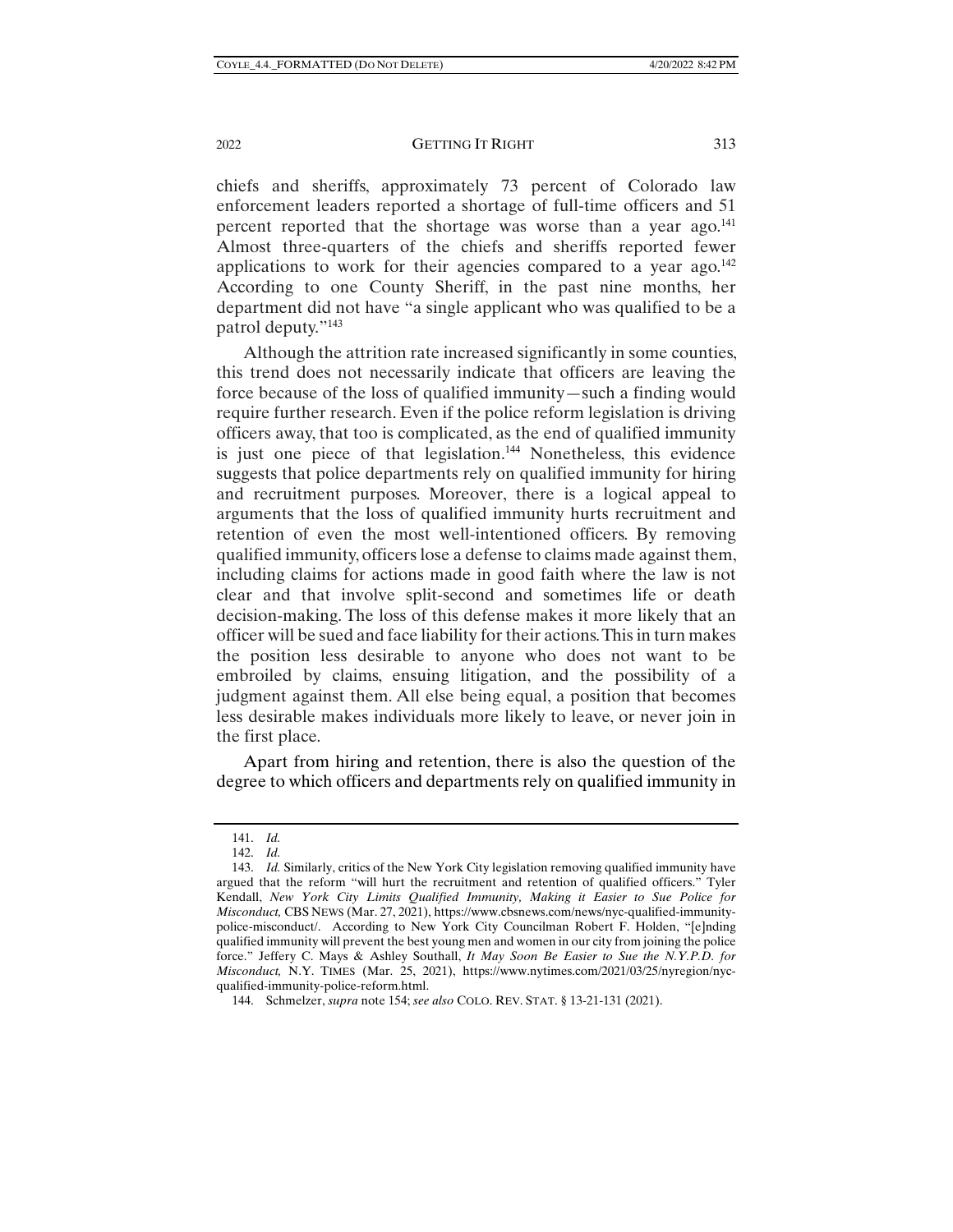the performance of their duties. Again, the Court has suggested that without qualified immunity, officers might be less inclined to zealously perform their duties.145 Police union responses to qualified immunity reform are similarly instructive: in response to the effort to eliminate qualified immunity in New York City, the union that represents NYPD officers, the Police Benevolent Association, noted that the legislation would "chill the operations of law enforcement."146 Similarly, the Executive Director of America's largest police labor organization, the Fraternal Order of Police, contends that ending qualified immunity is "going to have a chilling effect on the kind of appropriately aggressive policing that has helped drive crime rates to historic lows."147

Anecdotal evidence further suggests that officers and departments rely on qualified immunity in the performance of their duties, and that removing it will impact the operation of law enforcement. In response to the legislation in New York City, unions representing the police, sergeants, and captains of the NYPD issued guidance to its officers.<sup>148</sup> That guidance noted the following:

> As a direct result of the passage of this law, and the unavailability of the defense of qualified immunity under its provisions, we advise that you proceed with caution when taking any police action which could lead to physical engagement with any person, and avoid physical engagement to the greatest extent possible while also assuring your own safety and the safety of others. Also, you are strongly cautioned against engaging in any stop & frisk (unless doing so for your own or other's safety), search of a car, residence, or person unless you are certain that you are clearly and unequivocally within the bounds of the law, notwithstanding that your actions may be taken in good faith.<sup>149</sup>

If this directive is heeded, in light of the elimination of qualified

 <sup>145.</sup> *See supra* discussion in Part III.C.3. *See also* Harlow v. Fitzgerald, 457 U.S. 800, 814 (1982) ("[D]ampen[ing] the ardor [of police officers] . . . in the unflinching discharge of their duties."); Pierson v. Ray, 386 U.S. 547, 555 (1967) (noting tension between "dereliction of duty if [police officer] does not arrest" with "being mulcted in damages if he does.").

 <sup>146.</sup> Press Release, Police Benevolent Association, PBA Blasts City Council's Anti-Cop Bills Amid Subway Violence Surge (Feb. 16, 2021), https://www.nycpba.org/press-releases/2021/pbablasts-city-councils-anti-cop-bills-amid-subway-violence-surge/.

 <sup>147.</sup> Zusha Elinson & Dan Frosch, *New Mexico Makes it Easier to Sue Police,* WALL ST. J. (Apr. 7, 2021, 3:25 PM), https://www.wsj.com/articles/new-mexico-makes-it-easier-to-sue-police-11617823548.

 <sup>148.</sup> Sergeants Benevolent Ass'n of the N.Y. Police Dep't (@SBANYPD), TWITTER (Apr. 1, 2021, 4:21 PM), https://twitter.com/SBANYPD/status/1383168759997870085/photo/1.

 <sup>149.</sup> *Id.*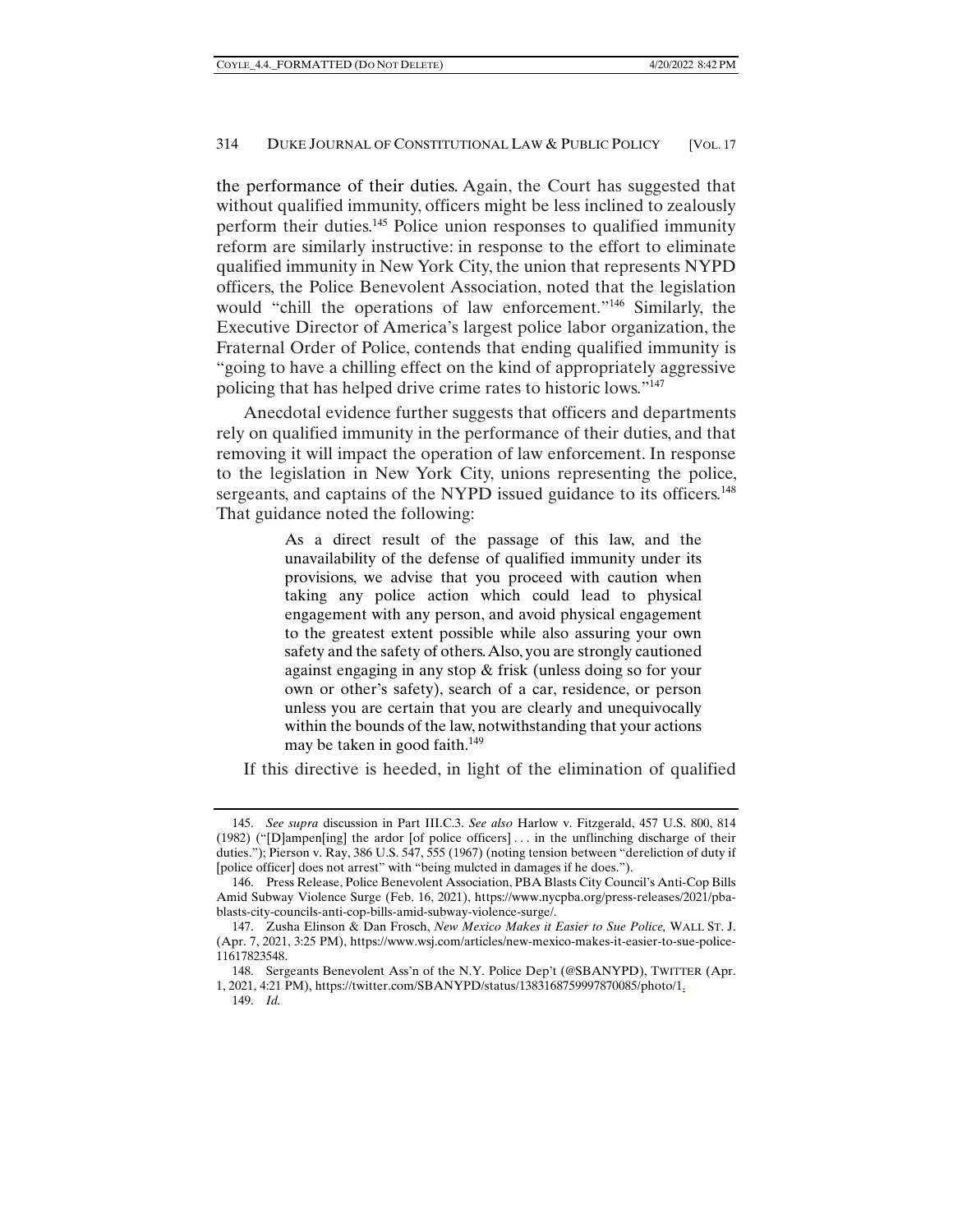immunity in New York City, police officers are more likely to act with extreme caution, and avoid zealous policing in situations presenting novel factual scenarios where the law may not be immediately clear. Thus, there is an argument that officers and their unions have relied on qualified immunity in performing their duties.

If abolishing qualified immunity causes shortages in police forces or less active policing, private citizens' reliance interests are potentially implicated to the extent that crime rates are related to qualified immunity. As explained above, qualified immunity arguably fosters more zealous policing in situations where officers are confronted with novel factual situations. Therefore, qualified immunity encourages officers to be more proactive—in turn, crime rates ostensibly remain low.150 Further, individuals make a variety of decisions based in part on crime rate data and the presence of a well-functioning police department in their community, including where to live<sup>151</sup>, whether to

america-after-police-retreated-column/7137565002/ (explaining the reduction in proactive policing has resulted in record high crime rates for cities across the U.S. Last year, New York arrested 45,000 fewer individuals compared to previous years however there was a 58 percent increase in homicides. Similarly, Chicago made 31,000 fewer arrests yet the murder rate increased by 65 percent. In at least ten major cities in the U.S. violent crimes increased while "engaged policing fell."); David C. Pyrooz et al., *Was There a Ferguson Effect on Crime Rates in Large U.S. Cities?,* 46 J. OF CRIM. JUST. 1, 3 (2016) (theorizing that after the shooting of a black man in Ferguson, Missouri, police may have become hesitant to respond to crime which could have led to increased crime rates); Eric Westervelt, *Cops Say Low Morale and Department Scrutiny Are Driving Them Away From the Job* (June 24, 2021), https://www.npr.org/2021/06/24/1009578809/cops-say-low-morale-and-department-scrutiny-aredriving-them-away-from-the-job (explaining there is a correlation between increasing crime rates nationwide and the drop in police staffing rates. Many departments are experiencing reduced staffing numbers due to officers retiring, resigning, or the lack of new recruits.); Greta Kaul, *Minneapolis is Hiring More Police Officers, Here's Why Some Advocates Argue That Won't Make the City Any Safer,* MINN. POST (Dec. 21, 2016), https://www.minnpost.com/politicspolicy/2016/12/minneapolis-hiring-more-police-officers-here-s-why-some-advocates-argue-won/ (noting "If Minneapolis doesn't have enough officers, '[t]hey will simply be managing a 911 call load—you will see crime as a whole increase because that's exactly what happened' when police departments were understaffed previously." The article continues to explain that there is a direct link to an increase in crime rates when fewer officers are staffed); Charles Fain Lehman, *America's Shrinking Police Forces Could Spell Trouble for Our Safety*, N.Y. POST (Feb. 8, 2020), https://nypost.com/2020/02/08/americas-shrinking-police-forces-could-spell-trouble-for-oursafety/ (explaining the current—and continuing—reduction in police staffing rates will likely result in increased crime rates and a public safety crisis).

 <sup>150.</sup> While more social science research is necessary on whether police pulling back and shortages of officers will lead to increased crime, there is at least some evidence to suggest that officers pulling back, and shortages will in fact lead to more crime. *See* Jason Johnson, *Why Violent Crime Surged After Police Across America Retreated* (Apr. 9, 2021), https://www.usatoday.com/story/opinion/policing/2021/04/09/violent-crime-surged-across-

 <sup>151.</sup> *See* Michael C. Lens et al., *Neighborhood Crime Exposure Among Housing Choice Voucher Households,* U.S. DEP'T OF HOUS. & URBAN DEV., 1 (Feb. 2011) (participants citing crime rate as a primary motivation for moving away from a distressed neighborhood); ZHAOHUA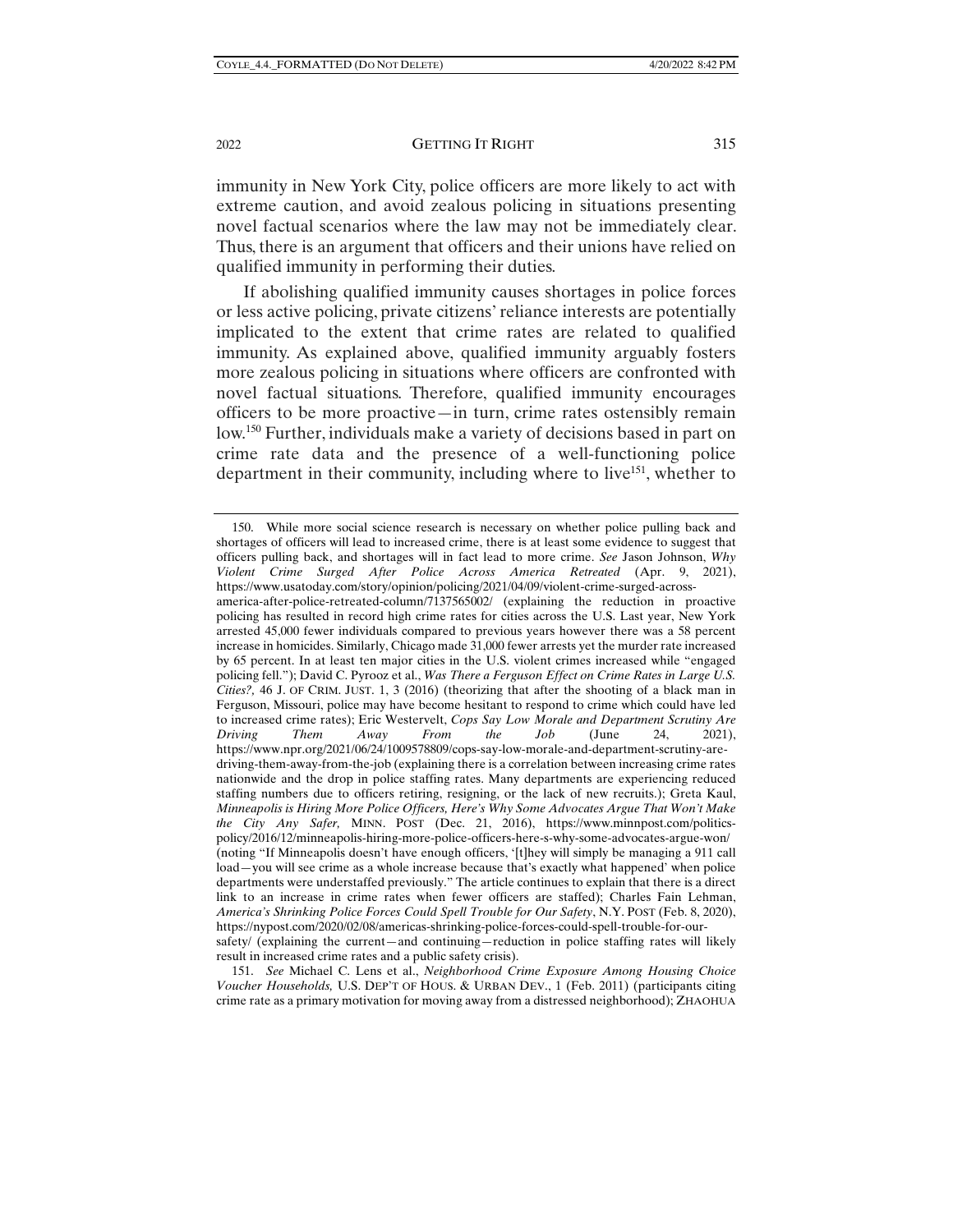own property,<sup>152</sup> whether to open a business,<sup>153</sup> even decisions regarding pregnancy and child rearing.154

The evidence surveyed here suggests that some reliance interests

ZHANG & DIANE HITE, HOUSE VALUE, CRIME AND RESIDENTIAL LOCATION CHOICE, 25 (2015), (concluding participants in a housing study were more willing to pay more to move to a location with a lower crime rate); *see also* AreaVibes*, Know Your Neighborhood: Crime Statistics by City*, https://www.areavibes.com/library/neighborhood-crime-statistics/ (last accessed Sept. 1, 2021) (offering national crime statistic information for prospective home buyers, current residents, or other members of the community).

 <sup>152.</sup> *See* Martin Maximino, *The Impact of Crime on Property Values: Research Roundup,*  JOURNALIST'S RESOURCE (2014), https://journalistsresource.org/economics/the-impact-ofcrime-on-property-values-research-roundup/ (Recent studies, in the U.S. and abroad, found an inverse relationship with crime reduction and property value. Several metropolitan areas in the U.S. (Seattle, Milwaukee, Houston, Dallas, Boston, Philadelphia, Chicago, and Jacksonville) experienced a 0.83 percent increase in property value coinciding with a 10 percent reduction in homicide. In Latin America, increased policing between 2008-2011 "generated a 15 [percent] increase in formal property transactions."); Vania Ceccato & Mats Wilhelmsson, *Do Crime Hot Spots Affect Housing Prices?,* 21 NORDIC J. OF CRIMINOLOGY 84, 97-99 (2020) (concluding increased crime rates have a depressive effect on housing prices. This is especially true in major cities in North America) (*citing* Thomas J. Kane, Stephanie K. Riegg, & Douglas O. Staiger, *School Quality, Neighborhoods, and Housing Prices*, 8 AM. L. & ECON. REV. 183, 183–212 (2006)).

 <sup>153.</sup> Blaise R. Heid & Kathryn Heid, *High-Crime Areas Aren't Good for Business,* N.Y. TIMES (Jun. 21, 1990), https://www.nytimes.com/1990/07/11/opinion/l-high-crime-areas-aren-tgood-for-business-495890.html (explaining businesses are less likely to relocate or open new location if they perceive a high crime rate could be detrimental to business); *Minimizing the Risks to Your Business Using Security Measures and Disaster Planning,* WOLTERS KLUWER (Jan. 16, 2020), https://www.wolterskluwer.com/en/expert-insights/minimizing-the-risks-to-your-businessusing-security-measures-and-disaster-planning (strategic site selection before opening a new business impacts the success of a business. Moving to a high-crime area can result in more risk to the business, and more investment for security).

 <sup>154.</sup> *Cf.* Tom Clemens & Chris Dibben, *Living in Stressful Neighborhoods During Pregnancy: An Observational Study of Crime Rates and Birth Outcomes,* 27 EUR. J. OF PUB. HEALTH 197, 201 (2016) (study concludes that mothers in high crime areas are more likely to have a high-risk pregnancy and an increased risk to fetal development); Elissa Nadworny, *A High-Crime Neighborhood Makes it Harder to Show up For School,* NPR (Feb. 13, 2019), https://www.npr.org/2019/02/13/693972661/a-high-crime-neighborhood-makes-it-harder-to-

show-up-for-school (a recent study from Johns Hopkins U. suggest that living in a high-crime area, or passing through one while traveling to school, can decrease a child's attendance. As of 2019, 1 in 7 students missed fifteen or more days of school each year); U.S. DEP'T OF JUSTICE, *Facts About Children and Violence,* https://www.justice.gov/archives/defendingchildhood/factsabout-children-and-violence (last accessed Sept. 1, 2021) (explaining 60 percent of children were exposed to violence, crime, or abuse which places them at greater risk for developing substance abuse, behavioral issues, mental health disorders, and truancy); Nancy G. Guerra, Ed.D. & Carly Dierkhising, M.A., *The Effects of Community Violence on Child Development,* ACTIVE PHYSIQUE 1, 2–5 (2011) (explaining exposure to violence or crime will negatively impact a child's psychological development and behavior, leading to a higher likelihood that these children will perpetuate similar violent behaviors into adulthood); Stephanie H. Keenshaw-Price, et al., *Neighborhood Crime-Related Safety and Its Relation to Children's Physical Activity,* 95 J. OF URBAN HEALTH 472, 482–87 (2015) (concluding that children have a reduction in physical activity in areas of police-reported high crime rates. This could be the result of parental perception and safety concerns in allowing children to be active outside of the home).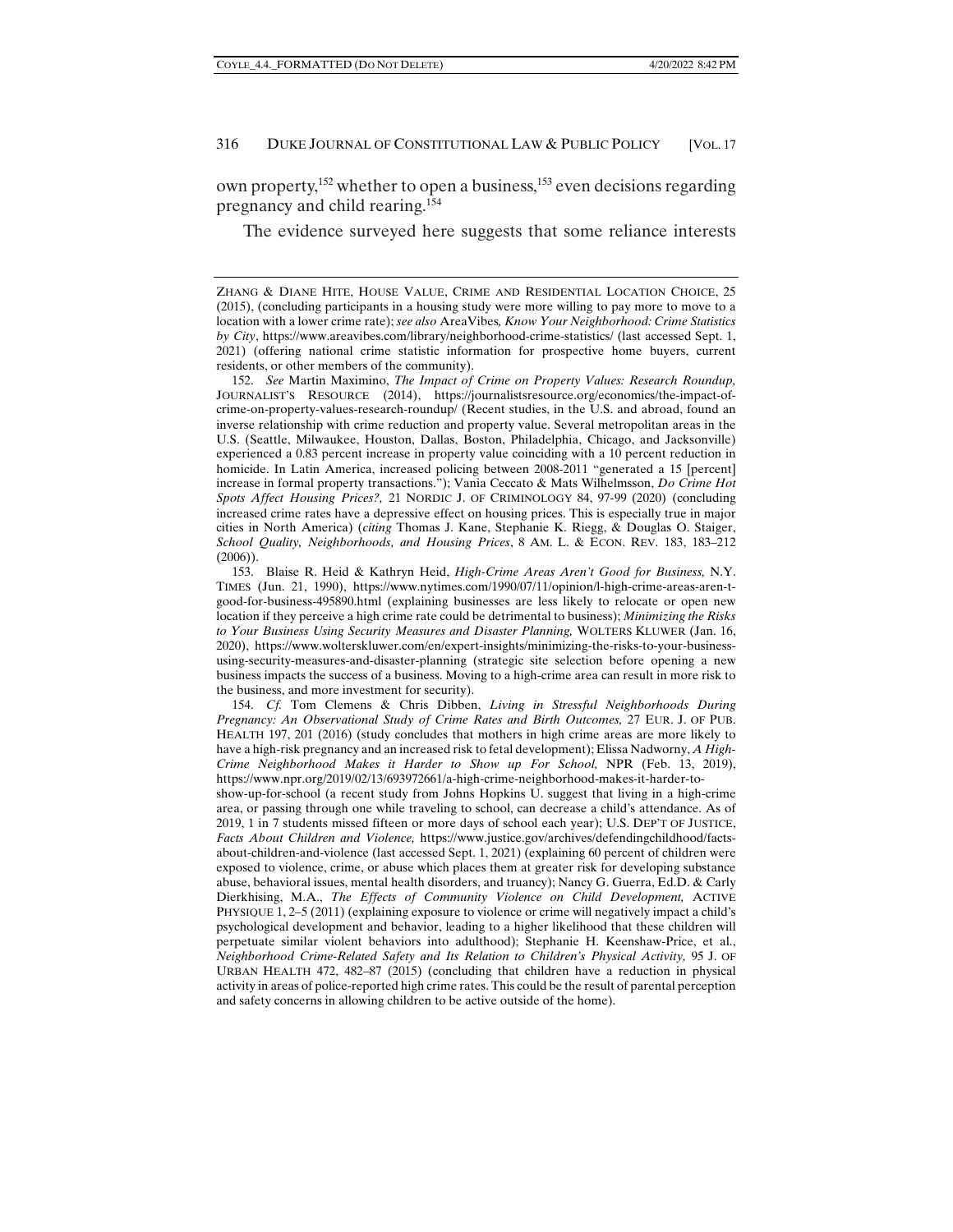#### 2022 **GETTING IT RIGHT** 317

militate against overturning qualified immunity. Social science research studying the removal of qualified immunity in places like New York City and Colorado will further inform the extent and strength of those interests. For now, it is safe to say that some legitimate reliance interests may be in jeopardy if qualified immunity is overturned.155

The foregoing analysis, however, is better understood as reliance on *some* form of qualified immunity, not the specific form it takes in the "clearly established" law test. It seems clear that officers, police departments, citizens, and state and local governments rely on qualified immunity to some degree, but it is much less clear that they specifically rely on the Court's current "clearly established" law test. With regard to police hiring, retention, and enforcement, an officer left with a qualified immunity test that may be more legally difficult to satisfy doesn't seem as disruptive to reliance interests as an officer stripped of the defense completely, even for good faith and reasonable mistakes. More research is needed to further parse out the degree of reliance on qualified immunity altogether, and the Court's current "clearly established" law standard more specifically. Early evidence suggests there is more reliance on having some form of qualified immunity than there is on the current test.<sup>156</sup>

# 5. Eliminating a Right or Defense vs. Modifying a Right or Defense

The application of the final factor in the optimal test for stare decisis is straightforward. Again, the factor cautions that eliminating a right or defense deserves greater scrutiny than mere modification. Although overruling *Pierson* would eliminate qualified immunity altogether, simply overruling *Harlow's* "clearly established" law standard would represent just a modification to the defense. Thus, under this final factor, stare decisis concerns would not affect the modification represented by overruling *Harlow*, but would caution against overruling *Pierson* and the complete elimination of the

 <sup>155.</sup> *But see* Michelman, *supra* note 9 at 2014 ("[Q]ualified immunity generates no legitimate reliance interests.").

 <sup>156.</sup> Moreover, reliance interests encompassed in indemnification schemes are better seen as a product of *Pierson* than of *Harlow's* "clearly established" law test. As charted by Professors Nielson and Walker, "the broad indemnification schemes we have across the country today are creatures of the 1970s."156. Notably, this period is after the rise of qualified immunity coming out of *Pierson* in 1967, yet before the Court changed to the "clearly established" law test in 1982 in *Harlow*. Thus, state and localities indemnification schemes are better seen as reliant on having some form of qualified immunity, and not the specific test announced in *Harlow*.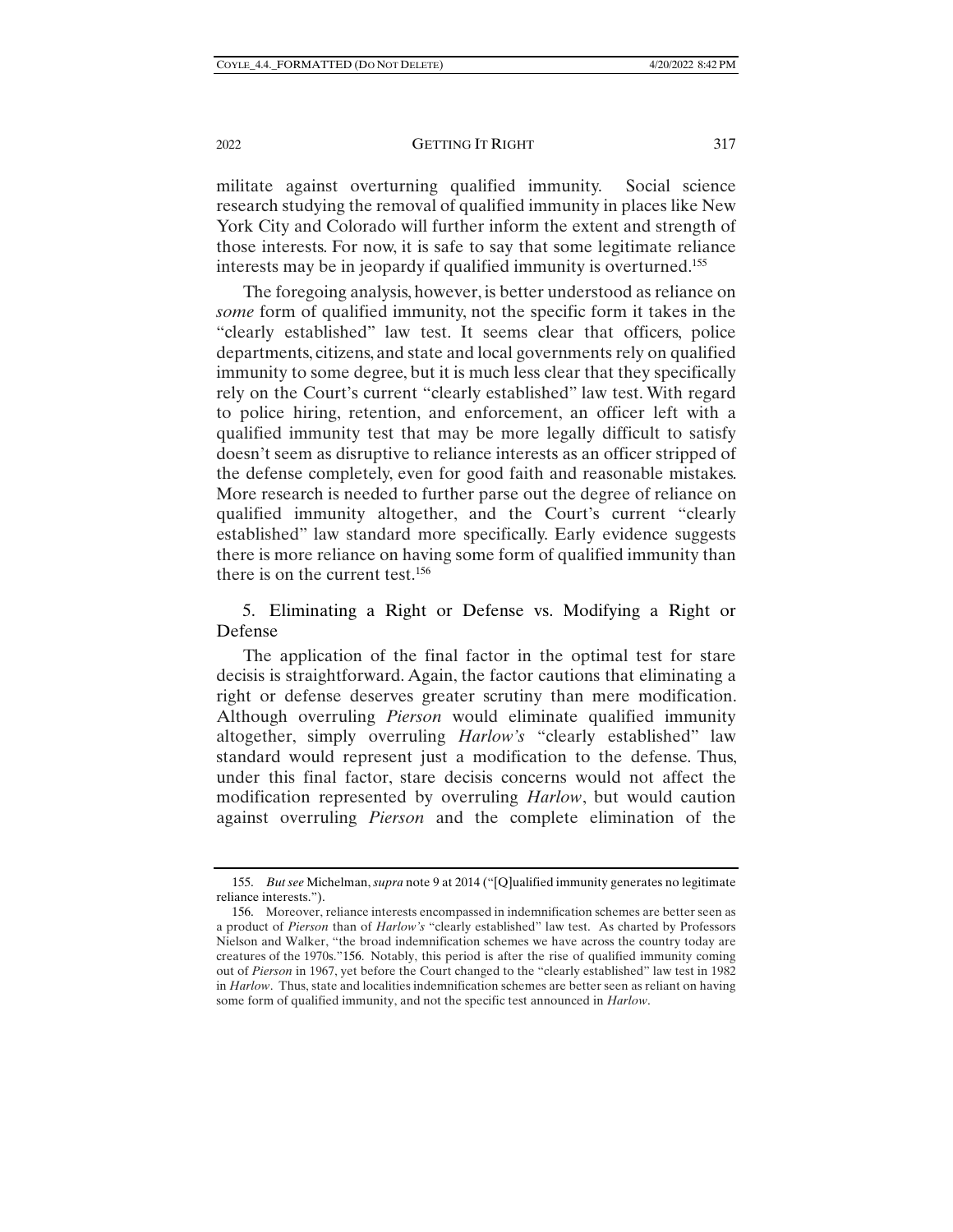qualified immunity defense.

In practice, if the Court were to overrule *Harlow*, it could return to the *Pierson* subjective standard or create a new test. Overruling *Harlow* would not eliminate the defense of qualified immunity altogether officers would still be protected by the qualified immunity that existed under *Pierson* and the inquiry would revert to the subjective "good faith" standard. Thus, this factor favors overruling *Harlow*, but not abolishing qualified immunity completely.

## III. CONCLUSION

 A closer look at procedural workability and reliance reveals a potential path forward for the Court. There is a strong case for eliminating the "clearly established" law test, while maintaining the prior form of qualified immunity announced in *Pierson*.

The Court's "clearly established" law test and the ambiguity surrounding the proper level of specificity it requires, makes the test difficult for lower courts to apply in a systematic manner. Although the subjective test necessitated additional costs of litigation, and may have been too generous to plaintiffs, it was not entirely unworkable, like the Court's current "clearly established" law standard has become. Again, just because a justice is troubled by the results of a rule, that does not mean the rule is procedurally unworkable.<sup>157</sup>

Although various stakeholders rely on qualified immunity to some degree, reliance is stronger on retaining some form of qualified immunity than on the specifics of the test. Thus, while there is reliance on the *Pierson* decision recognizing the defense of qualified immunity, the reliance argument is weaker when it comes to whether the Court should overrule the specific formulation of the defense as announced in *Harlow*.

Finally, because overruling *Harlow* represents a mere modification to the qualified immunity defense, rather than a complete abolition, stare decisis concerns have less influence.

If the Court were to follow the course advocated here and overturn *Harlow* while leaving *Pierson's* subjective standard intact, officers would still be entitled to qualified immunity; however, the test would simply revert to *Pierson's* more plaintiff-friendly standard. It is arguable whether this is an improvement, and there are likely to be

 <sup>157.</sup> KOZEL, SETTLED VERSUS RIGHT, *supra* note 96, at 110.